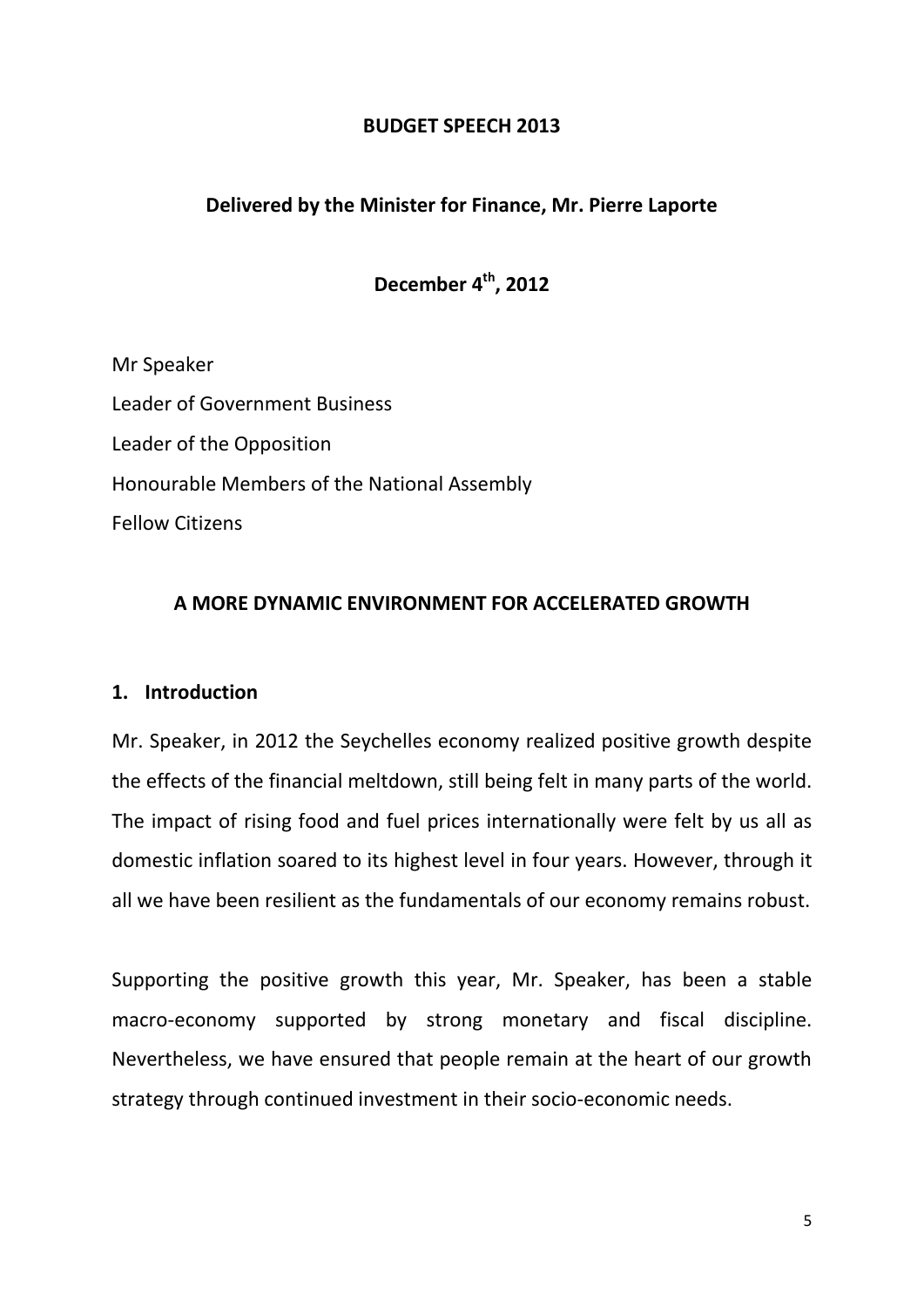Mr. Speaker, our private sector must remain dynamic because it is the engine of growth. This is why our Government is constantly exploring avenues to make the investment climate more conducive for the private sector to thrive. In 2012, we invested significant time and resources to ensure that it is easier, less costly, and less bureaucratic for anyone aspiring to do business in Seychelles.

When I took office in March this year, I made a firm commitment to build on the work started by my predecessor, Vice President Faure, to revamp and modernize the business environment in Seychelles. We both agreed that Seychelles did not belong in the "above 100" club of the World Bank's Ease of Doing business ranking and that we could do better. With this shared vision we established an action plan, which we have implemented with vigour and determination, with the support of key stakeholders including our international partners and the private sector. Those efforts paid off as Seychelles climbed 29 places in the World Bank ranking. Mr. Speaker, such a significant improvement in one year is by any standard a major achievement.

In 2012, Seychelles was again ranked number 1 in Africa for e-Government. This is the result of this Government's vision to adopt a modern approach in delivering its services by taking advantage of information technology. Our investment in the recently commissioned submarine cable link is testimony to that commitment. However, Mr. Speaker, putting that technological platform in place is not an end in itself. The human touch remains critical, hence the need for Government employees to also raise the bar and deliver their responsibilities with more professionalism, efficiency and dedication.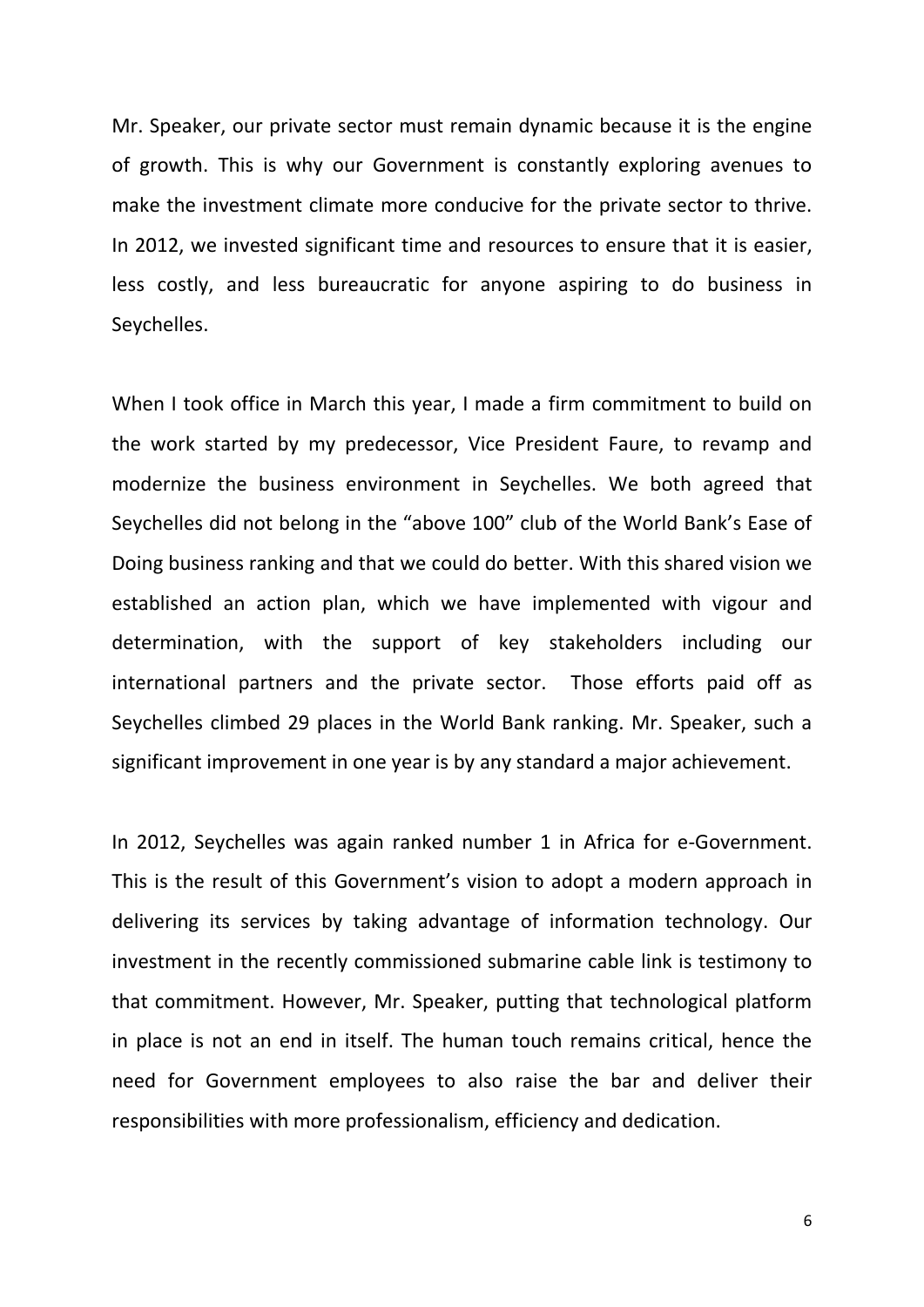Mr. Speaker, the 2013 budget has been designed around measures that Government needs to take in order to accelerate economic growth, which is the theme of my budget. In doing so, however, this Government will always ensure that our social fabric is preserved.

#### **2. Overview of the Economy in 2012**

Despite the challenging global environment we forecast real GDP growth of 2.7% compared to 5% in 2011. We have recorded positive performances in most sectors of the economy, including tourism, industrial and semi-industrial fishing, manufacturing, and construction.

Mr. Speaker, our biggest economic challenge today is inflation, which is largely impacted by development in international markets. World prices of basic commodities and petroleum products have all increased this year. This was exacerbated by the temporary depreciation of the Seychelles rupee in the first seven months of 2012. This caused inflation to rise to over 9%, however, owing to a tighter monetary policy by the Central Bank of Seychelles (CBS), it has since gradually declined to 7.6% by end-October.

Other economic indicators affirm that our economy remains strong and resilient. The Seychelles rupee has stabilized against major world currencies following the earlier depreciation. Our primary fiscal surplus is projected to exceed the targeted level whilst public debt has fallen to 80% of GDP compared to over 150% of GDP in 2008. Official foreign exchange reserves have continued to grow and we expect it to reach around US\$300 million or equivalent of 2.7 months of imports at end-2012. The current account deficit on the balance of payments has remained unchanged at 22% of GDP.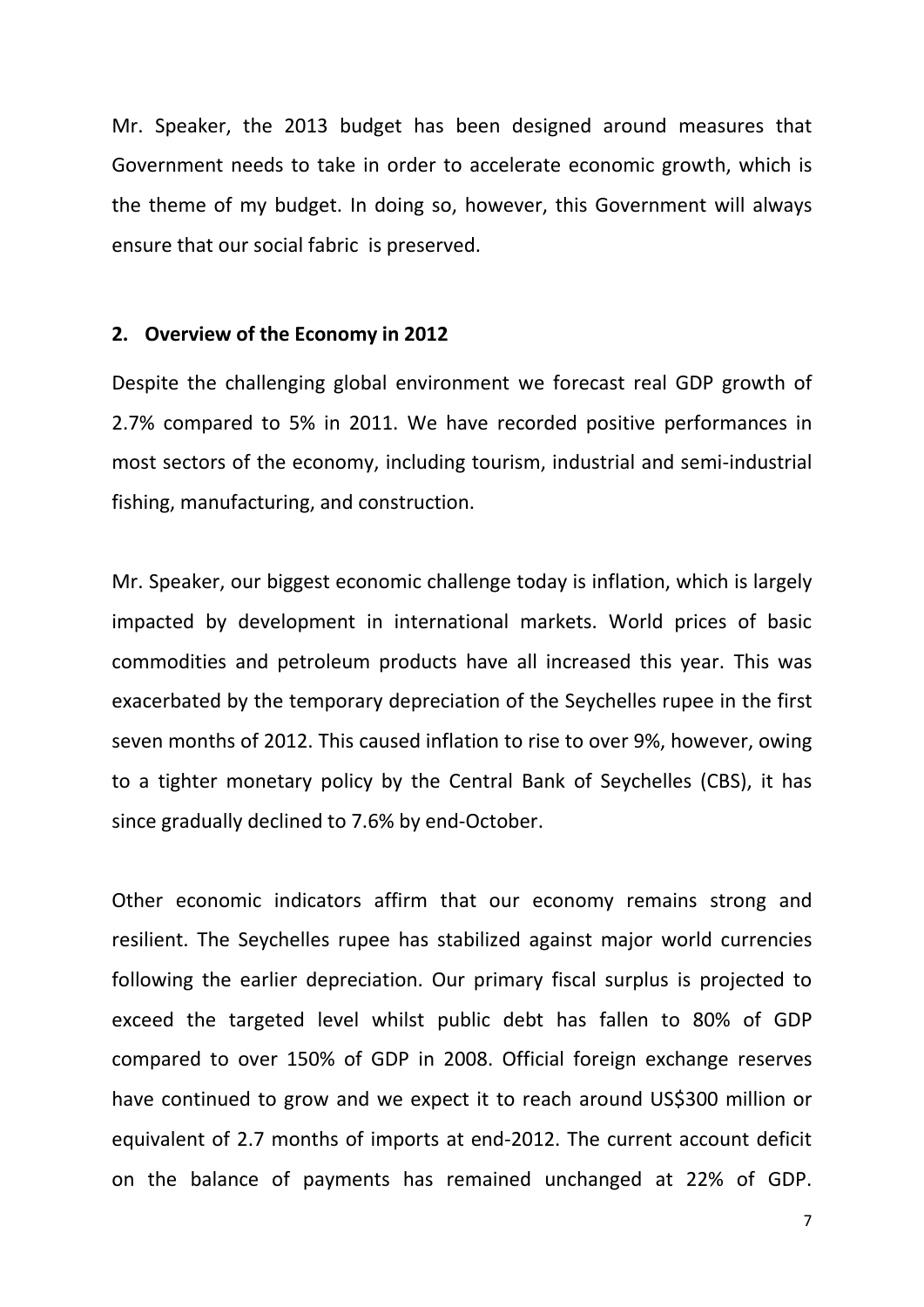Unemployment rate remains below 3% whilst the number of people on welfare has fallen from 5,000 in 2011 to around 3,500 this year.

Mr. Speaker, our economy has continued to suffer as a result of piracy. So far this year we have spent around SR50 million from the national budget on piracy-related expenses.

## **3. Budgetary Performance in 2012**

Mr. Speaker, we forecast a primary fiscal surplus of around SR837 million or 5.9% of GDP this year. This is 1.2 percentage points above the budgeted 4.7%. Government expects to collect SR6.1 billion in revenue, SR770 million or 14% higher than projected. Expenditure will amount to SR5.8 billion or 14% above budget.

Trades Tax is expected to be 7% lower than anticipated, but this is compensated for by the increase of 7% in collection of Excise Tax on locally manufactured products. Since the Value Added Tax (VAT) was not implemented as planned in July this year revenues were instead collected in the form of Goods and Services Tax (GST). Collection of GST for the entire 2012 is forecast to reach R1.5 billion which is R108 million above the combined projected amounts for GST and VAT. Business Tax is projected to fall by around 1% on account of withholding tax.

Income Tax is projected at SR685 million, SR40 million or 6% above budget. The increase is mainly attributable to the private sector, which in turn reflects strong job creation.

8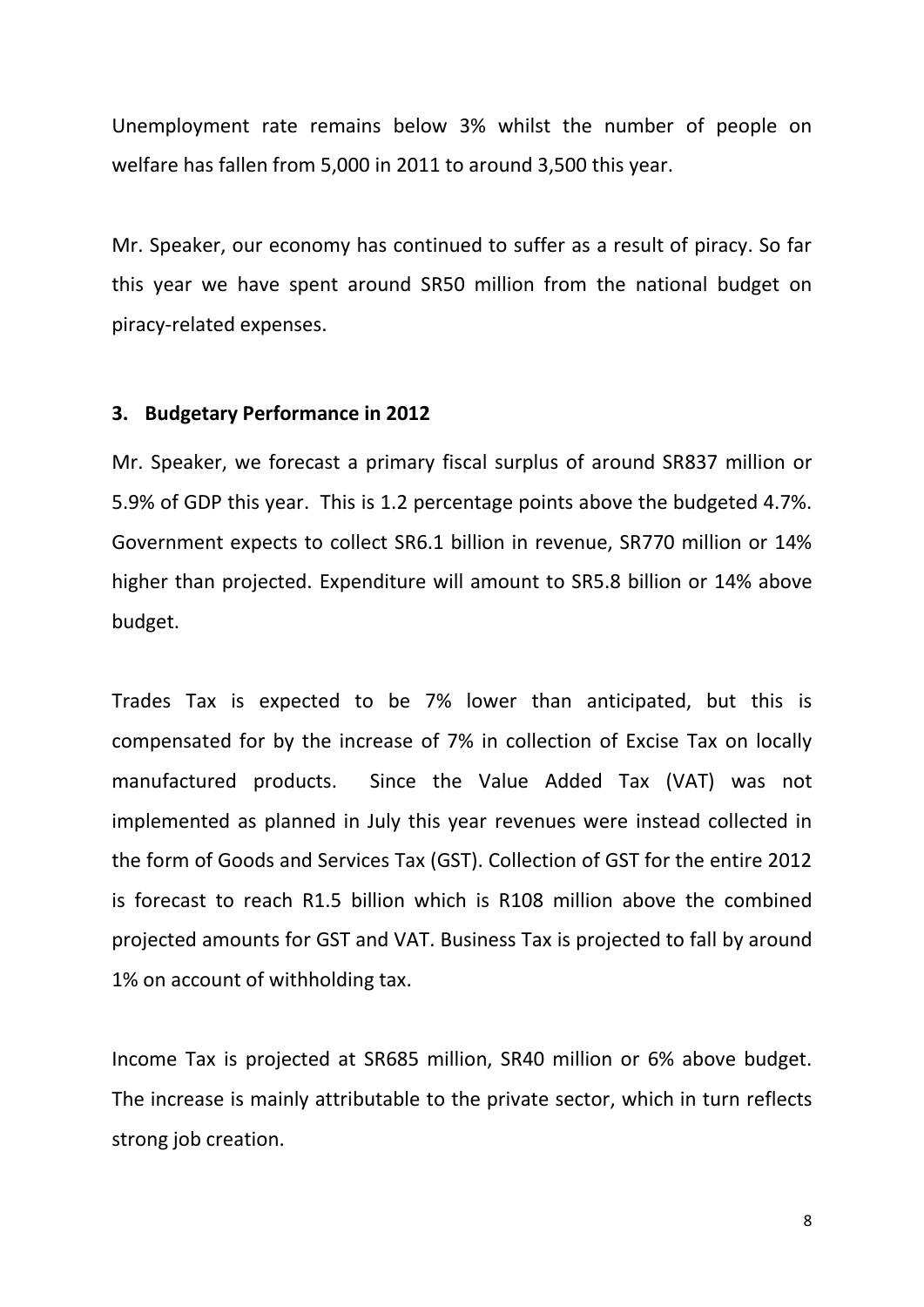Other Taxes and Stamp Duty contribution expect to be 61% higher than projected. This follows the receipt of exceptional property transfer fees from the sale of D'Arros island which raked in a total of SR288 million.

Regarding expenditure, both recurrent and capital expenditure are expected to exceed their respective budgets, in particular ministries and departments, benefits and approved programs of SSF and capital projects. Compared to a budgeted SR5.1 billion, expenditure will total SR5.8 billion. This will be SR700 million or 14% above budget and is explained by the following: (i) interest payments of SR161 million higher than budgeted due to stronger issuance of Tbills to assist CBS with monetary policy; (ii) SR351 million more than expected in grant-financed projects; and (iii) SR 188million additional expenses, including for Government restructuring.

In 2012, we enacted the Public Finance Management Act which provides a stronger framework for management of public finances. This will be accompanied by additional measures in 2013, including bringing accounts staff of all Ministries under the responsibility of the Ministry of Finance.

#### **4. Monetary Policy in 2012**

Mr. Speaker, 2012 has been a challenging year for monetary policy. CBS had to tighten monetary policy to counter rising inflation. However, in the process this caused a considerable reduction in liquidity available for commercial bank lending. Moreover, it caused a major rise in interest rates. Now that inflation is subsiding CBS has begun to relax monetary policy, which would provide more bank liquidity and increase domestic lending.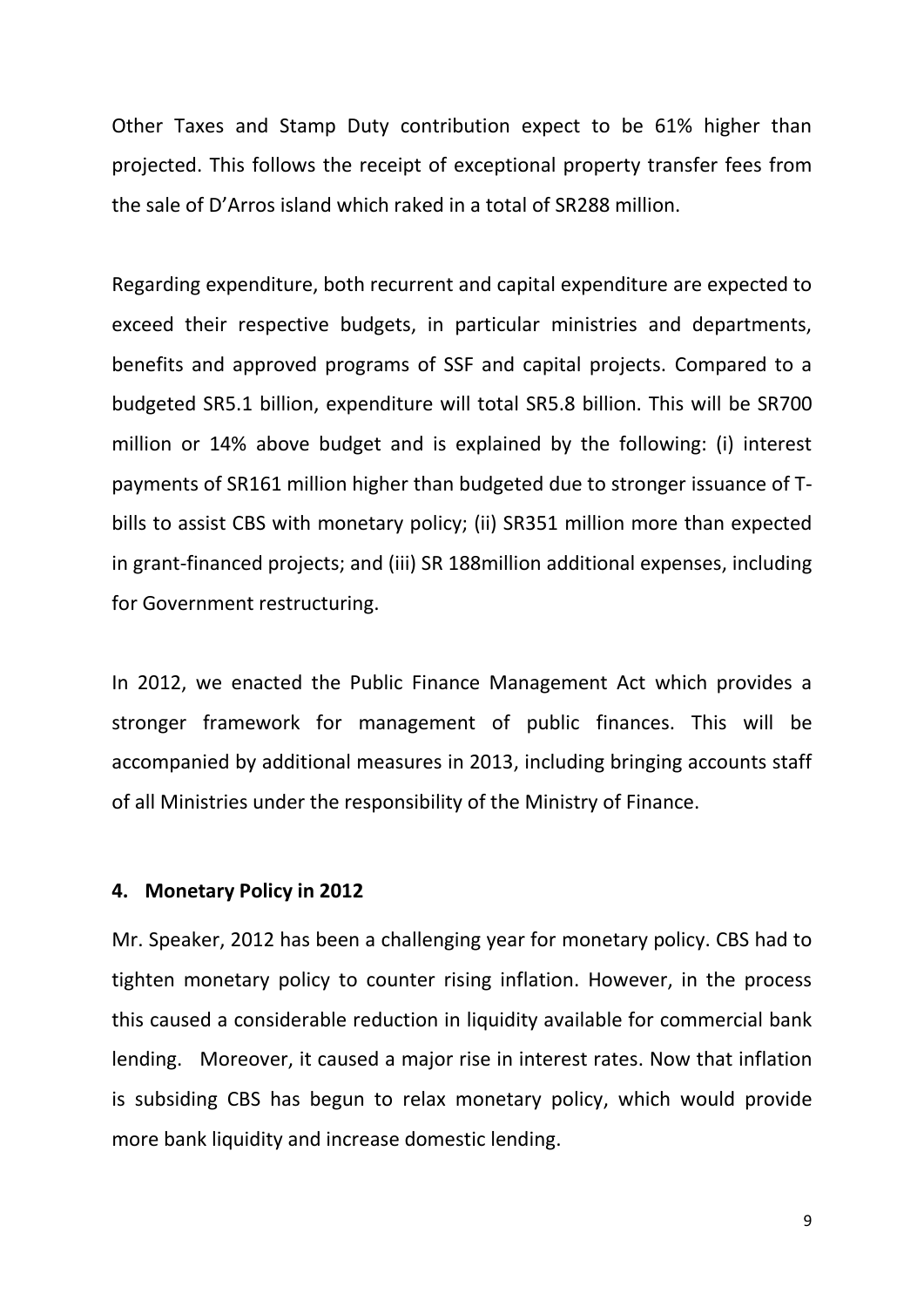## **5. Anti Money Laundering and Exchange of Information Issues**

Mr. Speaker, the recent incidents involving two Corporate Service Providers accused of accepting offers to launder money through Seychelles was a wakeup call to our offshore financial sector to remain alert and vigilant.

Whilst certain groups have used these incidents to try and tarnish the image of Seychelles as a clean offshore jurisdiction, this has failed to diminish the respect that Seychelles has earned from the international community including the OECD, who has recognized the concrete actions that we have taken to fight money laundering, financing of terrorism and to improve co-operation and transparency through exchange of information on tax matters.

Mr. Speaker, as this Assembly would recall, we recently amended the Anti-Money Laundering (AML) Act to strengthen our Financial Intelligence Unit (FIU). These amendments should also facilitate international co-operation once Seychelles is admitted as a member of the Egmont Group, the international grouping of FIUs. We have also strengthened our legislative framework governing offshore activities, such as Trusts, Foundations, Funds and Taxation.

Only in September this year, OECD confirmed Seychelles' status as fully compliant with its international standards on transparency and exchange of information. In recognition of our advancement in this area OECD has invited Seychelles to be an observer on its Peer Review Group meetings.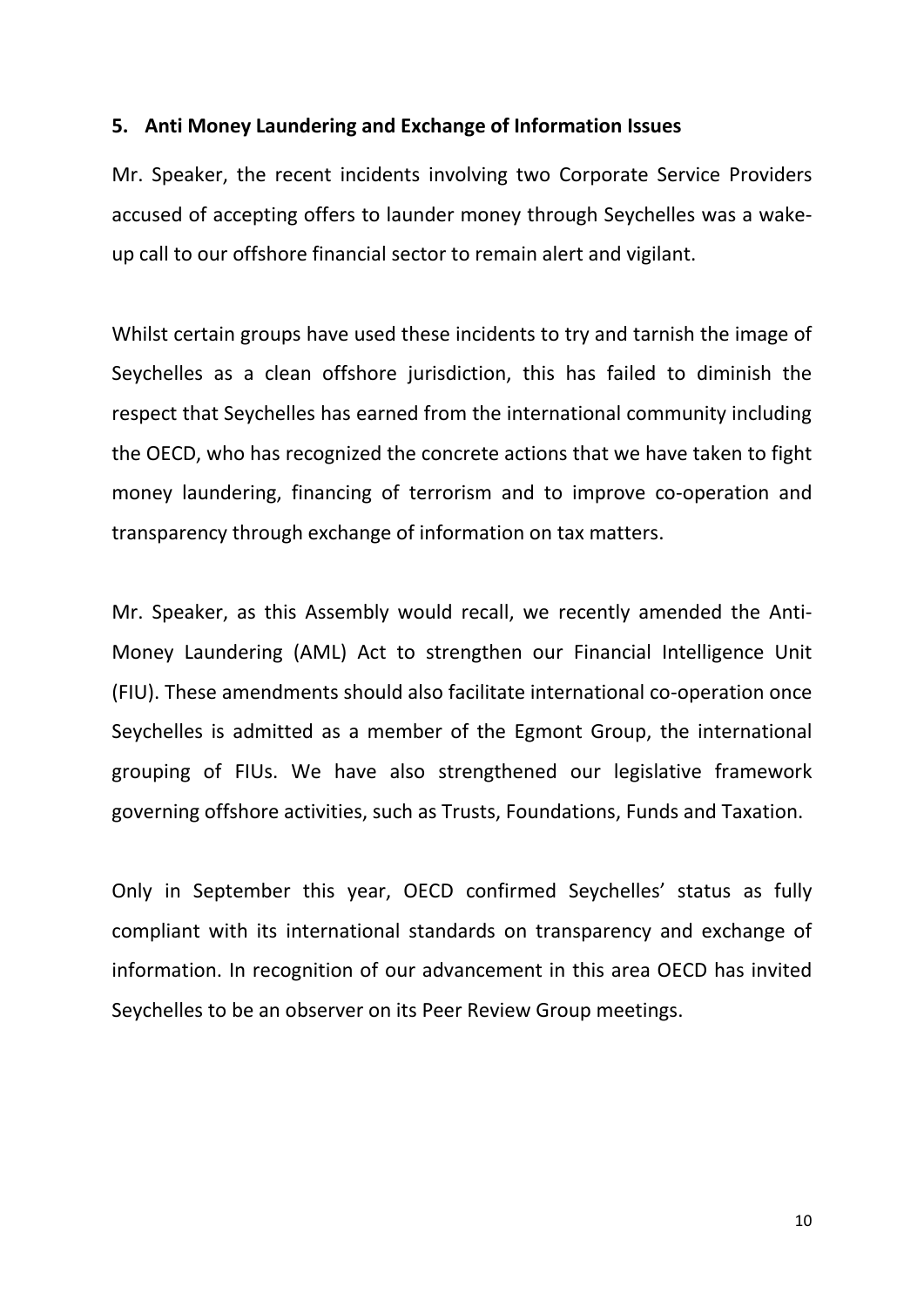## **6. Seychelles' Investment Climate Significantly Improved in 2012**

Mr Speaker, in 2012 we made considerable progress in improving the business climate in Seychelles. The Registrar General's office has facilitated the process of registering companies through an online registration and name search facility. Today a company can be registered within 48 hours and a unique business registration number (BRN) and tax identification number (TIN) issued instantly.

Through recent amendments to the Companies Act a flat fee structure was introduced for various services associated with company registration. It is now no longer a requirement to use a notary or lawyer to sign off documents when creating companies. This will speed up the registration process and reduce costs.

**The Ministry of Finance, Trade and Investment (MFTI)** recently introduced an online import and export permit application system and the **Seychelles Licensing Authority (SLA)** will shortly implement a similar system for business licenses. The **Immigration Division** has streamlined the application process of work permit and a permit is now obtainable within 7 days. The Division now publishes guidelines for work permit application on its website to improve transparency.

MFTI and the Seychelles Chamber of Commerce and Industry recently signed a Memorandum of Understanding to facilitate co-operation and improve consultation on policy matters. In 2013, as Minister for Finance, Trade and Investment, I also will intensify consultations with representatives of other private sector groups.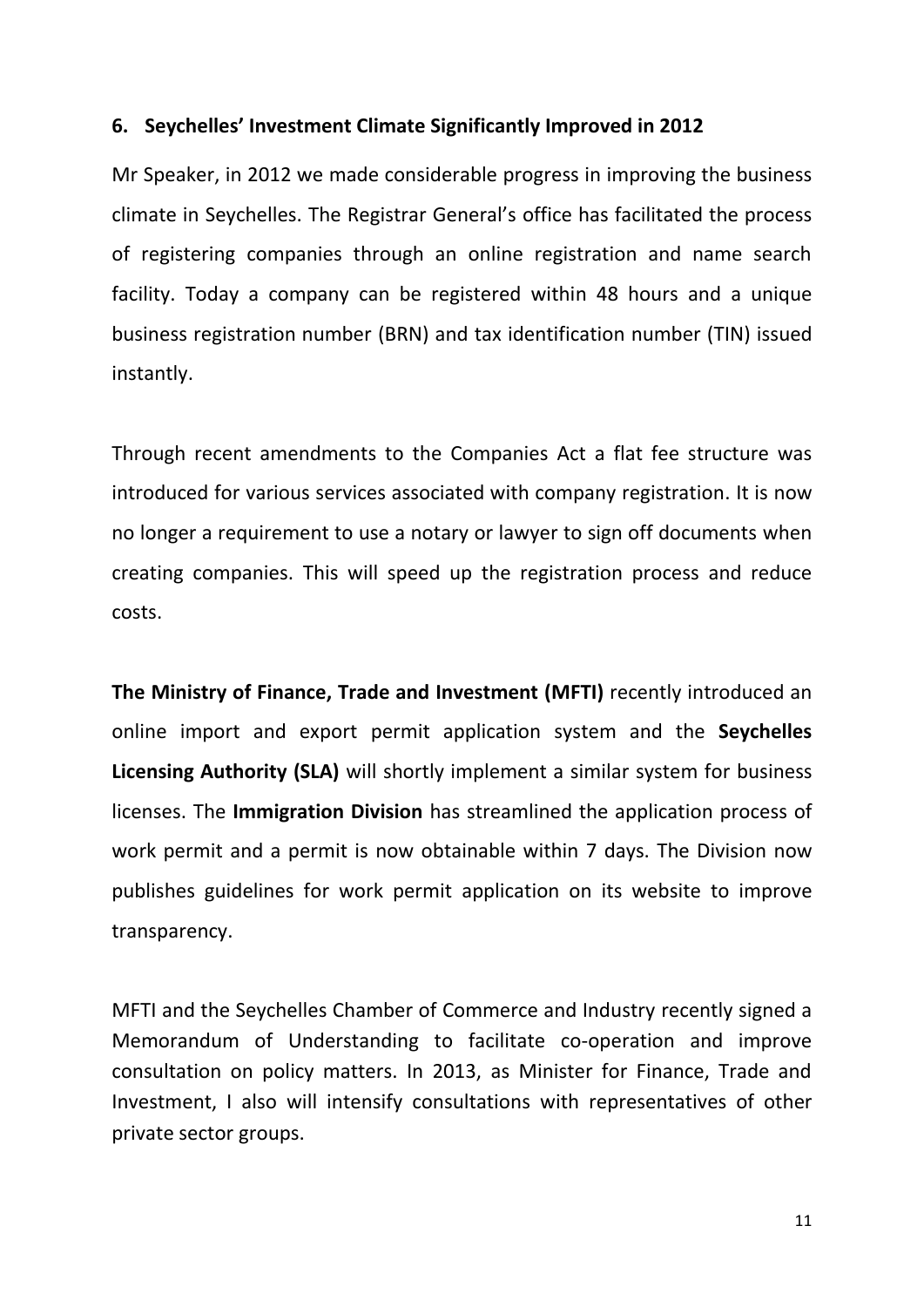On the ground several major public and private sector projects have been or expect to be completed in 2012, including the Unity House Pension Fund building, the Kempinski resort, and Eden Plaza. Major projects under construction include Long Island hotel developments, Eden Island villa development and hotel, and Savoy Resort and Spa.

For 2013, new projects expected to begin include Bel Ombre hotel, E-marine sub-marine cable depot project, and hotel projects on Alphonse and Platte islands. In Victoria several important projects are proposed, including a town hotel on Albert Street, a multi-story trade centre at Huteau Lane, a new building for Nouvobanq on Francis Rachel Street, which would further embellish Victoria and make it a more dynamic and vibrant little city.

## **7. Performance of Key Economic Sectors**

#### **I. Tourism**

Tourism remains the key sector of our economy. It recorded positive results in the first 10 months of this year, with visitor arrivals up by 7% compared to the corresponding period in 2011. Earnings are projected to reach US\$305 million in 2012, or 5% above last year.

## **II. Manufacturing Sector**

Overall, manufacturing activities picked up in 2012. SEYBREW's alcohol and soft drink production have so far grown by 10% and 9% respectively, and other local spirits production increased by 41 per cent. Mineral water production rose by 8%; canned tuna production increased by 2% up to September 2012. In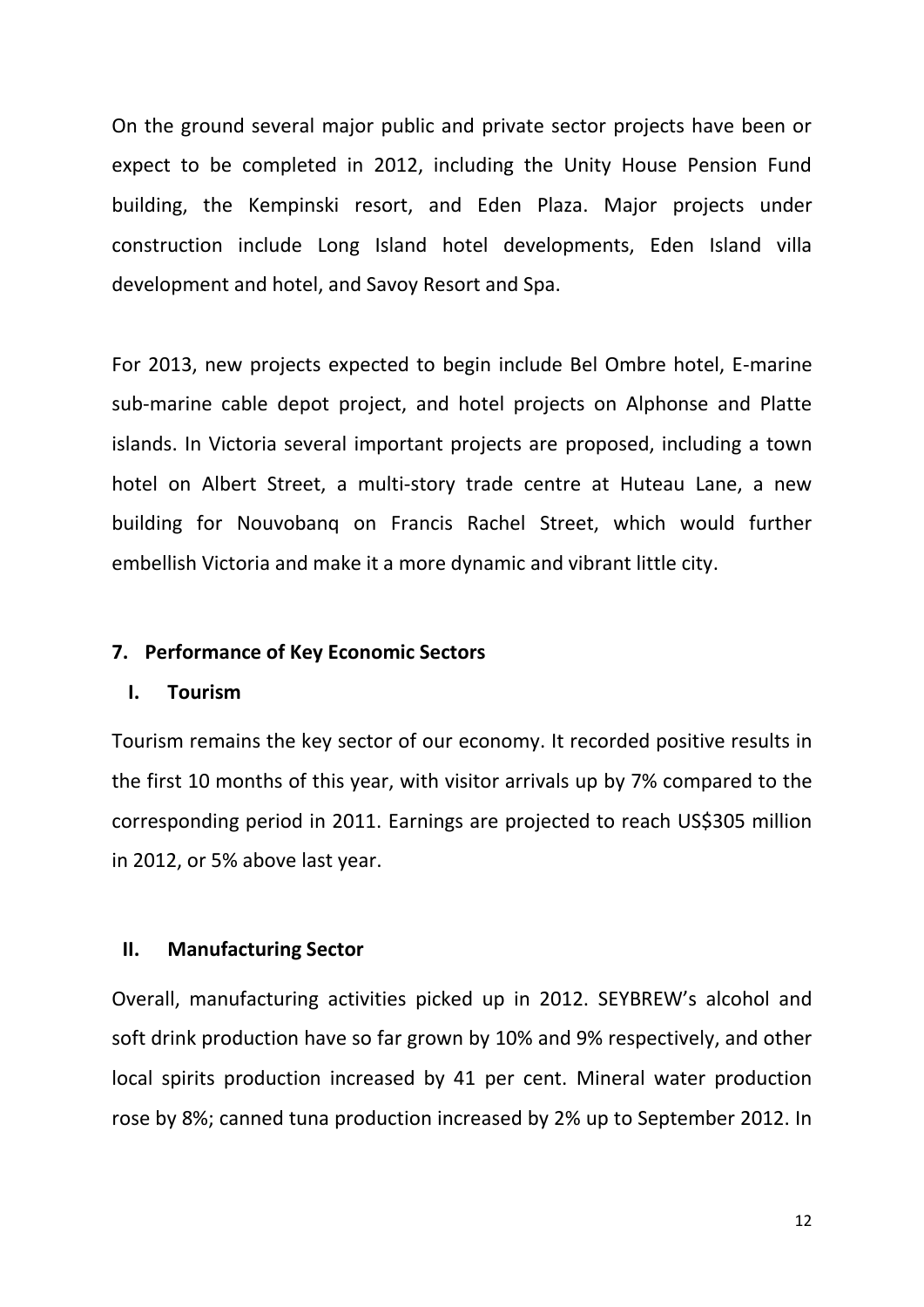construction, there were mixed performances in the production of quarry products.

In the fisheries sector, whilst Purse Seine catches in our EEZ decreased during the first semester of 2012, transhipment through Port Victoria increased over the same period. A significant increase in semi-industrial catch was recorded. However, artisanal catch decreased over the same period largely because of piracy concerns.

#### III. **Financial Service Sector**

CBS has continued to promote competition and transparency in the banking sector. Draft laws for Hire Purchase and Credit Sales, and for Leasing have been submitted to Cabinet; the former is already approved. The Bank has seen increased interest from potential investors in the banking sector. Regulations to cap commercial banks' fees and charges will become effective in the coming weeks. Cabinet this year approved a policy paper that paves the way for drafting of a Financial Services Commission (FSC) bill. The FSC, which will replace the Seychelles International Business Authority (SIBA), will become operational in 2013. It will regulate non-bank financial institutions, including insurance.

So far in 2012, SIBA recorded a 16% increase in revenue compared to 2011 due mainly to renewal of IBCs. Seychelles has signed Double Taxation Avoidance Agreements with 21 countries of which 18 are in force. Government will continue with negotiation for additional DTAAs and we expect to conclude agreements with SADC and COMESA member countries in 2013.

13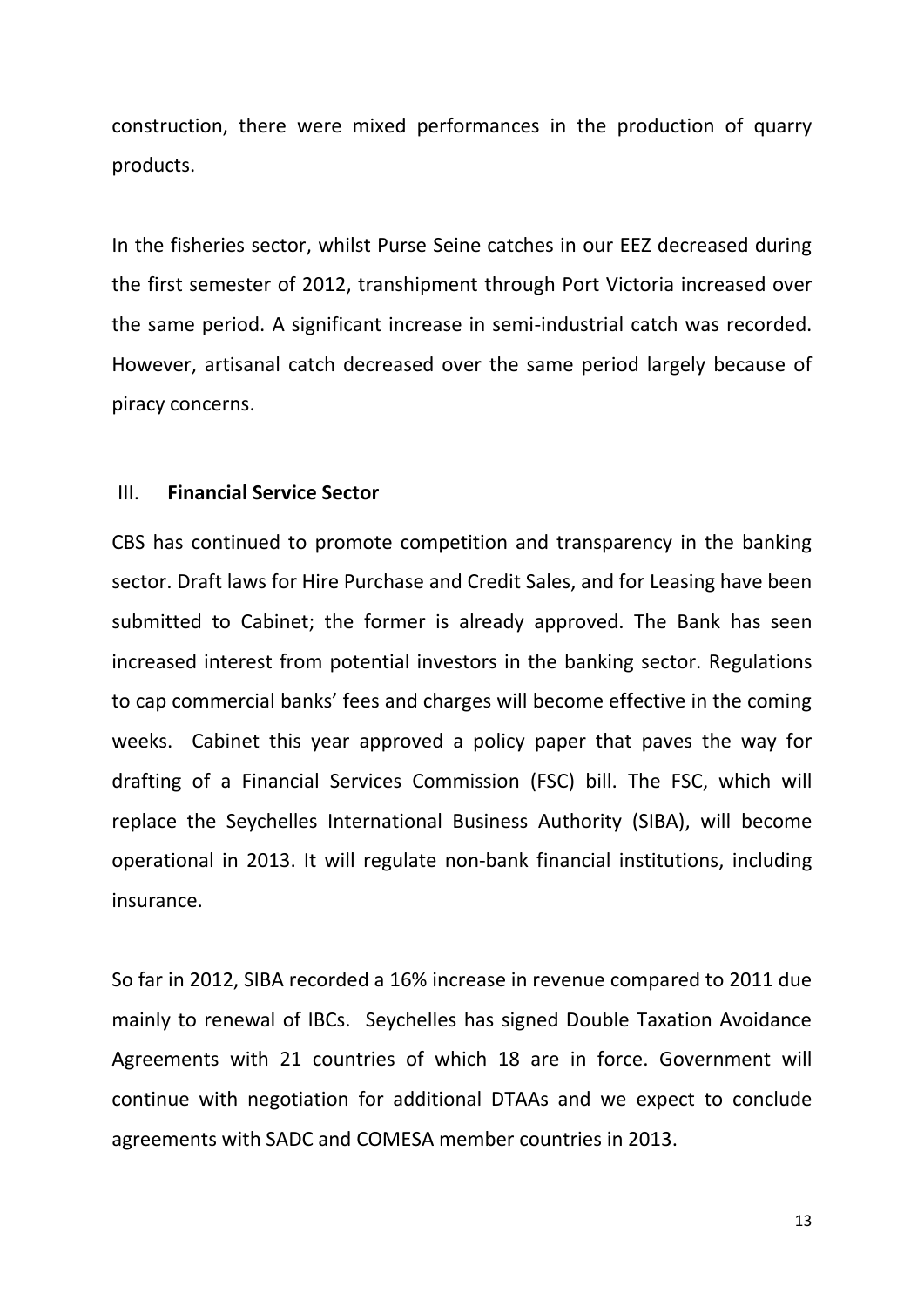#### **IV. Agriculture and Fisheries**

Mr Speaker, during 2012 Government took several important steps to boost the agricultural and fisheries sectors. The three support facilities for the livestock sector namely, the animal feed factory, the hatchery and the abattoir, were handed over to the private sector to enhance efficiency. Nevertheless, Government had to continue to provide some support to the activities of the abattoir through a subsidy on abattoir fees to keep the cost of slaughter more affordable.

During 2012 Mr Speaker, the Ministry of Natural Resources and Industry (MNRI) intensified its efforts to engage the support of several international organizations such as the Food & Agriculture Organisation (FAO), African Development Bank (AfDB), International Fund for Agricultural Development (IFAD), NEPAD and COMESA, to seek their financial and technical support for various programs of the MNIR and the sector as a whole. A new agricultural policy and strategy document will be ready by the first quarter of 2013.

There were also major developments in the fisheries sector this year. Government continued to provide financial support to the sector through the Fisheries Development Fund, which up to September 2012 approved 11 loans for a total of SR 42 million for the semi-industrial fishing. SFA has started to review and update the fisheries legislation in consultation with stakeholders and completion is expected in 2013. To promote sustainable exploitation, SFA in collaboration with relevant stakeholders have also developed management plans for certain species.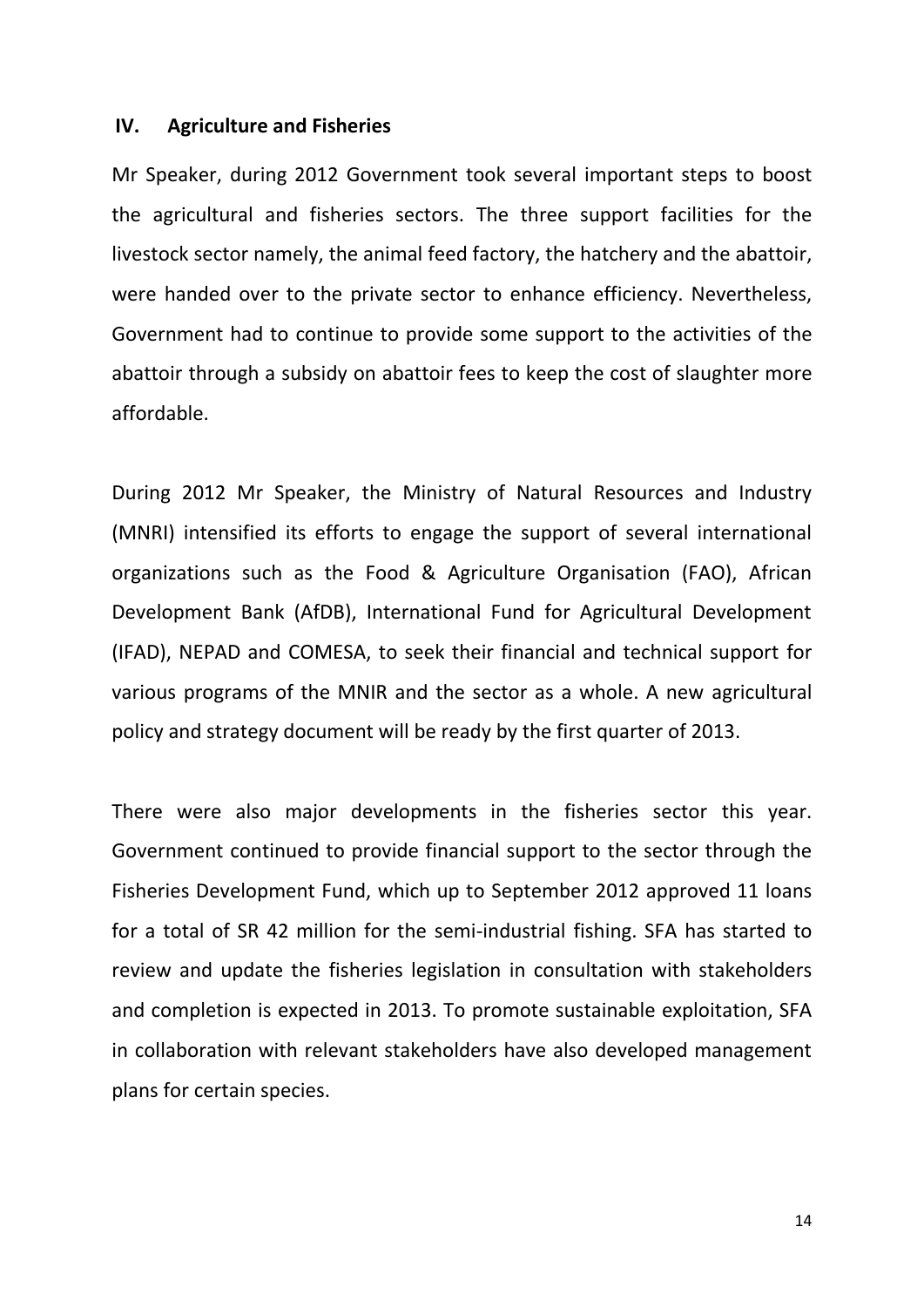#### **V. Information Technology**

Mr. Speaker, in August 2012 we saw the arrival of the submarine cable. This project, which has cost Government US\$27 million, is critical for the future of our economy as it will boost activity in several sectors notably telecom, financial services, and others. It is hoped that the telecom companies take advantage of this technology to improve the quality of their services and provide more competitive rates. We are encouraged that the various regulators are taking a tougher stance on operators whose services fail to meet consumers' expectations.

#### 8. **Public Enterprises**

Mr. Speaker, it is very important for public enterprises to remain strong and financially sound, because each time that an enterprise falls in financial distress Government has to bail it out through budgetary resources. This deprives other sectors of invaluable resources that could otherwise be invested to enhance the wellbeing of the people. Therefore our policies and monitoring mechanisms need to remain strong and effective.

We made significant progress in reforming our public enterprises, through privatization, strategic partnership, internal restructuring, reform of governance structures, and strengthening of internal control systems.

#### **I. Privatisation of Seychelles Savings Bank (SSB) is Progressing**

Mr. Speaker, to promote private participation in the banking sector Government in 2012 completed the first phase of privatization of SSB. However, whilst it offered 40% of the shares—to account holders and staff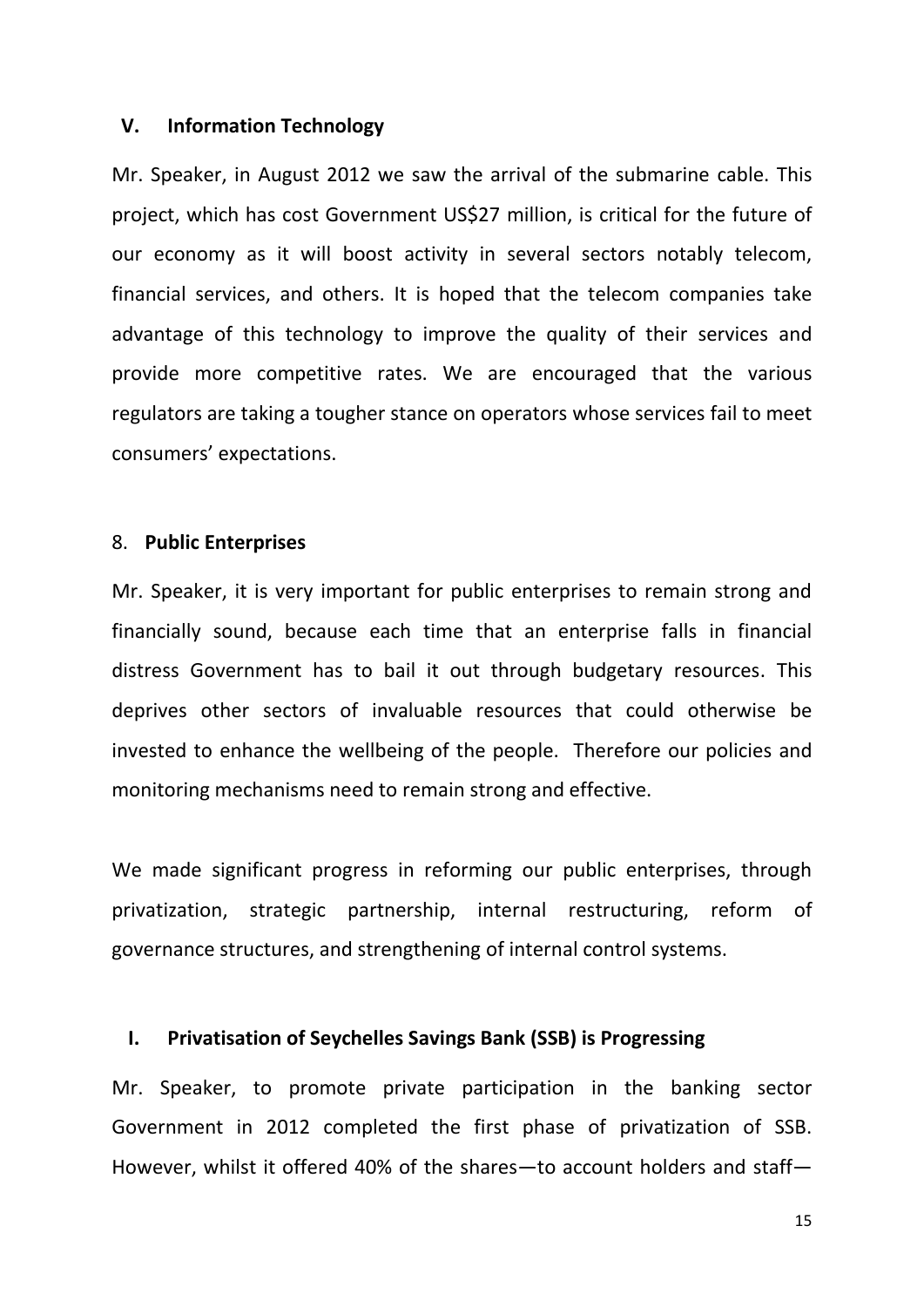only 23% were subscribed. Government is currently exploring its options regarding future privatization plans for the SSB.

#### **II. A new Air Seychelles**

Following the signing of the strategic partnership with Etihad Airways in February this year, in which Etihad took a 40% shareholding in Air Seychelles, the initial results of this alliance are encouraging. The airline has undergone a re-engineering program of the business to ensure a healthy and prosperous long-term future for the airline, including a rightsizing program. It has introduced one new Airbus A330 into the fleet—another expected in 2013 and has increased the load factor of seats. Air Seychelles is now moving forward positively and could break even for the financial period  $1<sup>st</sup>$  March 2012 to  $31<sup>st</sup>$  December 2012, if market conditions remain as forecast.

The airline is planning to introduce services to Hong Kong in February 2013, following delivery of its second Airbus aircraft in January 2013, operating three return flights per week from the Seychelles to Hong Kong via Abu Dhabi.

#### **III. We have Restructured the Development Bank of Seychelles (DBS)**

In 2012, we restructured DBS. This restructuration included: (i) a new mandate that was approved by Cabinet; (ii) Incorporation of DBS as a company, though this process has been delayed due to certain issues encountered in negotiations with other shareholders; and (iii) a program to revamp the internal control and risk management structures of the bank to enhance transparency and accountability with assistance of the EU through a €300,000 grant.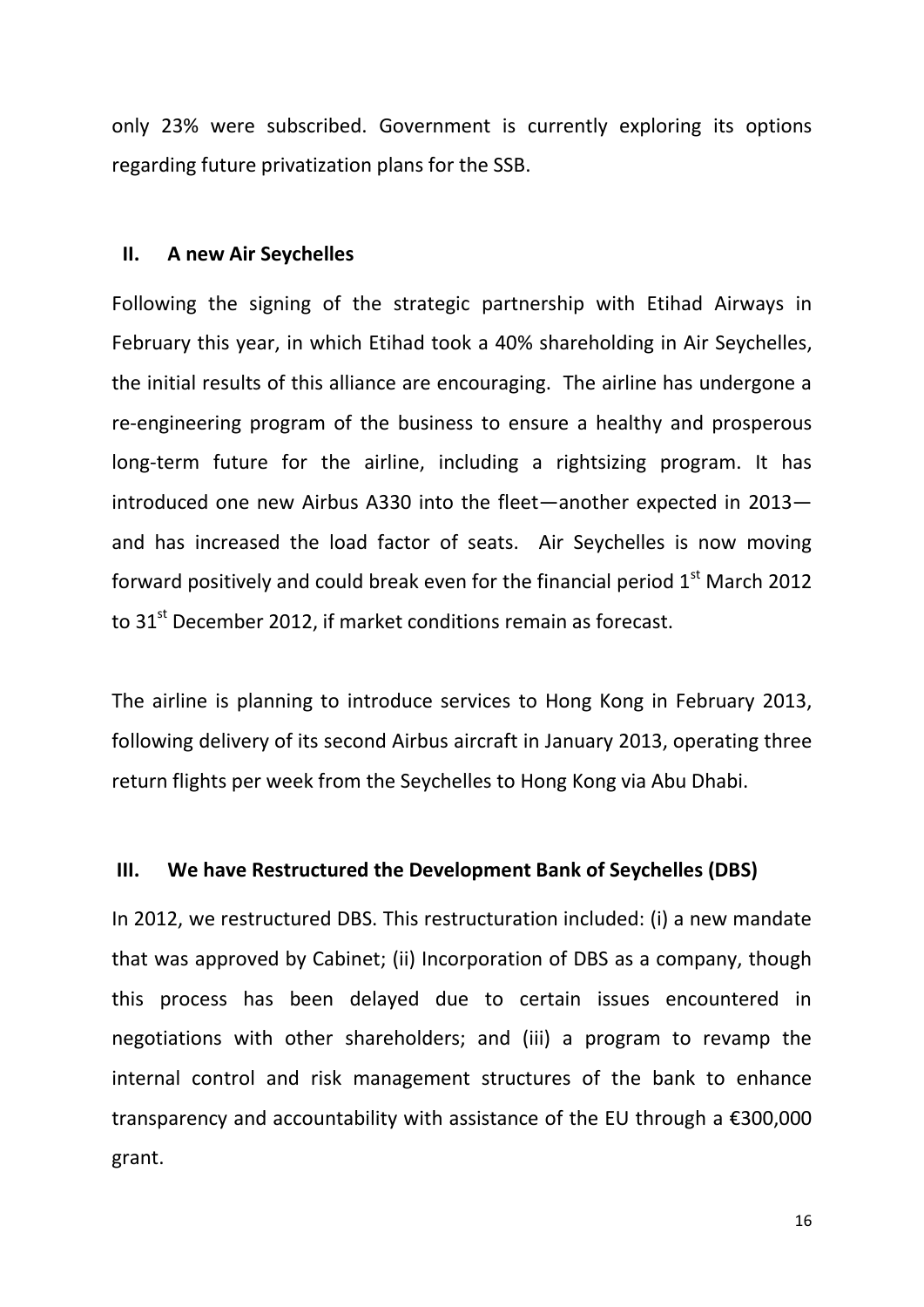The Bank has reduced its volume of approved but undisbursed loans from SR153 million at end-2011 to SR69 million by September 2012. Besides approving loans of SR6 million for project financing early in the year, the bank has also approved the sum of SR22.5 million with respect to the SFA/EU funds for the fishing sector.

The Bank has secured a line of credit of  $E$ 5 million from the European Investment Bank (EIB) and €2.5 million from Nouvobanq. The latter will be used to complement the EIB loans towards financing of up to 75% of eligible project cost. Negotiation for a US\$10 million credit line from the Exim Bank of India is close to finalization. The bank has also started negotiation for lines of credit from AfDB and the Bank of Ceylon. Through these credit lines DBS is expected to resume lending in 2013.

# **IV. A new Setup for Government's Housing Financing and Management of its Housing Stock**

Mr. Speaker, the Housing Finance Company (HFC) also underwent fundamental changes in 2012, including splitting the functions of the institution into two distinct operations. HFC is now incorporated as a company with its functions restricted to lending, whilst management of Government housing is now the function of the Property Management Company (PMC). The two institutions will continue to work closely given their complementarities.

Mr. Speaker, whilst Government remains committed to making social housing affordable to lower income households, further reforms are needed in this area. The current model whereby HFC subsidizes lending rates is not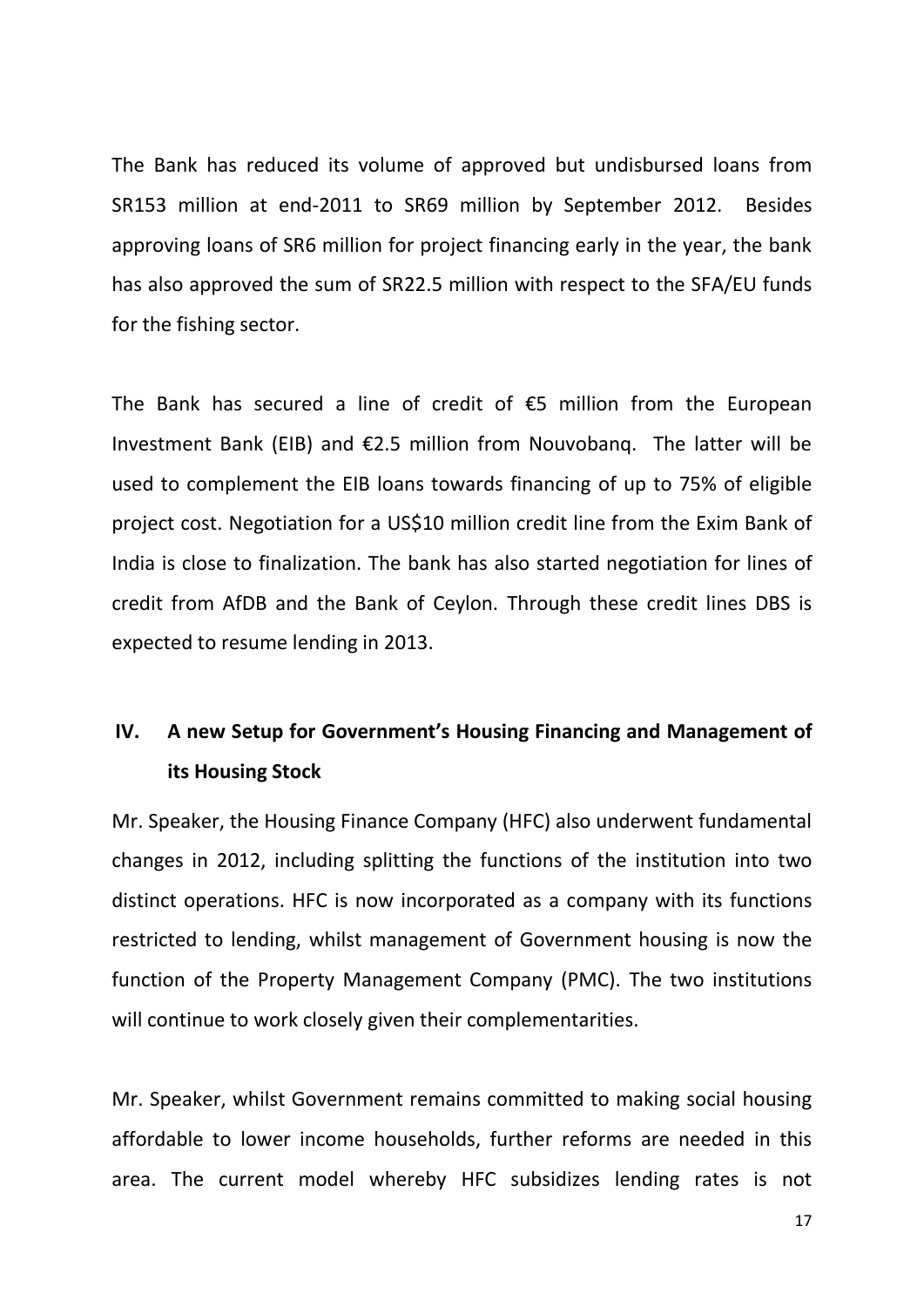sustainable and could jeopardize the long-term viability of the institution. Thus it needs to adopt a more sustainable lending model.

We also need to review our system of subsidy for social housing. We have already obtained technical assistance from the World Bank in this domain. Based on the results of this review we will reform the subsidy mechanism.

A major challenge for HFC is recovery of loans. In 2013, HFC will accelerate its debt recovery and review its loan approval process to reduce the risk of defaults. I take this opportunity Mr. Speaker, to appeal to all HFC clients to honour their responsibility and repay their loans on time to avoid risks of litigation, and so that others could also benefit with a roof over their heads.

#### **V. Praslin Transport Company (PTC) re-absorbed by SPTC**

Mr. Speaker, with the winding up of the Praslin Development Board, Seychelles Public Transport Corporation (SPTC) has re-absorbed the PTC as a subsidiary. This would increase synergy between the two organizations and allow for efficiency gains in their operations.

## **VI. Island Development Company (IDC)**

Mr. Speaker, our outer islands present a major potential for our tourism industry. During 2012, IDC further consolidated its position as a performing parastatal, financially viable through its own operations.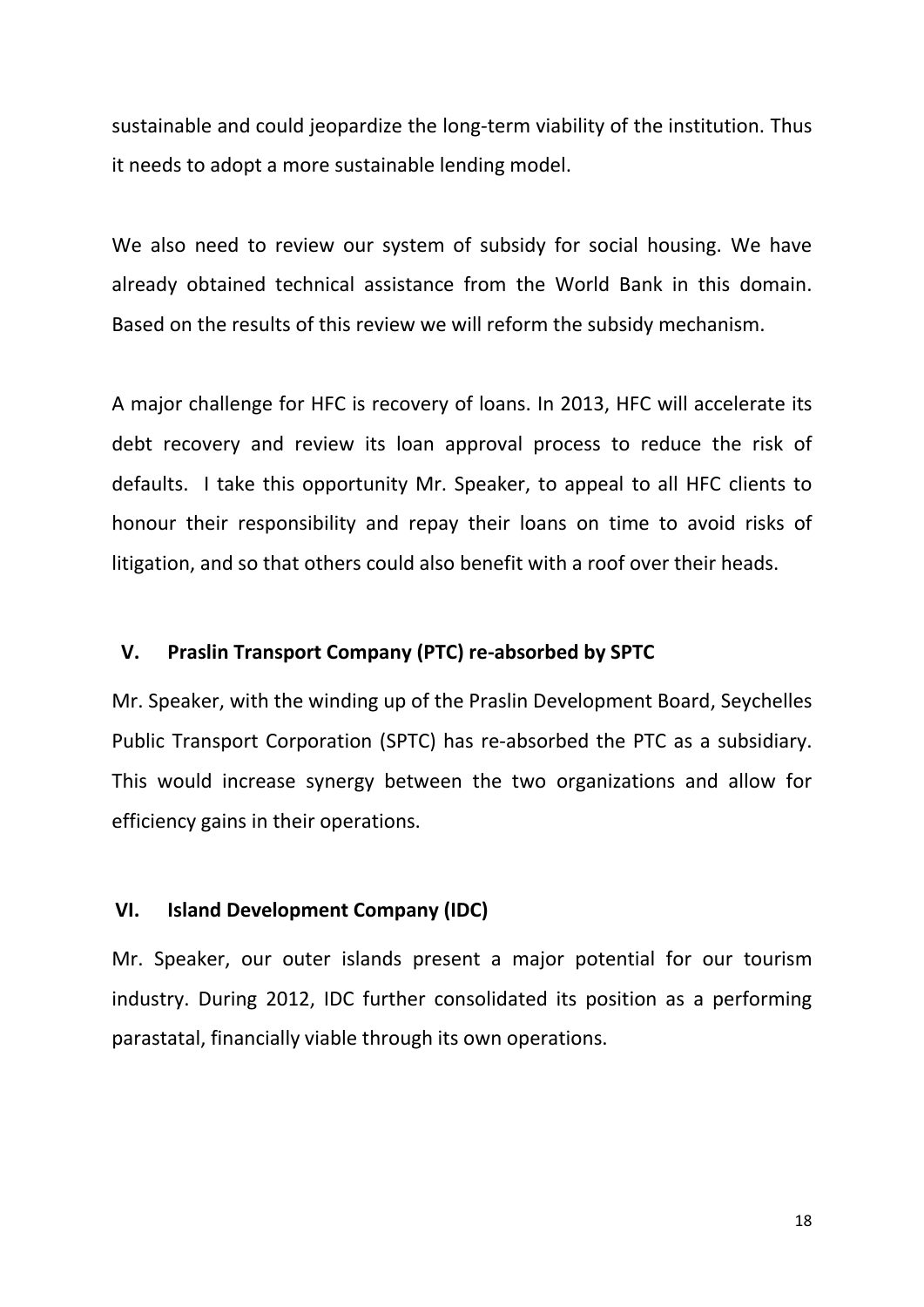Besides its tourism activities IDC has assisted Government agencies in the fight against piracy through logistical support. Furthermore, IDC has absorbed and assisted in the rehabilitation program of inmates on Coetivy and Marie-Louise.

Tourism activities on outer islands are expected to grow further in 2013 and IDC will be offering additional Islands for development.

## **VII. Seychelles Petroleum Company (SEYPEC)**

Mr. Speaker we are keeping under close review the financial position of SEYPEC which is weakened by losses on its tanker operations. Two tankers were recently placed on long-term leases and we have started negotiations with the main lender to restructure the existing tankers' loans. If successful this would significantly improve the overall cash flow of SEYPEC.

Another measure that SEYPEC has taken to improve its financial position is elimination of subsidies on LPG for commercial users in May 2012. This was a first step towards eliminating the subsidy completely.

Besides the increase in international fuel prices and the adverse exchange rate impact that I alluded to earlier, SEYPEC has also witnessed a 31% reduction in the volume of Jet A1 sold in 2012, resulting from the cessation of long haul flights by Air Seychelles, though this has been partially compensated for by increase in short haul flights by other carriers. On a positive note, offshore bunkering activity has grown.

Mr. Speaker, SEYPEC's precarious financial situation also reflects the fact that it supplies fuel to PUC and SPTC at subsidized margins. As I said earlier, SEYPEC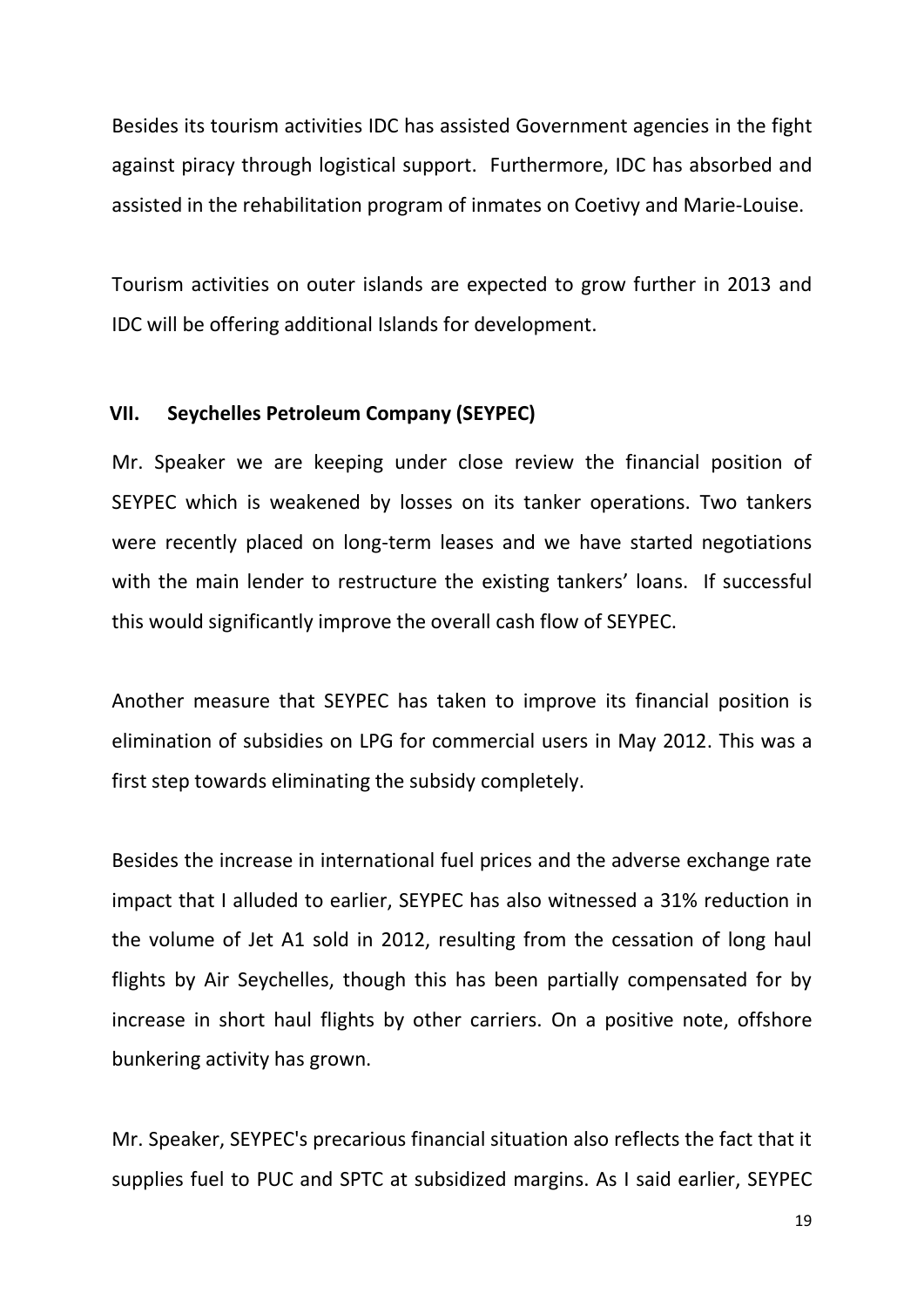still subsidizes LPG for private households, though as I've also noted this will no longer be the case as from January 2014. These policies have in 2012 cost SEYPEC a total of SR103 million, of which SR52 million and SR4.1 million to PUC and SPTC respectively, and SR47 million through LPG subsidy.

## **9. Petroleum Exploration**

The search for oil and gas in our Exclusive Economic Zone (EEZ) continues. In 2012 we created PetroSeychelles, a State-owned company which is now responsible for the upstream sector of the oil industry, including promotion and supervision of exploration activities in our waters.

In view of the recent discoveries in East Africa, and as the legal framework and fiscal regime need to be revised and modernized, Government postponed its Licensing Round to 2013. This exercise is being conducted with the assistance of the Commonwealth Secretariat, IMF and World Bank. Some amendments to the petroleum legislation will be proposed to National Assembly in the first quarter of next year to ensure that the most important elements of our laws are up to date when the new Licensing round begins.

The two companies who have been allocated acreage in our EEZ for offshore oil exploration, namely WHL Energy and Afren, are preparing for their drilling commitments as per their agreements. These two companies expect to drill their first wells before 2014.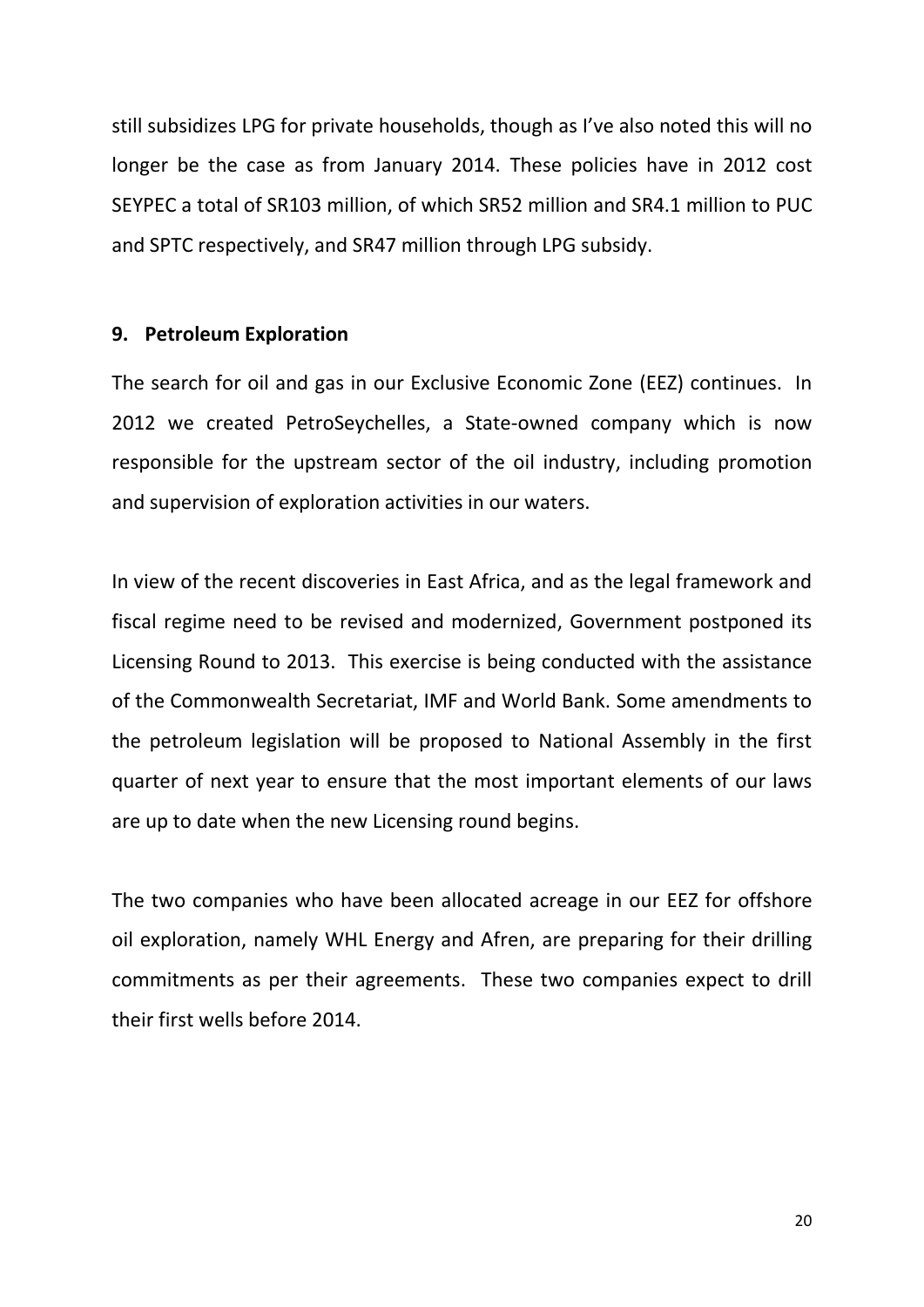## **10. Economic Outlook for 2013**

The outlook for 2013 remains positive and we expect the economy to grow by 3%, slightly faster than this year. Inflation will remain a challenge but we expect it to slow down to around 5%.

Tourism is projected to grow by 3% in 2013, which we expect will be achieved through growth in new markets namely Asia, Russia and the GCC. The European market will continue to be subject of uncertainty but we nevertheless anticipate a modest rebound in 2013.

The ICT sector is expected to continue to expand with a full year of benefits from the submarine cable which should lead to technological gains in other sectors of the economy and potentially open new opportunities for investment.

I want to note Mr. Speaker, that notwithstanding these forecasts, we remain cautious of the downside risks to the forecasts since, as we have said repeatedly, our economy remains vulnerable to external developments. A full account of the medium term outlook, as provided for under the Public Finance Management accompanies this budget as an Annex.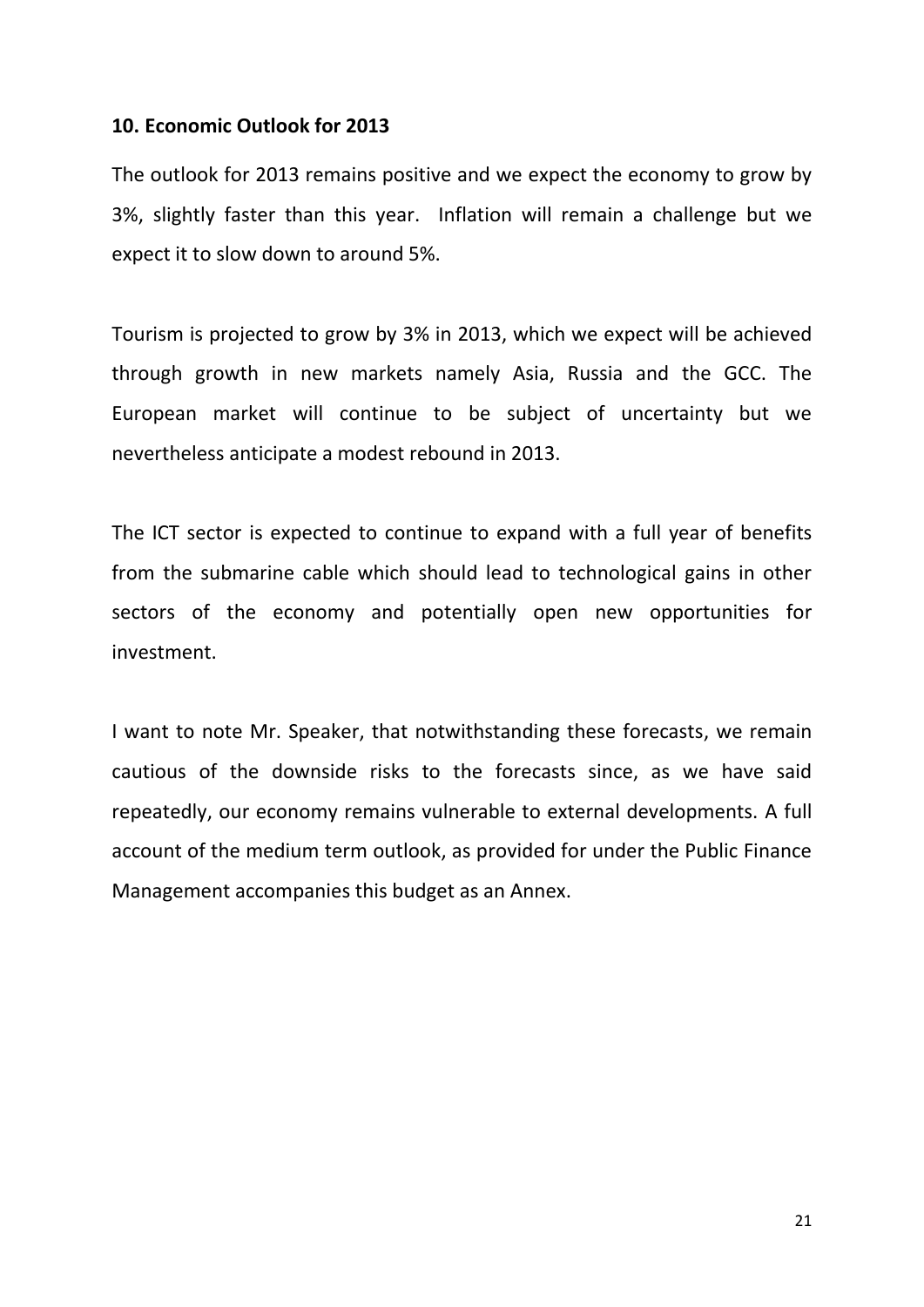## **11. 2013 Budget**

## **i. Principal Objectives**

Mr Speaker, the 2013 budget is one that aims to touch the lives of each and every Seychellois in a significant way, from the average family to the business community. It is a budget that will:

- Strengthen the foundations for economic growth
- Preserve macro-economic stability within a sustainable fiscal framework
- Ensure that socio-economic needs of our people are not compromised
- Modernize the investment climate to further promote private sector-led development
- Further integrate Seychelles into the global economy

Our principal fiscal objective for the 2013 Budget is to achieve a primary fiscal balance of 5.6% of GDP, which is critical to Government's objectives of supporting macro-stabilization and achieving long-term debt sustainability.

## **ii. Revenue**

We forecast that revenue collection will total SR6.3 billion, an increase of SR159 million or 3% over the 2012 revised projection. The increase will be mainly through higher collection of taxes. Excluding grants, we expect to collect SR5.6 billion in revenue which would be SR303 million or 6% above revised 2012. In total, tax revenue will be equivalent to 32.7% of GDP.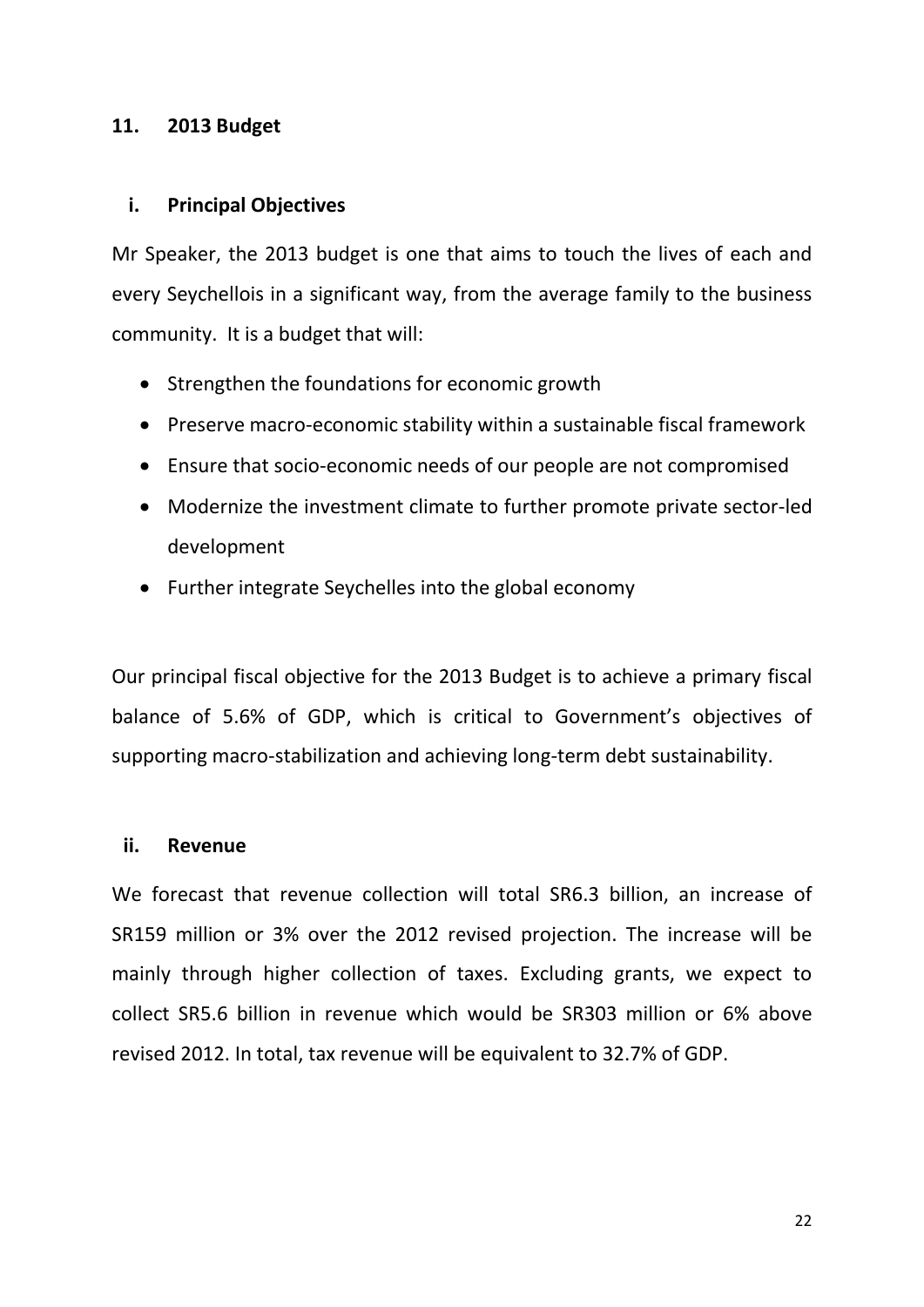Revenues generated from taxes are expected as follows:

- Income and Non-Monetary Benefit Tax: SR752 million.
- Trades Tax: SR429 million
- Excise Tax: SR768 million
- Goods and Service Tax: SR 84 million
- Value Added Tax: SR1.5 billion
- Business Tax: SR922 million
- Other Taxes (including fees and charges, such as license fees, stamp duty and road tax): SR457 million.
- Non-Tax Revenue: (including dividends): SR693 million

## **iii. Expenditure**

For the fiscal year 2013, Government proposes a total budget allocation of SR5.4 billion which represents 36% of GDP. This is an increase of SR722 million or 15% above the initial 2012 budget or 3% of the revised 2012 budget.

A total budget recurrent expenditure allocation to Ministries and Departments of SR1.9 billion is being proposed as follows:

- Ministry of Education: SR413.8 million, an increase of SR43 million or 12% above 2012.
- Ministry of Health: SR496.2 million, an increase of SR44.8 million over revised 2012 budget.
- Department of Defence: SR155 million, an increase of SR18.9 million over the 2012 revised budget.
- Ministry of Home Affairs and Transport: SR284.9 Million, an increase SR 68.6 million over the 2012 budget. The significant increase reflects increased operations of the Department of Police and Prisons and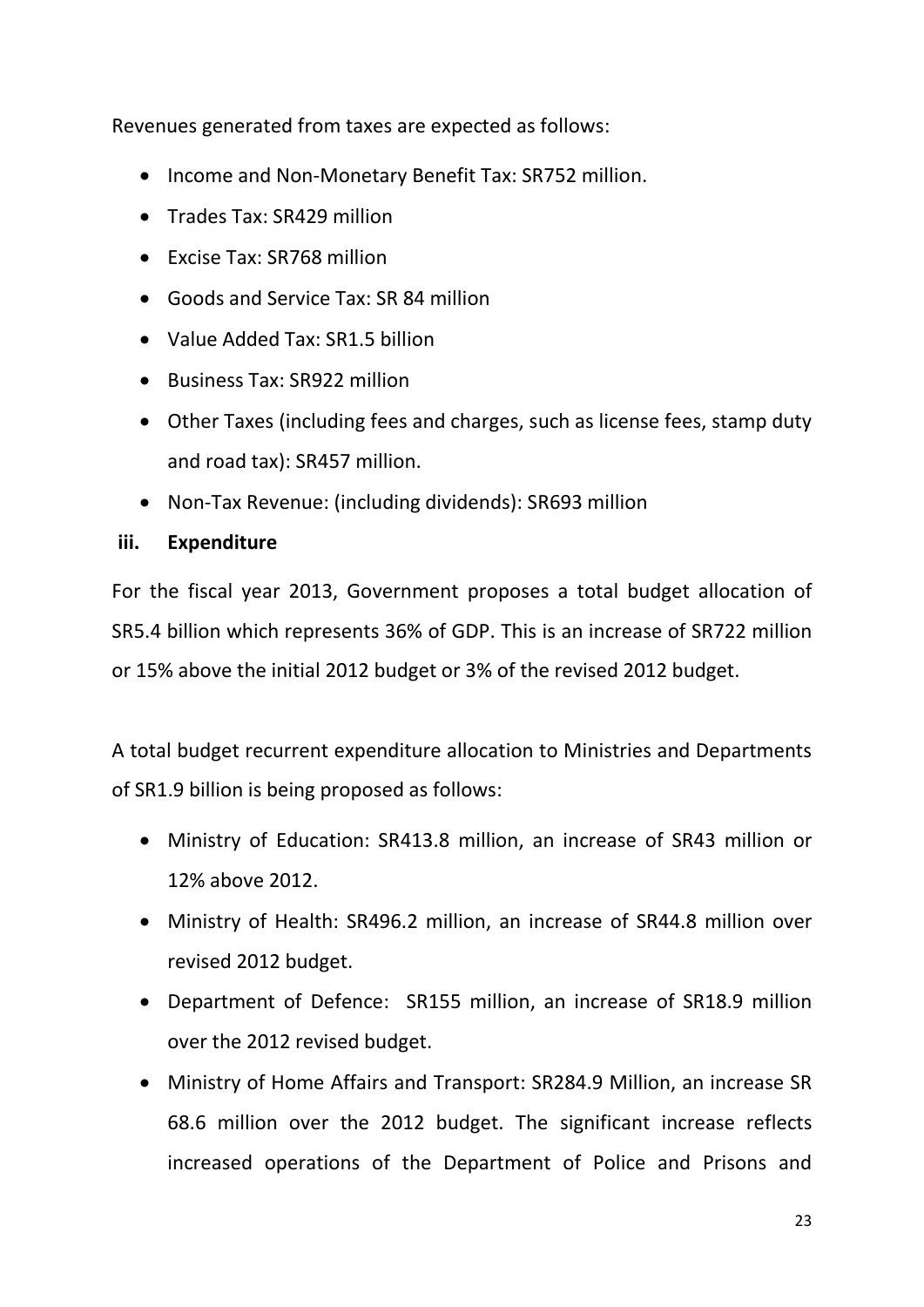reclassification of piracy related spending which in 2012 was funded under Contingency, but in 2013 under the MHAT budget*.*

A total of SR355.2 million is being allocated for Central Programmes of Government, which will include funding for the following programmes:

- SR120.5 million for the Tertiary Education Fund
- SR107.1 million for the social safety net
- SR30 million for Small Business Financing Agency
- SR21.1 million as fuel incentives for fishermen
- SR19.9 million for the NHRDC training fund

Other expenditures under this heading include SR6.5 million contribution to political parties, SR4 million for empowerment and social protection programmes, and SR1 million for social Renaissance programmes, which will include contribution to the Nurses Association of the Republic of Seychelles (NARS), and to the Red Cross Society of Seychelles.

A sum of SR258.9 million is being allocated for Government agencies involved in provision of essential services. This includes organisations such as Landscape and Waste Management Agency, Seychelles Fire and Rescue Services Agency, Seychelles Land Transport Agency, Seychelles Agricultural Agency, and Agency for Social Protection.

SR444.9 million is being allocated to Regulatory bodies including:

- SR119.9 million for the Seychelles Tourism Board
- SR56.9 million for the Seychelles Revenue Commission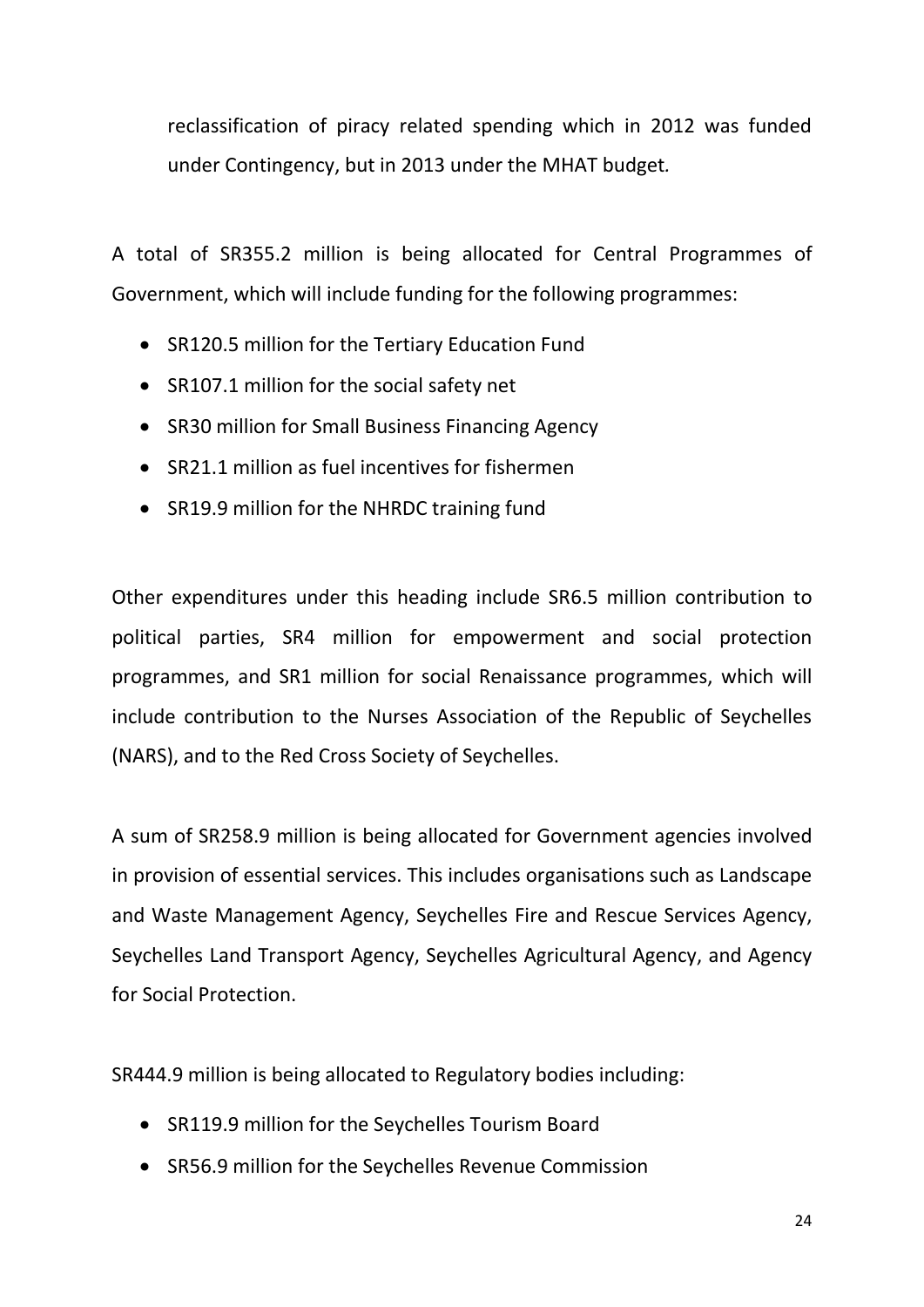- SR41.4 million for the National Drugs Enforcement Agency (NDEA)
- SR35.4 million for the Seychelles Fishing Authority
- SR32 million for SIBA

SR98.3 million is being allocated as Transfers to Public Enterprises. This will cater for the Government contribution to Air Seychelles' commitment prior to partnering with Etihad, and SR33 million to SPTC and PTC. SR442.9 million is being provided for Benefits and Approved Programmes of Government.

## **A. Wages and Salaries**

Government is in 2013 allocating SR1.13 billion for wages and salaries in the public service. This is an increase of SR105.9 million or 10% over 2012 and equivalent to 7.5% of GDP. Of this increase, SR42.9 million will fund schemes of service and salary enhancement.

## **B. Goods and Services**

The total allocation under goods and services for 2013 is SR1.21 billion or 8% of GDP. This represents a total allocation of an increase of 4% compared to SR1.16 billion for the revised 2012 budget.

## **iv. Expenditure by Large Ministries**

## **A. Ministry of Health**

In 2013, Ministry of Health will receive a budget of SR496.2 million. This represents 3% of GDP or 9% of total primary expenditure.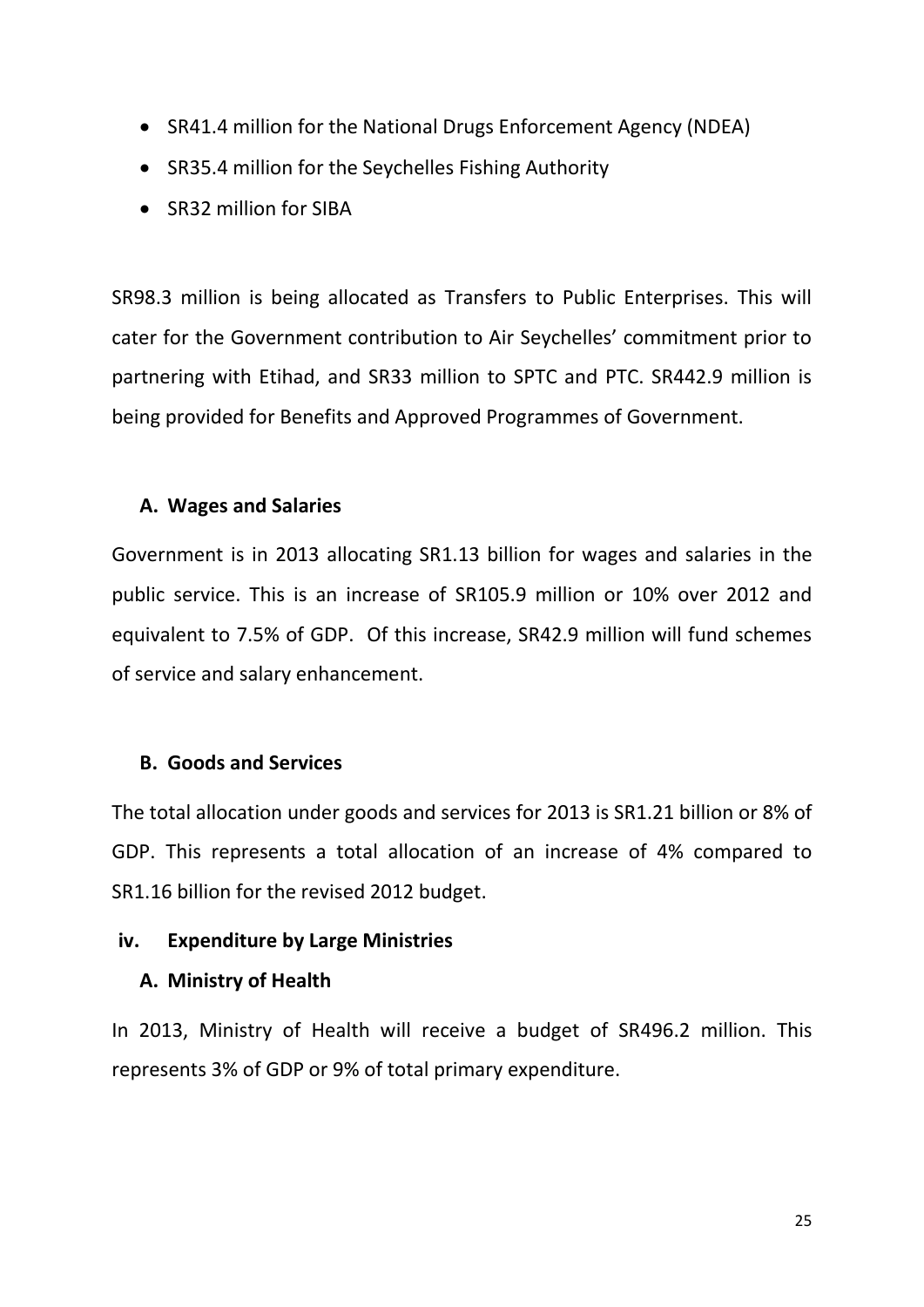**Wages and salaries:** a total of SR214.9 million is proposed for wages and salaries of the health sector, or 16% over the 2012 budget. A revised scheme for health care assistants and nurses is provided for to improve the existing scheme which was last revised in 2010. The scheme will cost SR2.1 million. An amount of SR6 million will go towards recruitment and SR3.1 million for salary enhancement of existing staff. In addition, SR7.3 million is proposed for upgrading of posts.

**Goods and Services** for the Ministry of Health will amount to SR281.2 million. Of this, SR147.8 million or 53% will be for materials and supplies. The components are as follows: Procurement of drugs (SR48.3 million); Medical supplies (for SR34.8 million); Haemodialysis (SR19.3 million); Food supplies for SR15.6 million; Laboratory supplies for (SR14.4 million); and other medical supplies (SR11.3 million).

#### **B. Ministry of Education**

Mr. Speaker, the Ministry of Education is being allocated with the second highest budget in 2013. A total budget of SR413.8 million, representing 3% of GDP or 7% of total expenditure is proposed.

**Wages and salaries**: SR2.1 million is proposed for recruitment and salaries of returning graduates, and SR1 million for promotions and salary enhancement.

**Goods and Services**: an allocation of SR126.9 million is proposed for the Ministry of Education. A total SR28.5 million is being allocated for materials and supplies and SR45.8 million for service agreements.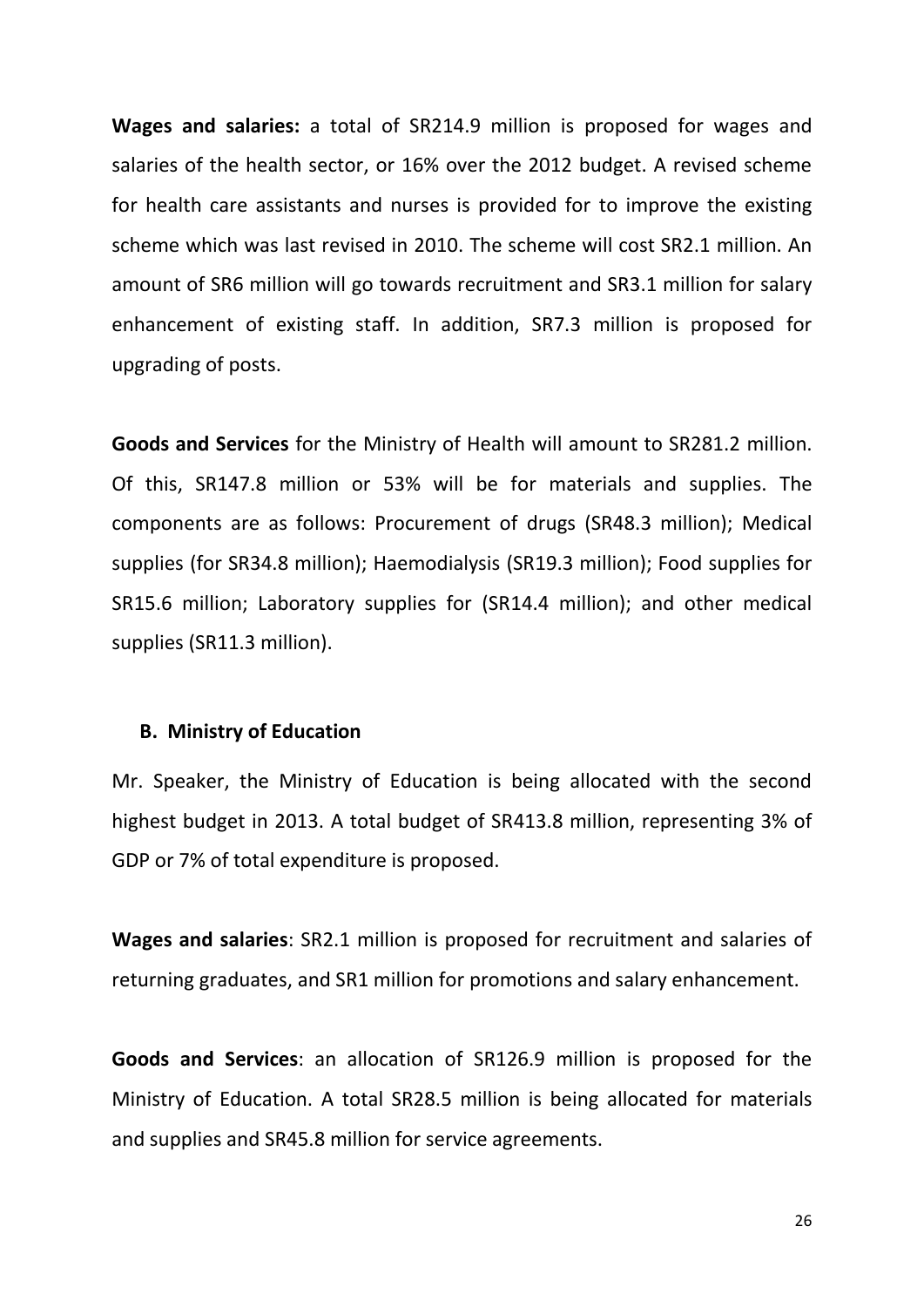#### **v. Expenditure by Independent Institutions**

### **a) Judiciary**

Mr. Speaker, SR33.7 million will be allocated in the 2013 budget for the Judiciary. This is an increase of SR3.2 million or 11% over the revised 2012 budget. We anticipate the new *Palais De Justice* to be completed in mid-2013.

## b) **Auditor General's Office**

The Office of the Auditor General will receive an allocation of SR11.7 million in the 2013 budget which represents an increase of SR1.9 million or 19% in comparison with the 2012 revised estimate.

#### **12. Investments in Public Infrastructure in 2013 and over the Medium-Term**

Mr. Speaker, in preparing the 2013 budget, Government introduced a new concept, namely the Public Sector Investment Programme (PSIP) with the aim of improving the predictability of its medium term fiscal plan. The PSIP will be an important budget planning tool for Government to outline its ongoing and future development priorities. It will improve efficiency in allocation of resources and will constitute a mechanism for developing an efficient and effective public service.

Mr. Speaker, the PSIP for the period 2012-16 is estimated at SR8.4 billion. At end-2012 SR2.46 billion is expected to be spent which represents about 29% of the total investment plan. Thus, SR5.9 billion is expected to be financed over the next four years. Furthermore, 55% of total investments are from socialrelated areas, namely health, education, housing and community, and social protection. For 2013 the largest share of the total expenditure is for capital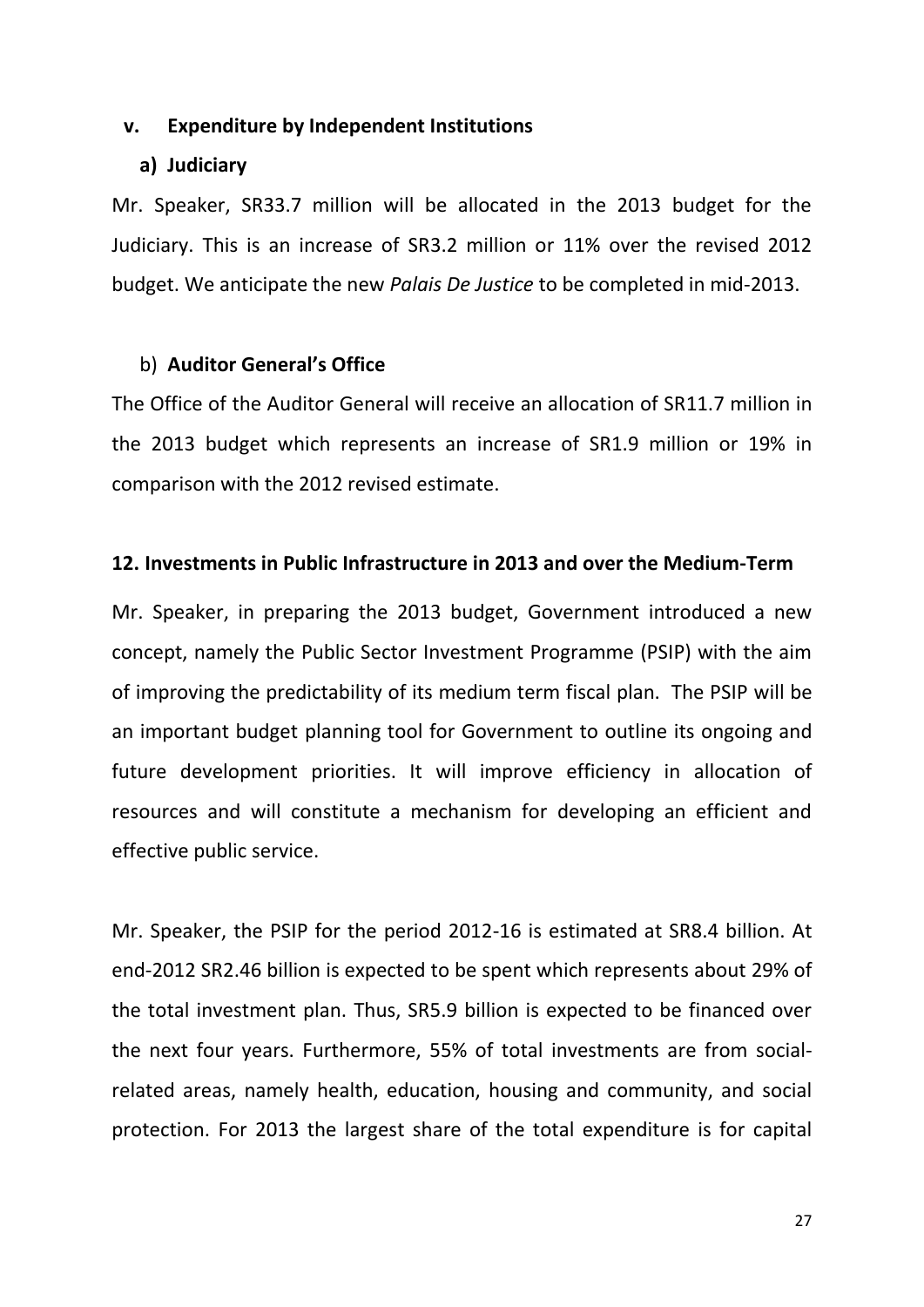expenditure of almost 23%, which shows Government's commitment to sustain investment and support economic growth.

Total investment projected in General Public Services is SR354.7 million or 2.4% of GDP. In 2011, SR39.5 million was spent on office rent by Government entities and SR56.6 million is forecasted in 2012. Government will invest in buildings to save cost over the long term. Two main buildings costing about SR69 million in total, are expected to be built in the next four years. The construction of one is expected to start in 2013 and it is being financed through a public-private partnership. Another major project is the digitalisation television project by Seychelles Broadcasting Corporation, which will cost around SR59 million.

Several key investment projects will be implemented to strengthen overall security of the country. Investment in this sector will total SR1.37 billion. About 49% of this investment is for the Department of Defence, mainly financed through foreign grants. Furthermore, new contracts have already been signed and the projects have started in late 2012 for new fire stations on Praslin and La Digue costing SR21.5 million and SR4.6 million respectively. In addition, works on a new NDEA building costing around SR43.4 million, and funded through a UAE Government grant will begin in 2013.

A total of SR2.1 billion or 25% is budgeted for the economic affairs' sector. Ministry of Environment and Energy, and Department of transport have the larger share of the total allocation of this sector with SR848.3 million and SR461 million respectively. The wind power generation project, also financed by the UAE Government for a cost of around SR382 million, is expected to be

28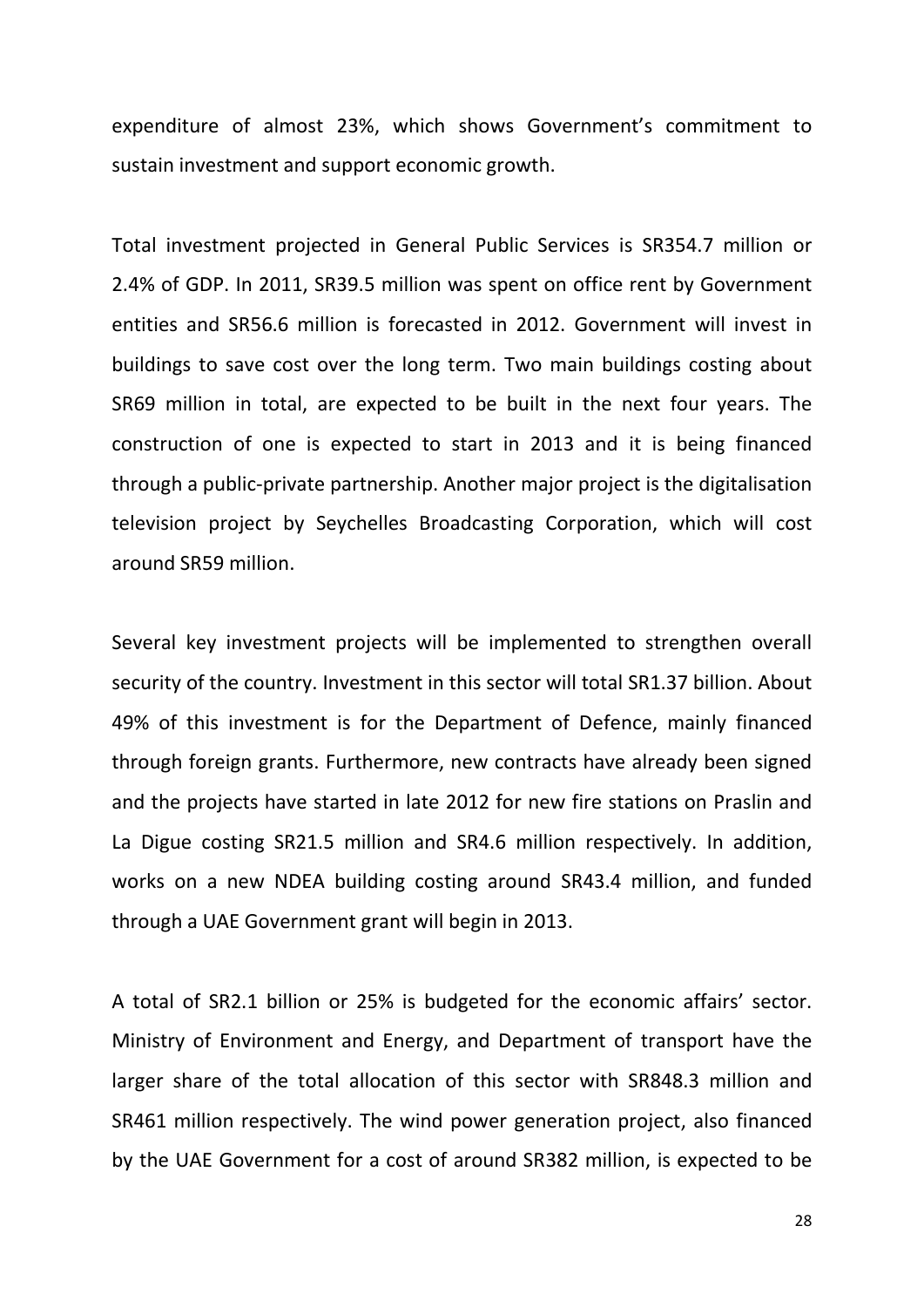completed in early 2013. The Victoria Traffic Management project is expected to start in 2013.

The larger share of the total investment is for the housing and community sector for an amount of SR3 billion. The Ile Perseverance housing projects and infrastructure investment will amount to SR687 million and SR476.8 million respectively and reflects Government's commitment to develop Ile Perseverance including housing and business infrastructure. The other community housing projects will cost around SR1.1 billion. Government has further committed SR1.2 million per district for small community projects in 2013.

The health sector has a total investment plan amounting to SR531.3 million, of which SR191.5 million or 36% will be completed by end-2012. The main project is the remodelling of the operating theatre with modern equipment, and a new medical gas system which will cost SR40 million and SR18.6 million respectively.

Mr. Speaker, investment in the education sector is forecast at SR945 million. A total of 36% of investment in the education sector is for new construction or reconstruction of schools, 20% is for renovation, and upgrading or expansion of existing schools. For 2013 Government will complete one of the two Ile Perseverance primary schools and will start the construction of the secondary school. Furthermore, reconstruction of the Glacis primary school financed by the Chinese grant will start early next year. Government has budgeted SR11.7 million and SR7 million for the renovation of the existing primary and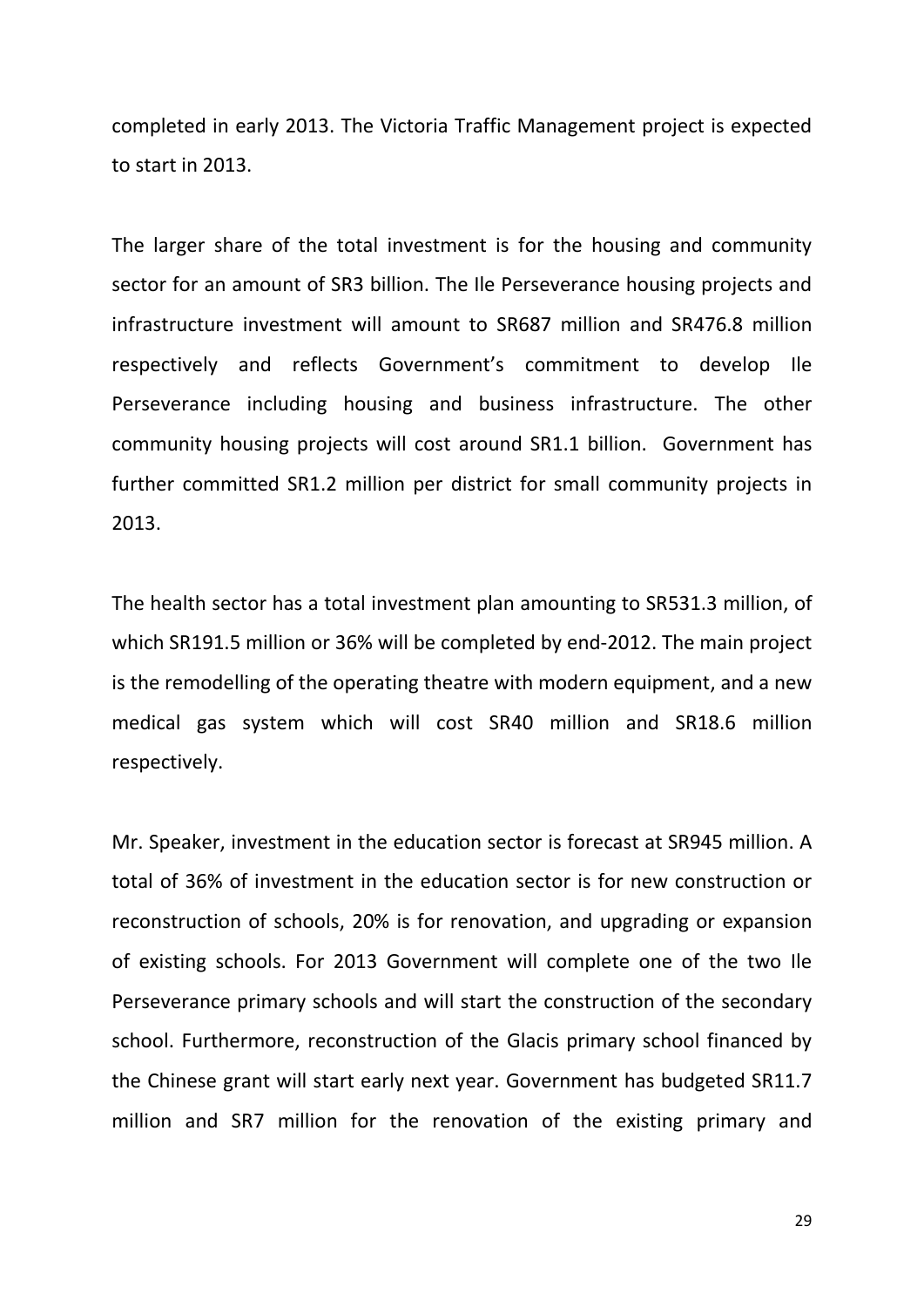secondary schools respectively. There will be SR19.3 million in 2013 for the purchase of educational equipment.

The Department of Social Affairs has an investment plan of SR41.5 million. This is mainly for the construction of a new rehab centre which will cost SR13.2 million and will be completed by 2014. A new project is also being developed by the department for a residential centre for children with difficult behaviour. This will be a joint facility with the day program for education vocational learning. This project is expected to cost SR15 million of which SR1 million has been budgeted next year for the designing stage.

## **I. Contingency**

During 2012, SR75 million was allocated for Contingency and used mostly for piracy-related spending, and for Marie-Louise and Coetivy prisons. As the Ministry of Home Affairs has received the required funds for operation of the two prisons in 2013 only SR50 million is budgeted for Contingency.

## **13. Public Debt**

Mr Speaker, we remain in a strong position to achieve our debt sustainability threshold of 50% of GDP by 2018. In 2012 we pursued efforts to finalize restructuring of our bilateral debts. We have already restructured all our commercial debt and only one bilateral debt remains to be finalized. This year, we signed rescheduling agreements with South Africa and Abu Dhabi, and one of two outstanding agreements with India. We are in the final stage of negotiations for the outstanding one.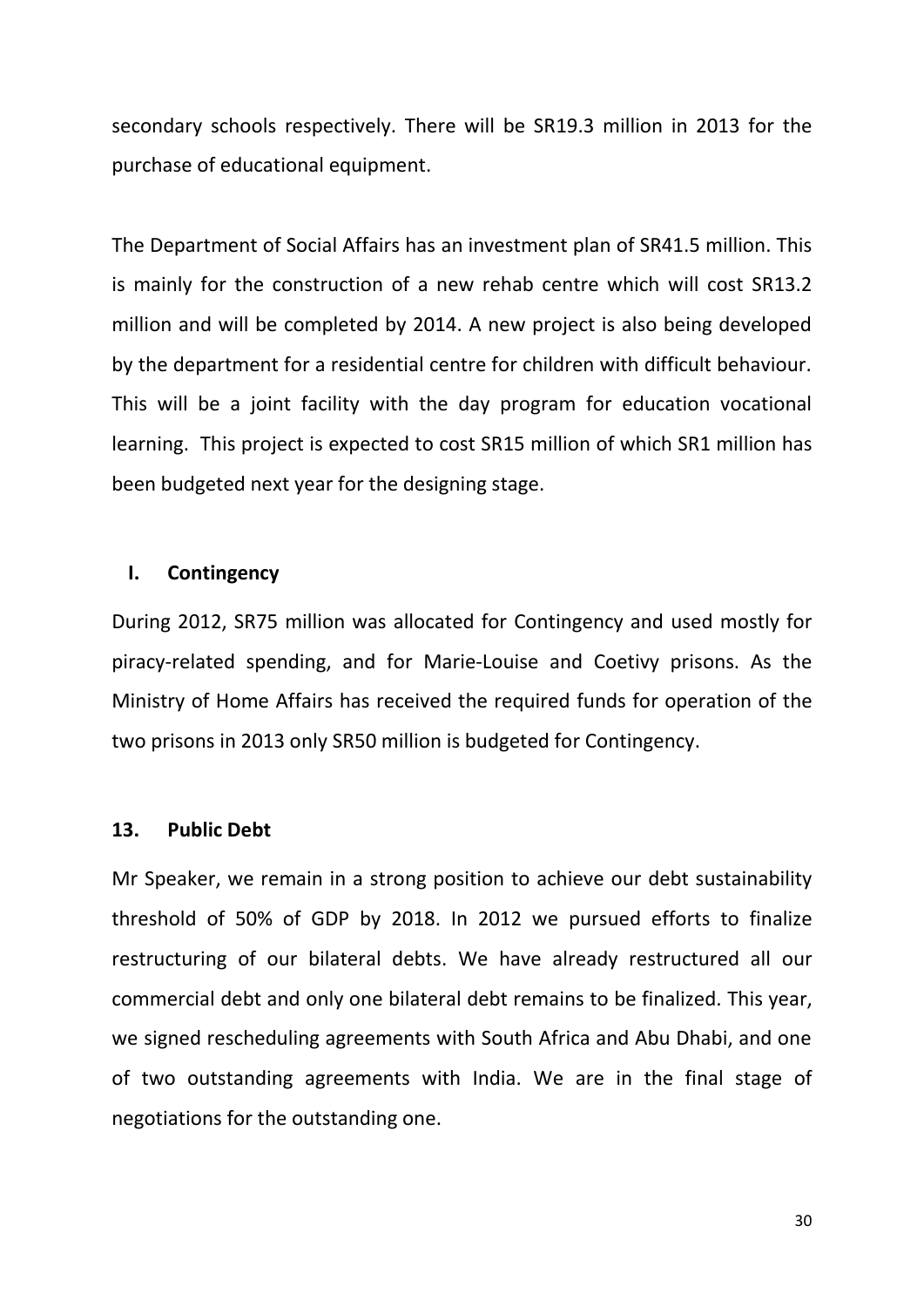Mr. Speaker, completion of debt restructuring is one of two key elements required to bring our debt to sustainable levels. Another factor is the need to avoid excessive indebtedness going forward. In 2013, external repayment will rise by US\$10 million as payments due under the rescheduling packages kick in.

## **14. Program Performance Based Budgeting (PPBB)**

Mr. Speaker, the Public Finance Management Act that was recently approved provides for Government to report on its performance to the National Assembly. Government is finalizing a strategy to operate on a Program Performance Based Budgeting framework.

The underlying principle of programme-based budgeting is that budgetary information and decisions are structured according to the Government's objectives. This allows decision-makers to prioritise allocation of resources and allow for comparison of costs and benefits when funding decisions are being made.

In 2013, MFTI will develop a framework to implement PPBB which will set out the specific steps for Government to follow in budget execution. Implementation will begin in 2013 with a pilot phase covering the ministries of Education and Health.

## **15. Strengthening monitoring of public entities**

To further strengthen monitoring of public enterprises we have proposed important amendments to the legal framework, including the creation of an independent Public Enterprise Monitoring Commission that will be responsible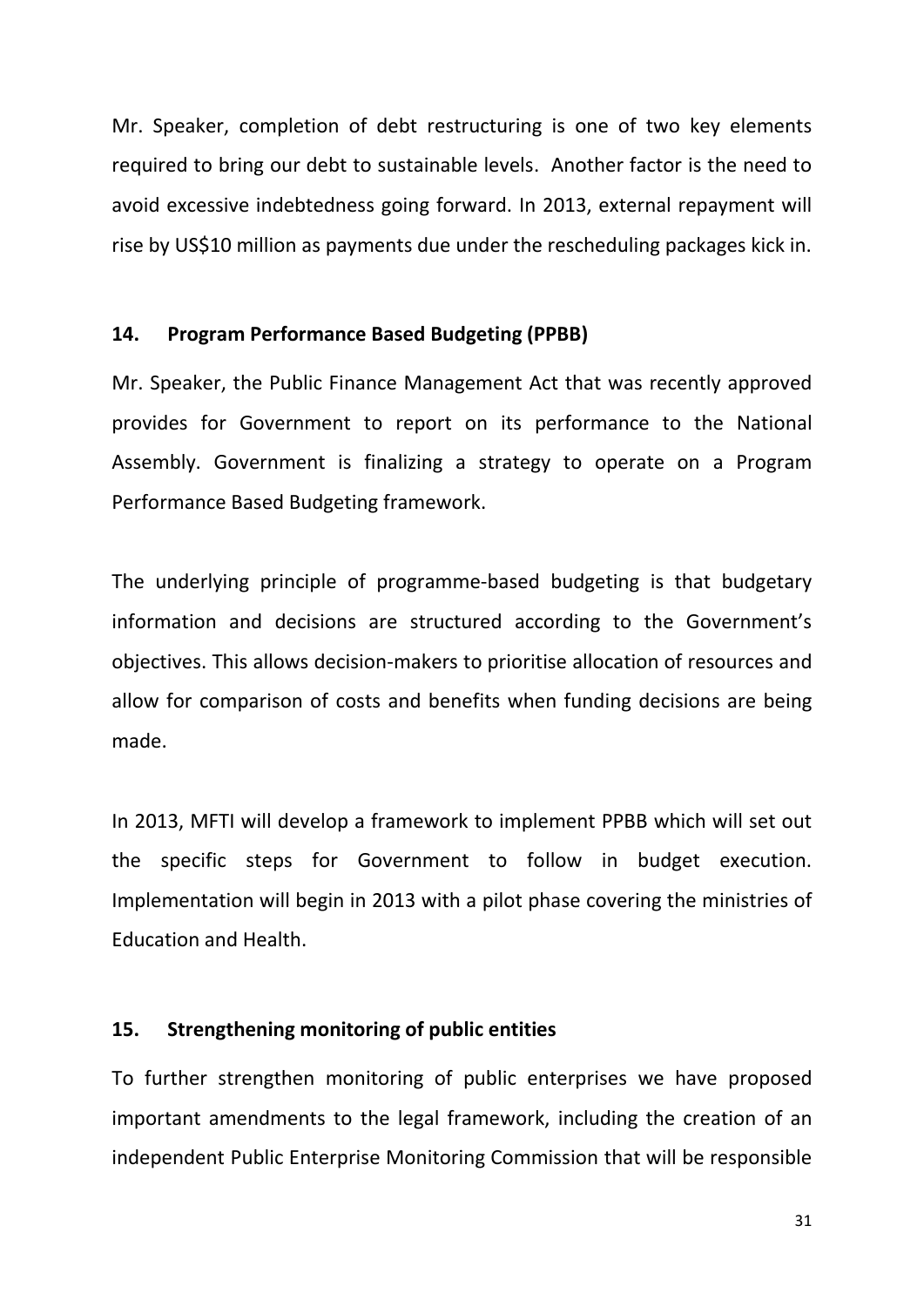for monitoring financial, governance, and transparency issues in relation to public enterprise. The new PEM bill provides for all public enterprises to adopt International Accounting Standards within a three-year timeframe.

Mr. Speaker, the Ministry of Finance is very concerned about the state of the financial accounts of some public enterprises and Government Agencies. An assessment recently carried out by MFTI showed that accounts of no less than 13 Government entities are currently not in order. This is not acceptable. We commend the efforts of those who have started to normalize their accounts. In 2013, Ministry of Finance will recommend actions against those that are noncompliant as provided for by law.

## **16. Pension Fund**

Mr. Speaker, from 1st January 2013 retirement pension will be indexed to the inflation rate, but will not increase by more than 5% in any one year, in accordance with section 45 Seychelles Pension Fund Act 2005. This is essential to ensure that the pension increases in line with the rise in cost of living.

Mr. Speaker based on the current rate of contribution and the demography of our country, the Fund will become less sustainable over time. Despite the various investments that complement the contributions, if nothing is done at one point in the future it may not have sufficient funds to provide an adequate level of pension payment to our future pensioners.

To ensure the financial stability of the Fund, as previously announced by my predecessor, contribution will increase by 1% beginning January 2014. Of this, employers will contribute 0.50% of gross salaries of their employees, and the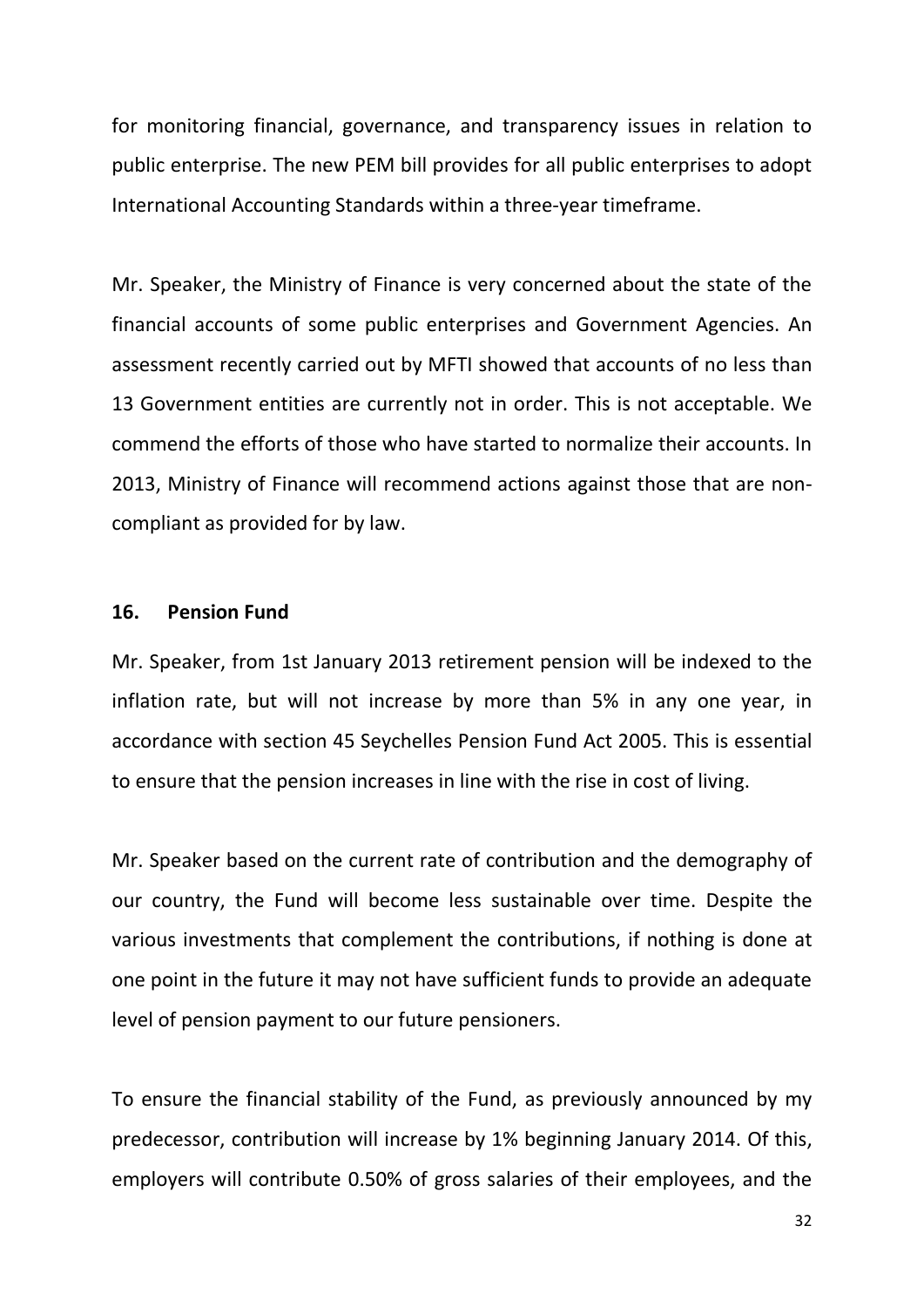other 0.50% will be contributed by employees in full time, part time, and casual employment. This will thus bring total contribution to the SPF to 4%, of which 2% by employers and 2% by employees.

Fellow Seychellois, Seychelloises: your contribution today towards the SPF is an investment in your retirement. The funds that you contribute are invested by the SPF, who is the custodian of your assets, to provide the maximum returns on your investment.

## **17. New Tax Policies and Measures to sustain growth**

Mr Speaker, in line with modernization of our economy we need a tax system that is modern and equitable. In the 2013 budget I am proposing changes to some aspects of our tax regime, as well as introducing a number of new initiatives.

## **i. VAT to replace GST**

Mr. Speaker, as from  $1<sup>st</sup>$  January 2013 VAT will replace GST. The applicable rate of VAT will be 15% as it is now on GST.

VAT will be mandatory for businesses that generate a turnover of R5 million and above, except in activities that are exempted from the tax. We will lower the VAT threshold to SR3 million and SR2 million in January 2014 and January 2015, respectively.

Regulations have already been published that define activities that will fall under VAT. Some businesses with turnover of less than SR5 million will be able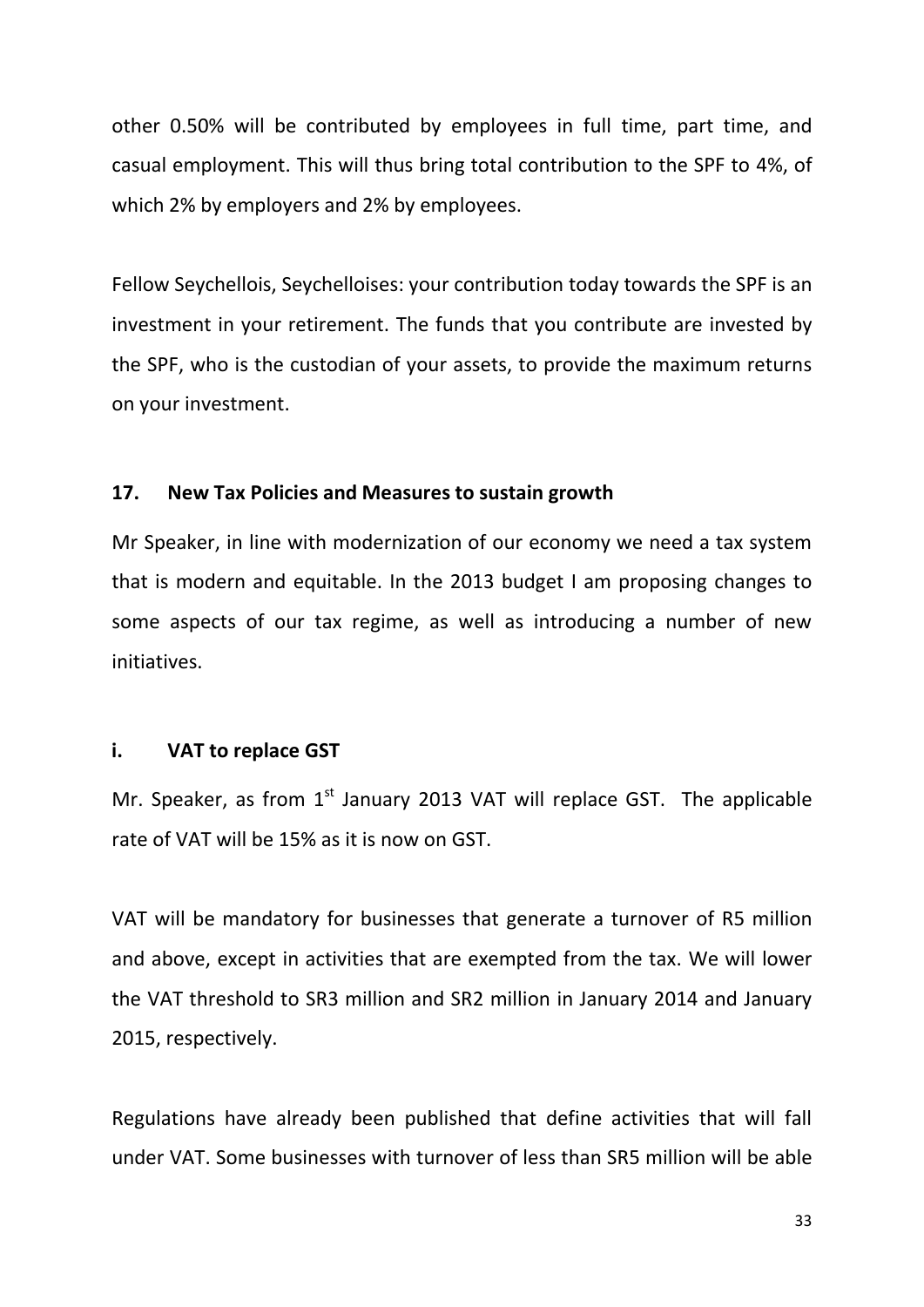to voluntarily register for VAT. Regulations have also been published on the list of commodities and basic services on which VAT will not apply.

Just to name a few, VAT will NOT apply on the following: rice, meat, fruit and vegetables, cooking oil, lentils, flour, bread, pharmaceuticals, infant food and formula, electricity, water, petroleum products, educational materials and stationery, toilet paper, animal feed, musical instruments, etc. A complete list of goods and services on which VAT will not apply appears in the Explanatory Notes.

Mr. Speaker, I want to reiterate that VAT is NOT a new tax but it is simply replacing GST. For this reason, and since VAT will not be applicable on basic commodities and services, its introduction should not cause prices of these goods and services to go up.

One of the major advantages of VAT is that it will provide critical information on financial transactions, which would make it more difficult for businesses to evade taxes. This also explains why certain groups in the business community are not in favour of VAT. I take this opportunity to urge all businesses to take their responsibility toward their tax obligation seriously. We will get tougher on those who deliberately evade paying their taxes.

Mr. Speaker, with introduction of VAT concessions that the tourism, fisheries, and agricultural sectors have been enjoying will continue to apply despite the cessation of GST. However, instead of obtaining those concessions under the TIA and AFIA these concessions will be given under other laws and regulations.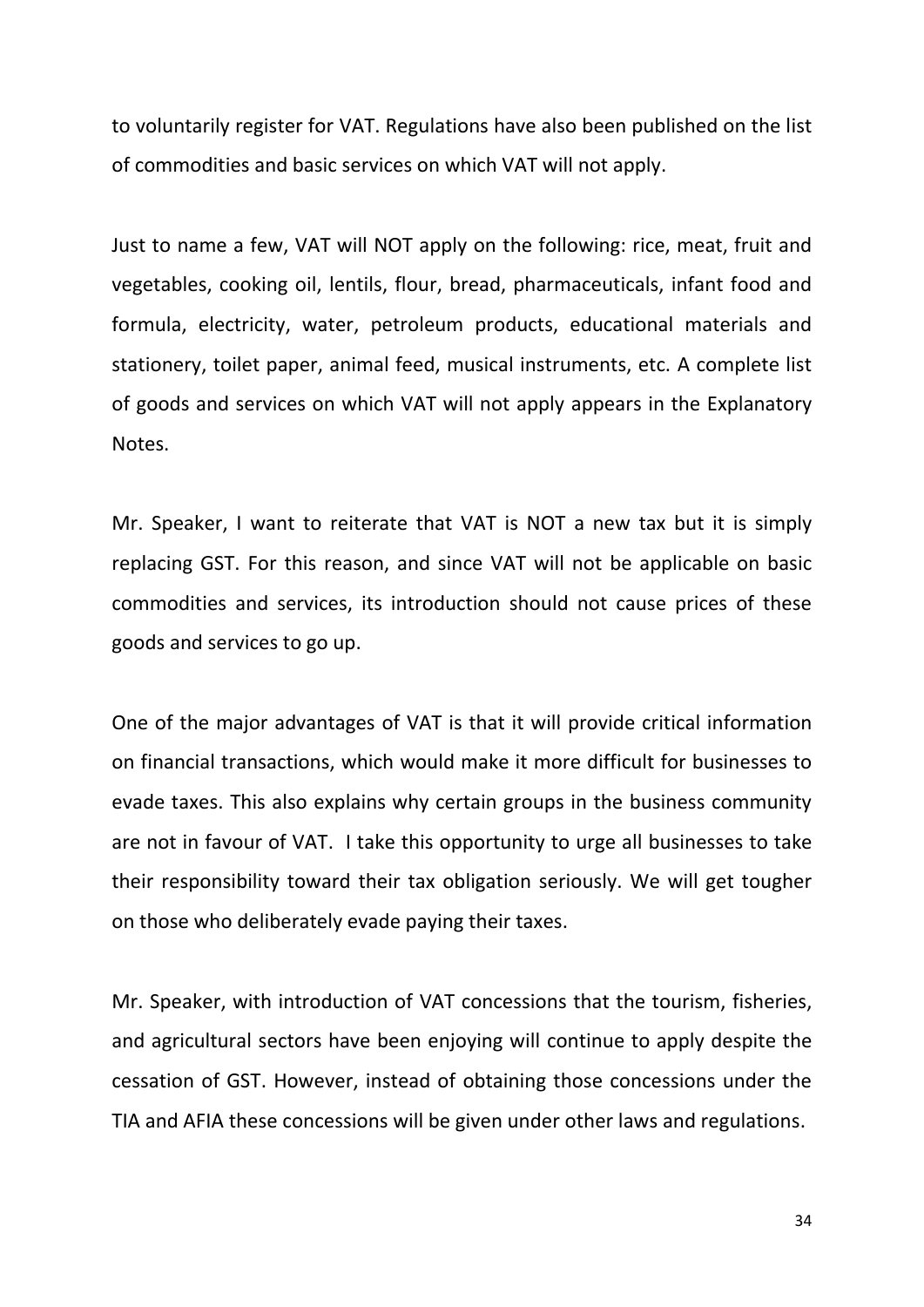#### **ii. Reduction in the rate of Business Tax for Certain Businesses**

Mr Speaker, in 2009 tax on profits for businesses with turnover of SR1 million and above was reduced from 40% to 33% on taxable income. I am pleased to announce that in 2013 this will be brought down to 30%, except for commercial banks, telecommunication companies, insurance companies (but not brokers and agents), and alcohol and cigarette manufacturers. For those businesses, reduction in business tax will be considered when I present the 2014 budget.

Mr Speaker, to encourage businesses to list on the Stock Exchange, the business tax rate for companies who list on the Exchange will be reduced to 25% on taxable income. Withholding tax rate for non resident investing in companies listed on the Stock Exchange will be according to the Double Taxation Avoidance Agreement (DTAA).

To encourage investment in education and medical services we propose the business tax rate to be reduced to 15% as from 2013.

## **iii. A new simplified tax for small businesses**

Mr Speaker, we will simplify the tax regime and reporting requirements for small businesses i.e. those with turnover of less than SR1 million. Beginning January 1, 2013, small businesses will have two options for payment of taxes: either to maintain the current system of paying business at 15%; or opt for an alternative presumptive tax at a flat rate equivalent to 1.5% of the value of gross turnover.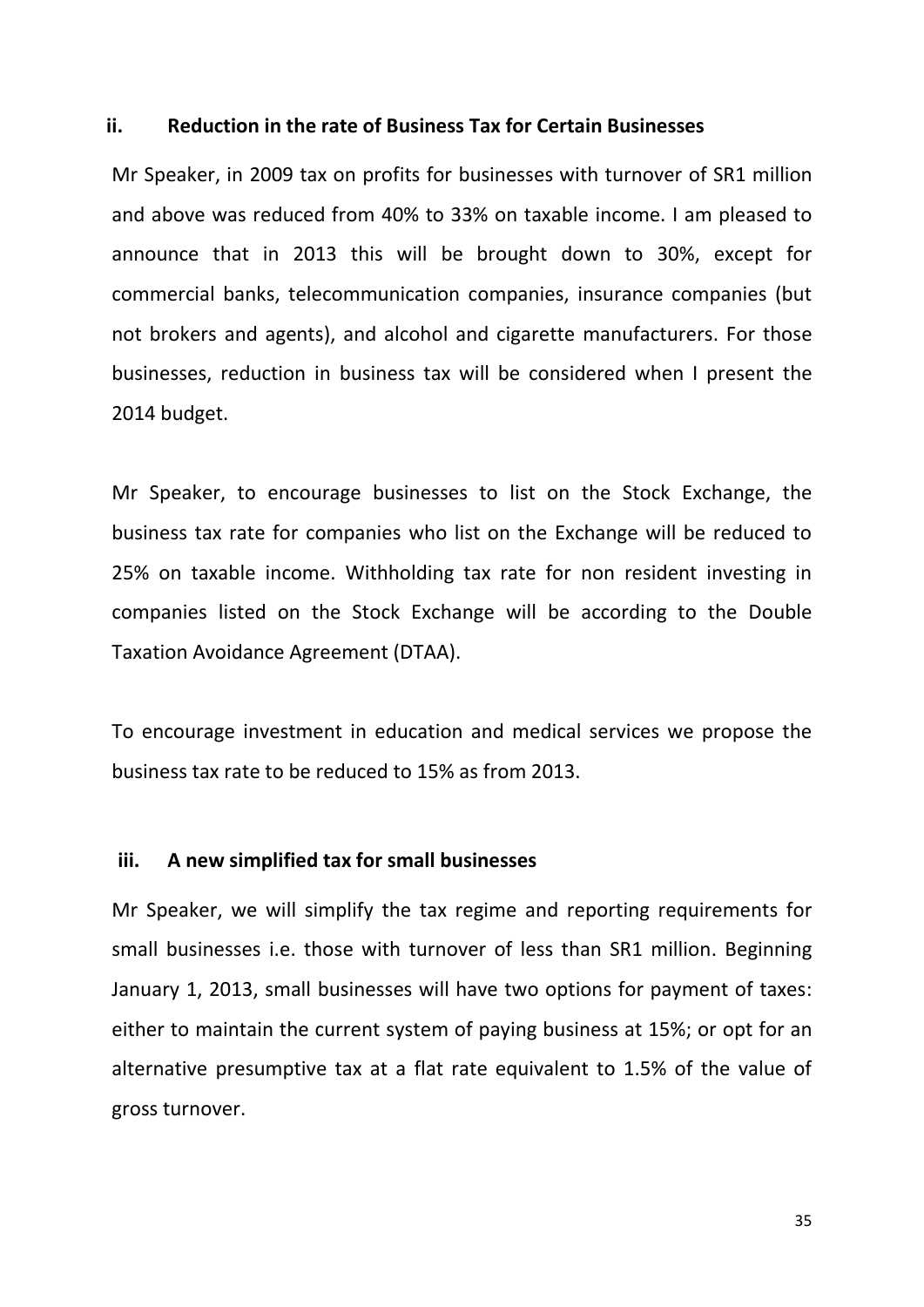Small businesses that opt for the presumptive tax regime will not be required to submit audited financial statements. Instead they will simply lodge a simple tax return (see Explanatory Note).

#### **iv. `Corporate Social Responsibility (CSR)**

Mr. Speaker, Corporate Social Responsibility is a concept whereby businesses act to balance their economic growth by contributing to the sustainable, social, and environmental development of the country.

Today many businesses generously contribute to their communities or toward good causes, either through direct funding of social projects or through donations and sponsorship. But corporate social responsibility should be by all and not only by some. It is in this spirit, and in order to get businesses to give back to the community, that I propose the introduction of a CSR contribution, which will be applied on all businesses which make a turnover of SR1million and above at rate of 0.5% equivalent of turnover. This concept of CSR is one that is practised in other countries, such as our neighbour, Mauritius.

Mr. Speaker, businesses will have the following options to make this CSR contribution, namely (i) sponsorship; (ii) donation; (iii) direct funding of community projects; or (iv) deduction by SRC toward the CSR Fund that Government will create. Business will be given full flexibility as to which activities that their CSR contribution goes to, provided that these fall within guidelines that Government will establish.

Government will continue to assume responsibility to fund infrastructure projects in districts, so the areas where CSR funds would be expected to go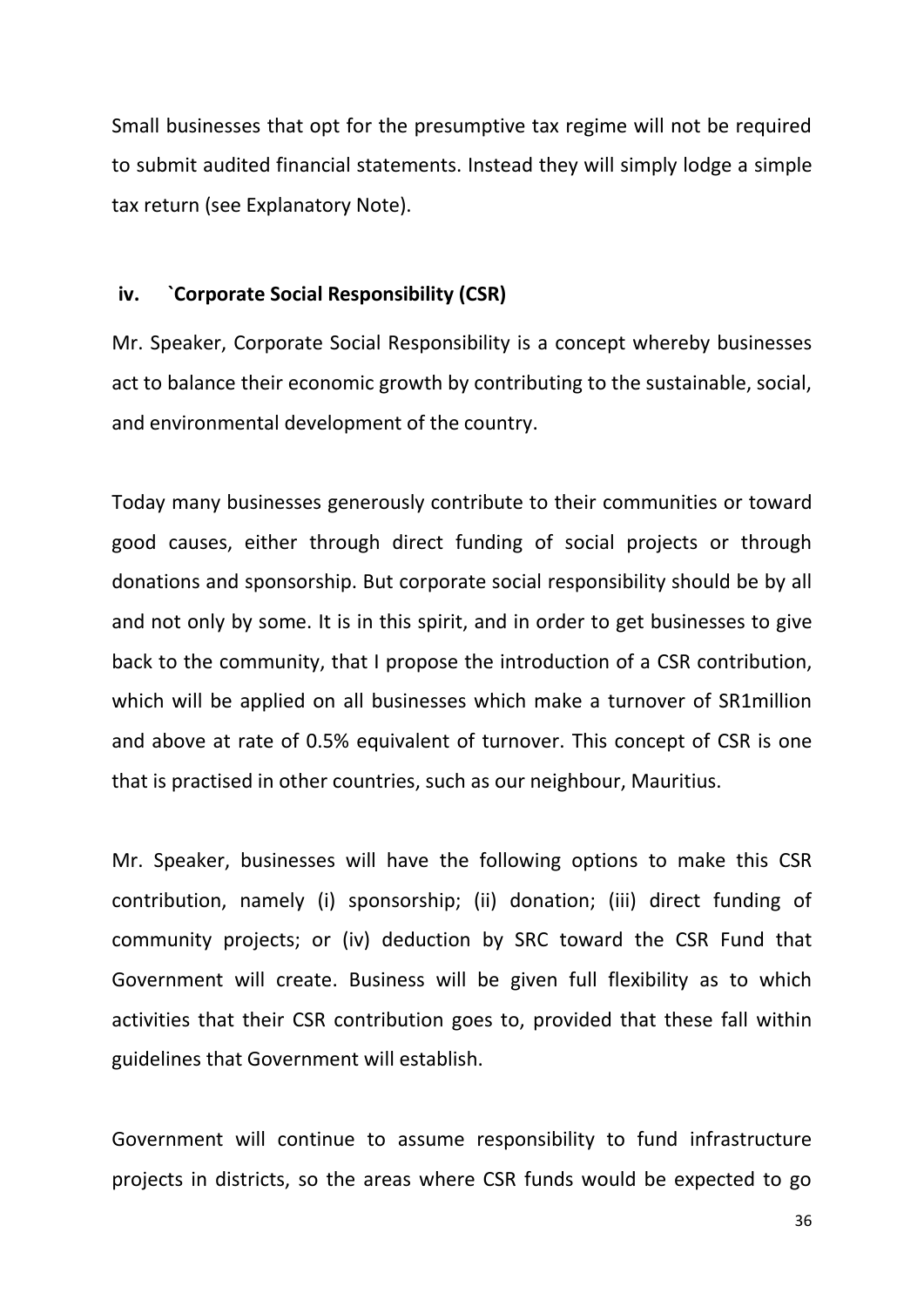would be more toward areas such as: environmental; beach and coastal management projects; health and wellness including sports; renewable energy to mention a few. For businesses whose contribution amount to less that 0.5% of turnover the balance will be paid to the Fund at the time of assessment of tax obligations.

To accommodate this new contribution Government will in the coming weeks establish the various guidelines and structures, including the CSR Fund.

#### **v. A Mandatory Contribution toward the Tourism Marketing Fund (TMF)**

Mr. Speaker, over the years Government has contributed significantly in tourism marketing in Seychelles. When the TMF was established it was expected to be funded jointly by Government and the private sector. However, Government has ended up as the main provider to the Fund.

To get the private sector to contribute more toward tourism marketing I propose the introduction of a mandatory tourism marketing tax, also equivalent to 0.5% of turnover, on businesses with turnover above SR1 million in the following sectors: all tourism operators currently under TIA, banks, insurance companies (excluding brokers and agents) and telecom companies. To give the private sector more comfort and to ensure that the Fund is managed with the highest degree of transparency, they will be invited to play a more prominent role in management of the TMF.

37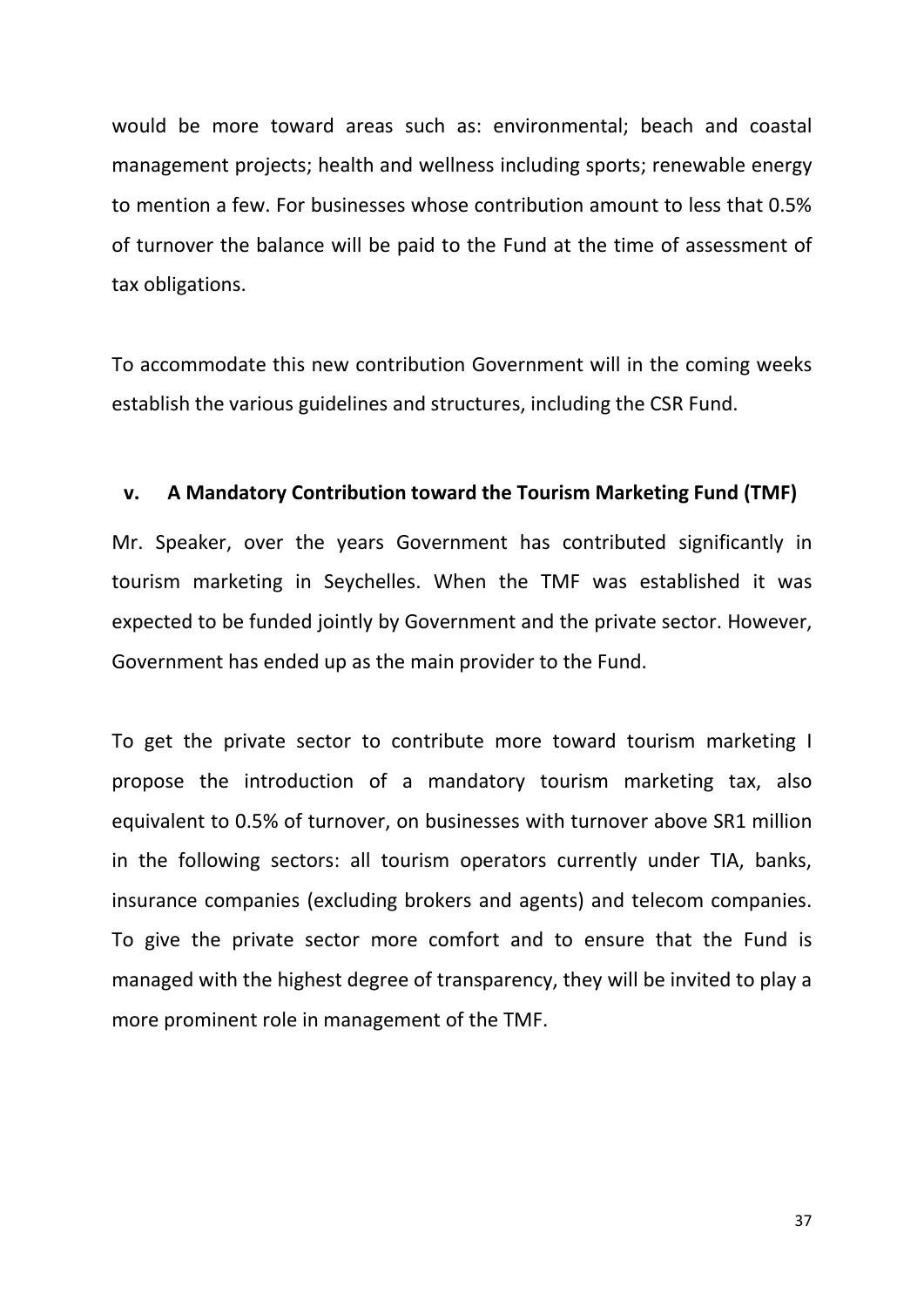## **vi. Tax Rebates for Artists and Musicians**

Mr Speaker, to encourage tourism establishments to better support local artists and musicians, they will receive a tax credit of 125% as allowable deduction under the Business Tax Act for all payments made to artists and musicians. This will apply to local artists and musicians only.

### **vii. Incentives for Taxi Operators**

To level the playing field for operators in the transportation of passengers, the levy for motor vehicles imported for taxi purposes will be aligned to that of public omnibuses, at SR5,000. This will apply to cars landing in Seychelles beginning January 2013.

Moreover, to help minimize costs, the age limit of motor vehicles for new entrants in the taxi business will be extended from 3 to 5 years in 2013. Those vehicles will have to meet standards established by SLTA and SLA.

## viii. **Measures to discourage large cash payments**

In line with Government's efforts to promote electronic means of payment, and to assist in the efforts to combat anti-money laundering, payments and receipts in cash by all Government institutions will as from January 2013, be limited to SR25,000.

## **ix. Elimination of tax on small parcels**

Mr. Speaker, as from January  $1<sup>st</sup>$  2013, all imports through the post or other courier services of a value not exceeding R3,000, being personal imports of a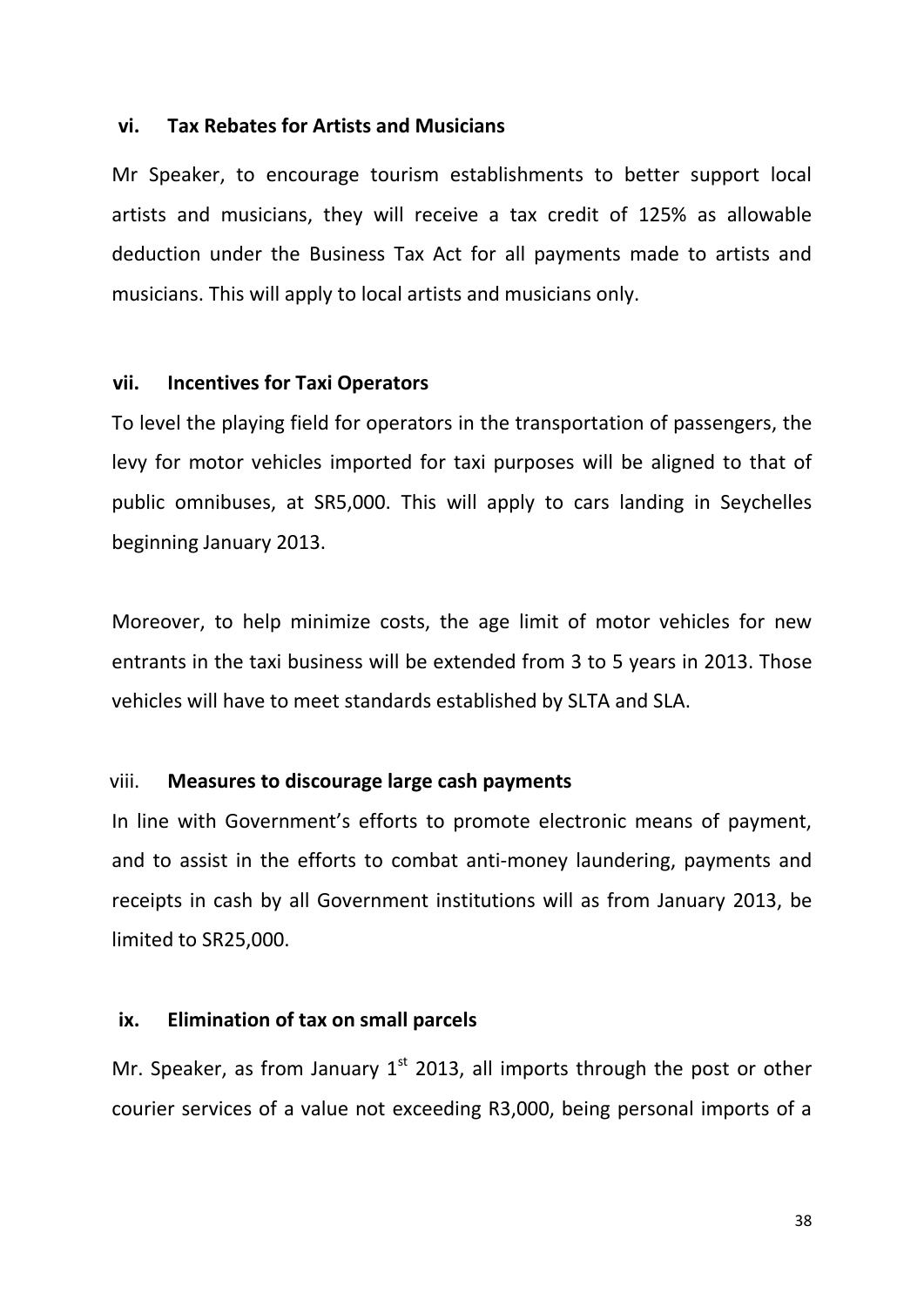non-commercial in nature, will not be subject to taxes. Instead a flat fee will be applied. These fees will be introduced through Regulations.

This new policy proposal will be harmonized with the provisions of the VAT Act, whereby unaccompanied personal imports of non-commercial in nature, and destined for private use, of a similar amount, is exempted from VAT.

# **x. Adjustment in Passenger Service Fee (PSF) to compensate for VAT Exemption on Airline Tickets**

Mr. Speaker, since VAT will not be applied on airline tickets we will replace the two payments that apply today i.e. PSF of SR250 plus payment of 15% for GST, by a single PSF of SR650.

This is expected to result in a slight reduction in most fares, at least initially. For example, on a ticket to Mauritius costing SR4,500 a traveller today pays SR675 in GST and SR250 in PSF, i.e. SR925 in total. Under the proposed scheme, the person will only pay R650. (See Explanatory Notes).

## **xi A new treatment for SIBA Revenues**

Mr. Speaker, beginning 2013 revenues collected by SIBA and its successor the FSC, will be transferred to Government on a quarterly basis. This will ensure that funds collected by SIBA are made available for the budget in a short period of time. This will also be another source of foreign currency toward build-up of CBS reserves. In 2013, MFTI will undertake an assessment of other parastatals and Government agencies with a view to extend this arrangement where feasible.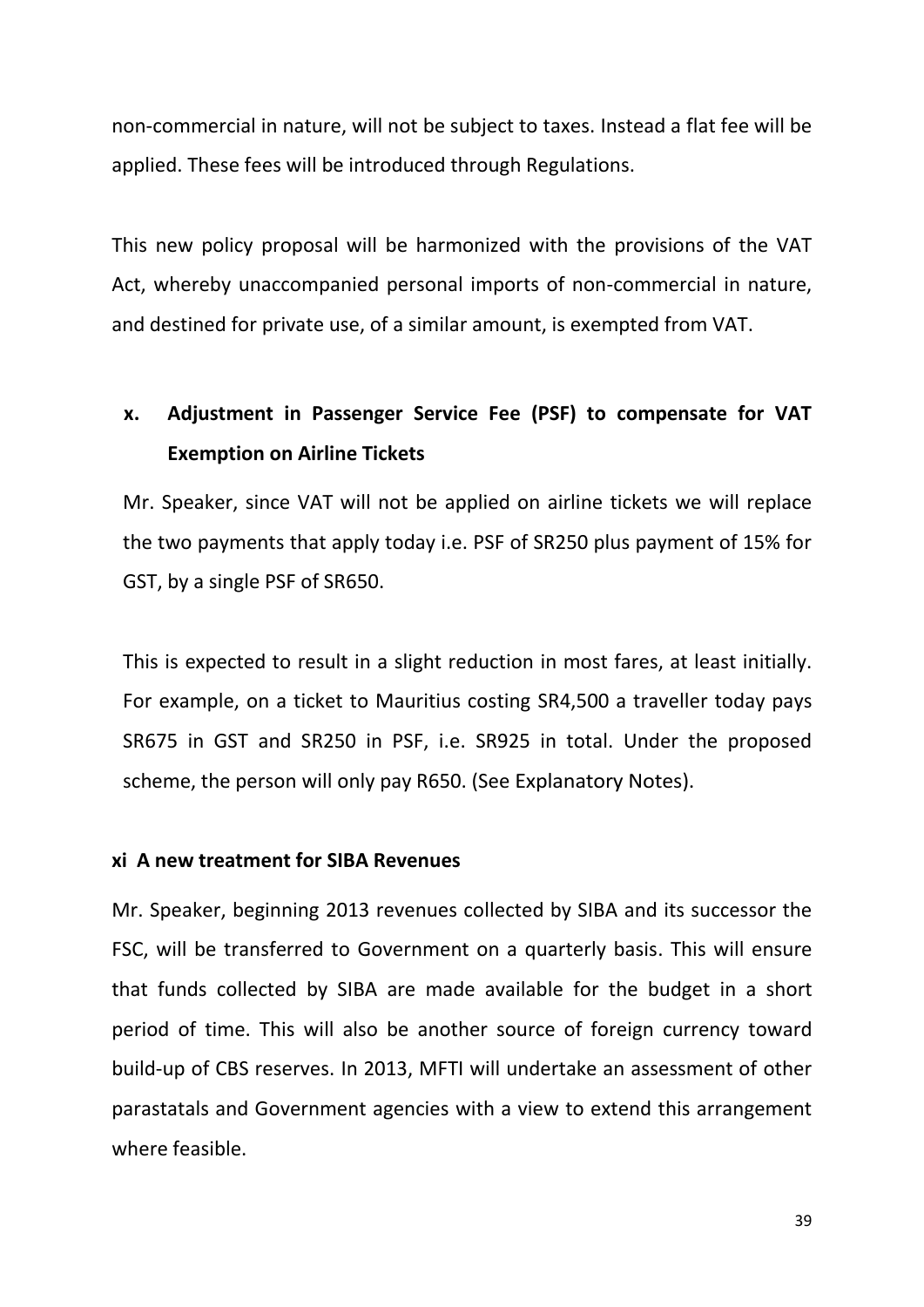## **18. We will Further Improve the Investment Climate**

Mr. Speaker, as much as we are proud of the progress that Seychelles has made in this area, we need to pursue with vigour, our program to further improve Seychelles' investment climate and we will not stop until the businessman on the street feels that he is satisfied that he can do business in our country within minimum delay, with ease, and at a reasonable cost.

During 2013 the **Registrar** will computerize the various registries. **MLUH** and the **Planning Authority** will:

- Introduce online land registry and online planning permission application which will eventually be linked to all relevant agencies
- Reduce the time taken to register new land at the Registrar and at the AG's Office
- Submit to National Assembly the revised Town and Country Planning Act and the Land Development Bill
- Promote the creation of an Association of Architects to improve standards and control
- Establish an Appeal Mechanism outside the ambit of the Minister with binding decisions

The **SLA** will: (i) establish a one stop shop for license application; (ii) introduce on-line application processes for all other licenses; and (iii) decentralize its services on Mahe with the opening of a branch in the South of Mahe.

Other measures in this area next year will include the introduction of electronic payment facilities, including for Government services and payment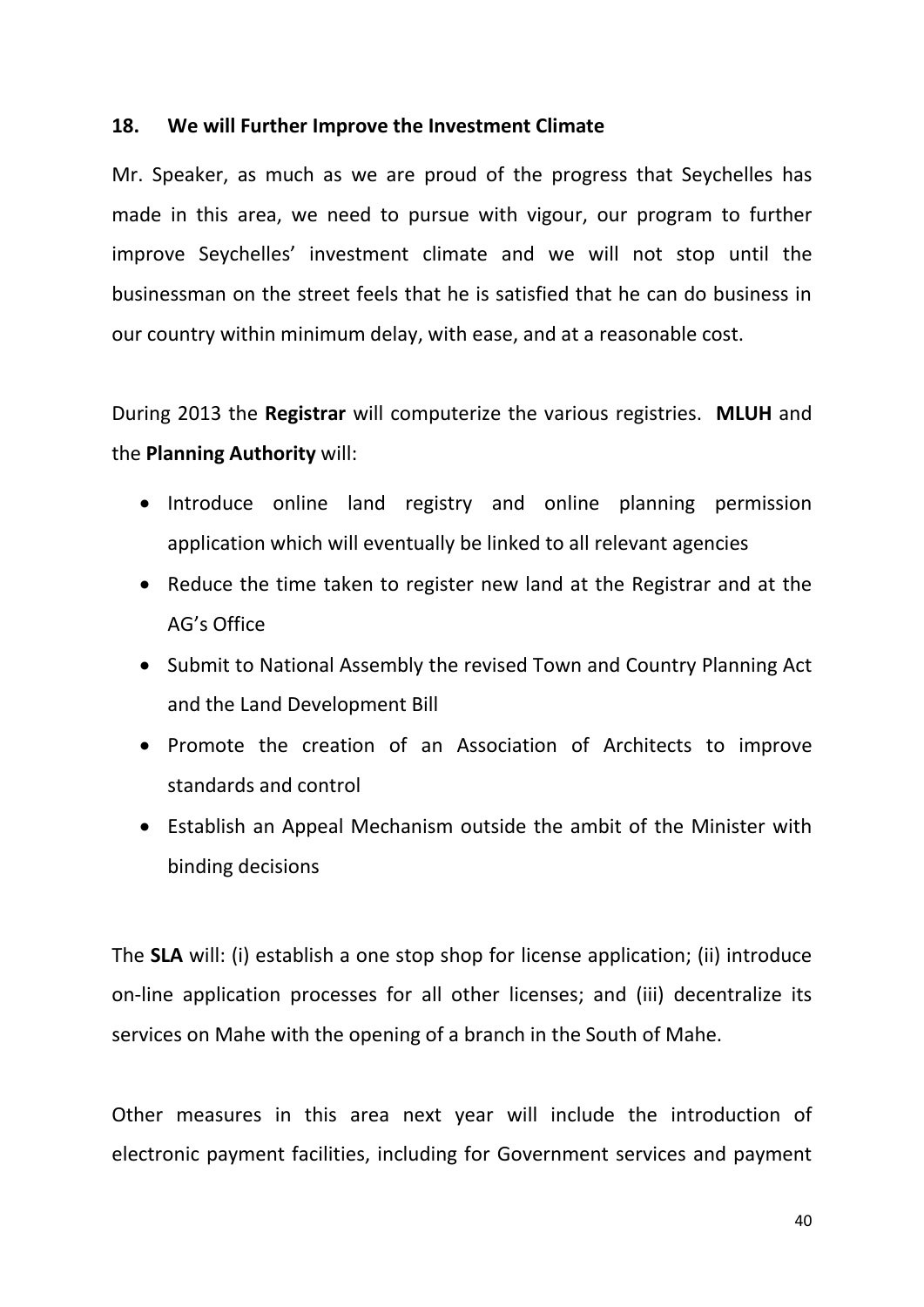of taxes; and establishment of Mediation and Civil Rules for the Commercial Court. A second judge for the commercial court will be appointed shortly.

Mr. Speaker, through re-engineered e-services we could change the way Government delivers services to the public. For example, through the recently introduced online business registration and the online import and export permit applications the public can access Government services on a 24/7 basis. This has helped boost economic activities and enhance productivity.

To further strengthen the legislative framework in the ease of doing business domain several pieces of legislation will be presented to National Assembly between now and end-2013. These include (i) the **Legal Practitioners Act**; (ii) a unified **Insolvency Bill**; (iii) a revised and modern **Companies Bill**; and (iv) an **Accounting Profession Bill,** aimed at enhancing the quality of financial reporting and strengthening accountancy profession.

#### **19. We will Increase our Support for Small Businesses**

Mr. Speaker, during 2012 the CCA/SBFA has continued to assist small businesses. Government will continue to fight for the cause of small and medium-sized enterprises (SMEs) for we believe that SMEs have and will continue to play an important role in the development of our economy. In 2013 we will implement several additional measures to further support SMEs.

Firstly, we will elevate the Small Business Financing Agency (SBFA), which replaced the Concessionary credit Agency (CCA) from a division in the MFTI, to a full fledge micro-finance Agency that will operate independently under its own law, with its own administration, and lending criteria.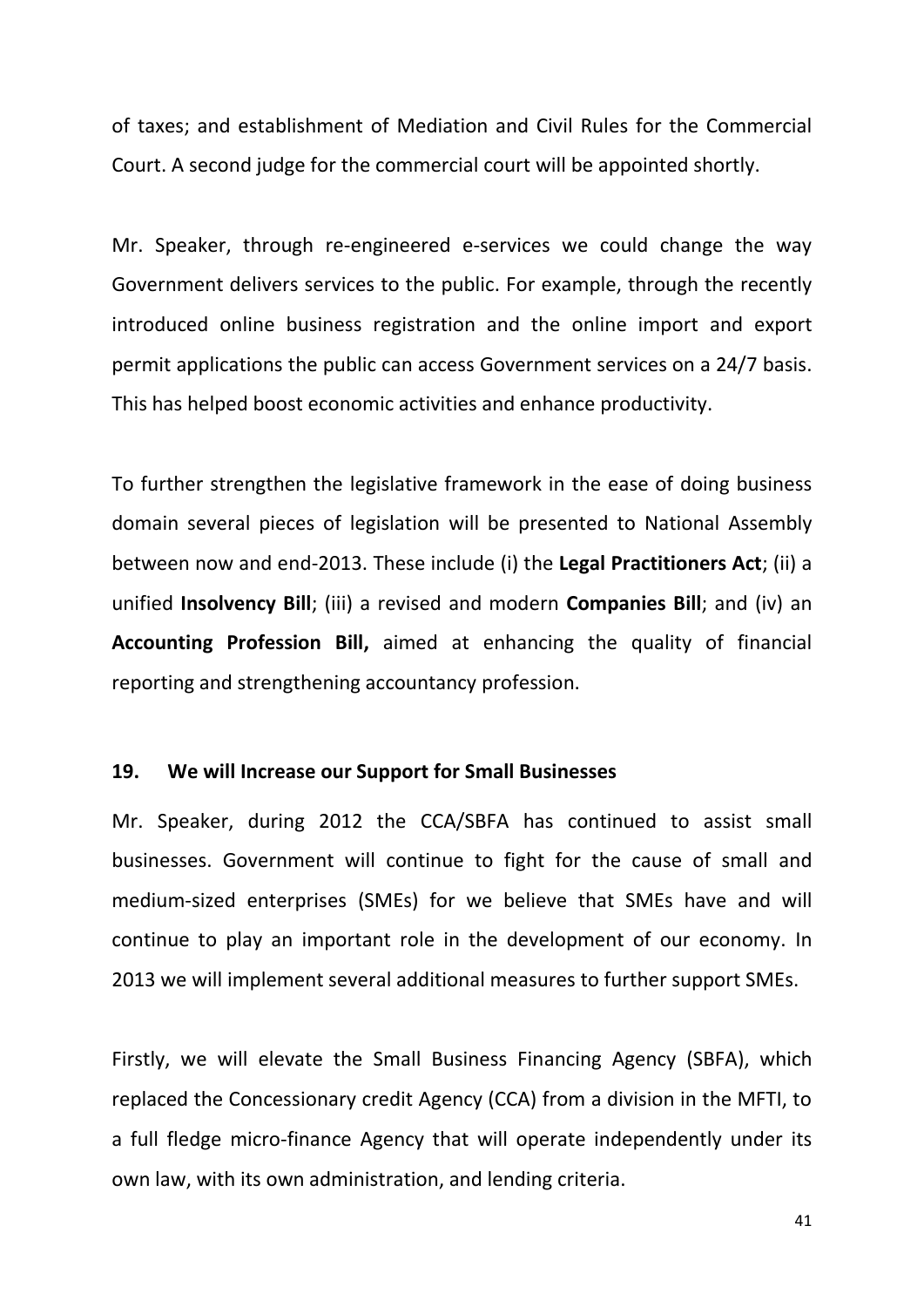Secondly, Government will increase its budgetary allocation to the Agency from R20 million to R30 million. To complement that, Nouvobanq and Seychelles Savings Bank will each contribute R5 million toward the SBFA in the form of a concessionary loan. Thus funding available for SMEs by SBFA will double next year.

Thirdly, the threshold of lending by the SBFA will double from SR150,000 to SR300,000.

In return, Mr. Speaker, we expect the SMEs to become more professional. SENPA will be asked to give more assistance to aspiring entrepreneurs in businesses development, marketing, bookkeeping etc., to enhance the chance of success of business starters. Moreover, SMEs need to become more responsible and repay their loans on time and avoid the risk of litigation and debt recovery.

#### **20. We will bring more support to Farmers and Fisherman in 2013**

Mr. Speaker, in recent months we have observed more vigour and by MNIR to increase support to the agricultural and fisheries sectors. This momentum will be maintained in 2013.

The Seychelles National Agricultural Investment Plan (SNAIP) will be finalized in the third quarter of 2013 when at least some financing is expected to be available from at least one international partner.

42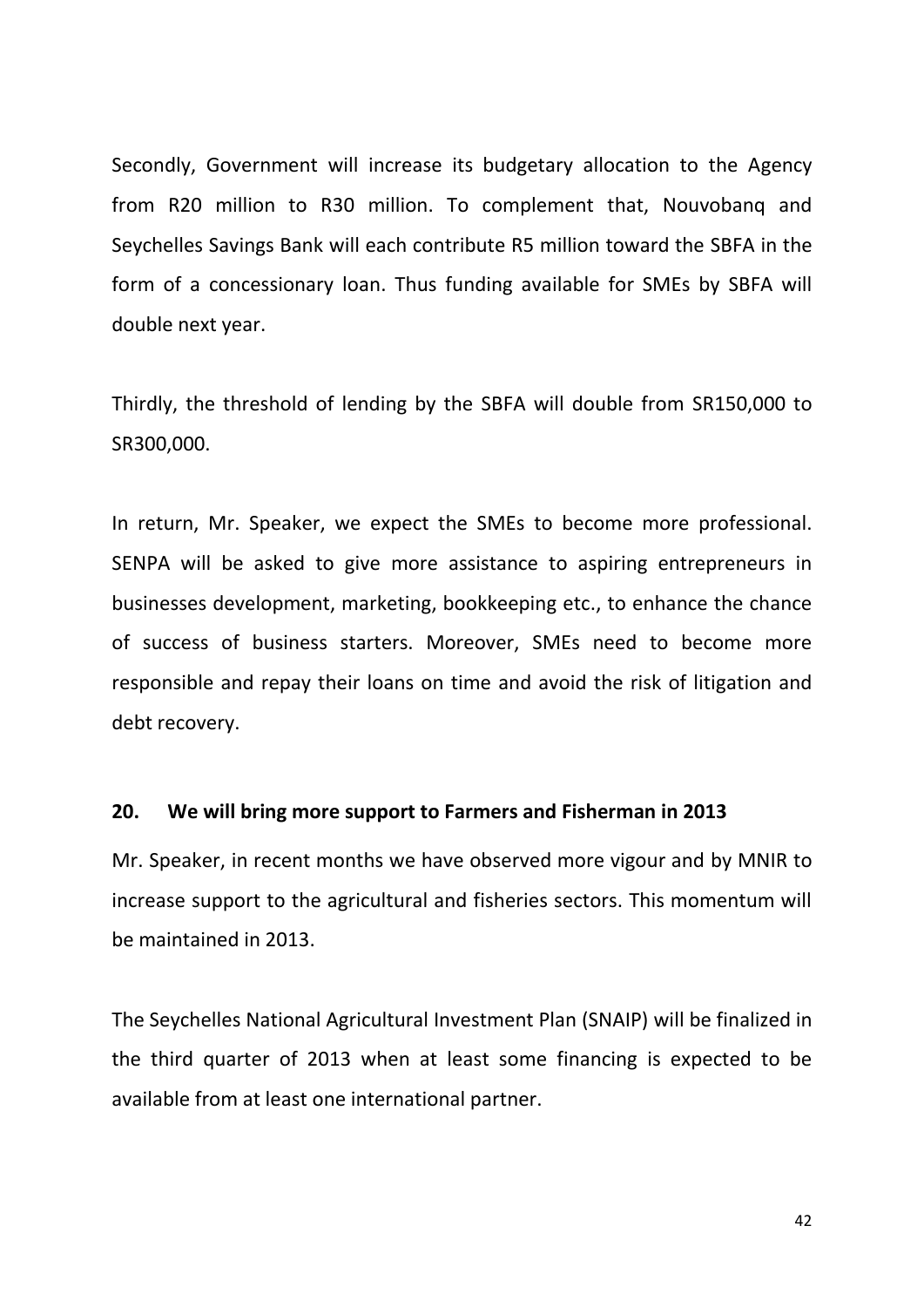The Livestock Trust Fund has proved successful in assisting farmers in 2012. We will review the mandate of the Fund to ensure that it reflects the current realities facing the farming community. We will also transfer management of the Agricultural Development Fund (ADF) to DBS and raise the lending ceiling.

To sustain the outputs of farms MNRI will work closely with other operators such as the tourism sector, to encourage them to source meat, eggs, fruits and Vegetables locally.

Regarding the fisheries sector, construction has started on a 120-metre industrial quay on Ile du Port, costing approximately SR54 million, which could be completed by September 2013. This is an important development for Seychelles in its endeavour to maintain its status as the primary tuna landing and transhipment port in Western Indian Ocean. Land has been allocated on Ile du Port for net repairs, salt storage and other logistics required for the tuna purse seiners.

Works are ongoing at Providence to build processing facilities to increase value addition of fish products. For Bel Ombre, all infrastructures are expected to be in place before end-2013. This will include processing facilities and a fishermen gear store, for a cost of approximately Euro 1.2 million.

The European Union has provided funding for fisheries project to the tune of €8.5 million under the Fisheries Partnership Agreement of 2012. A further €5.6 million has been budgeted in 2013.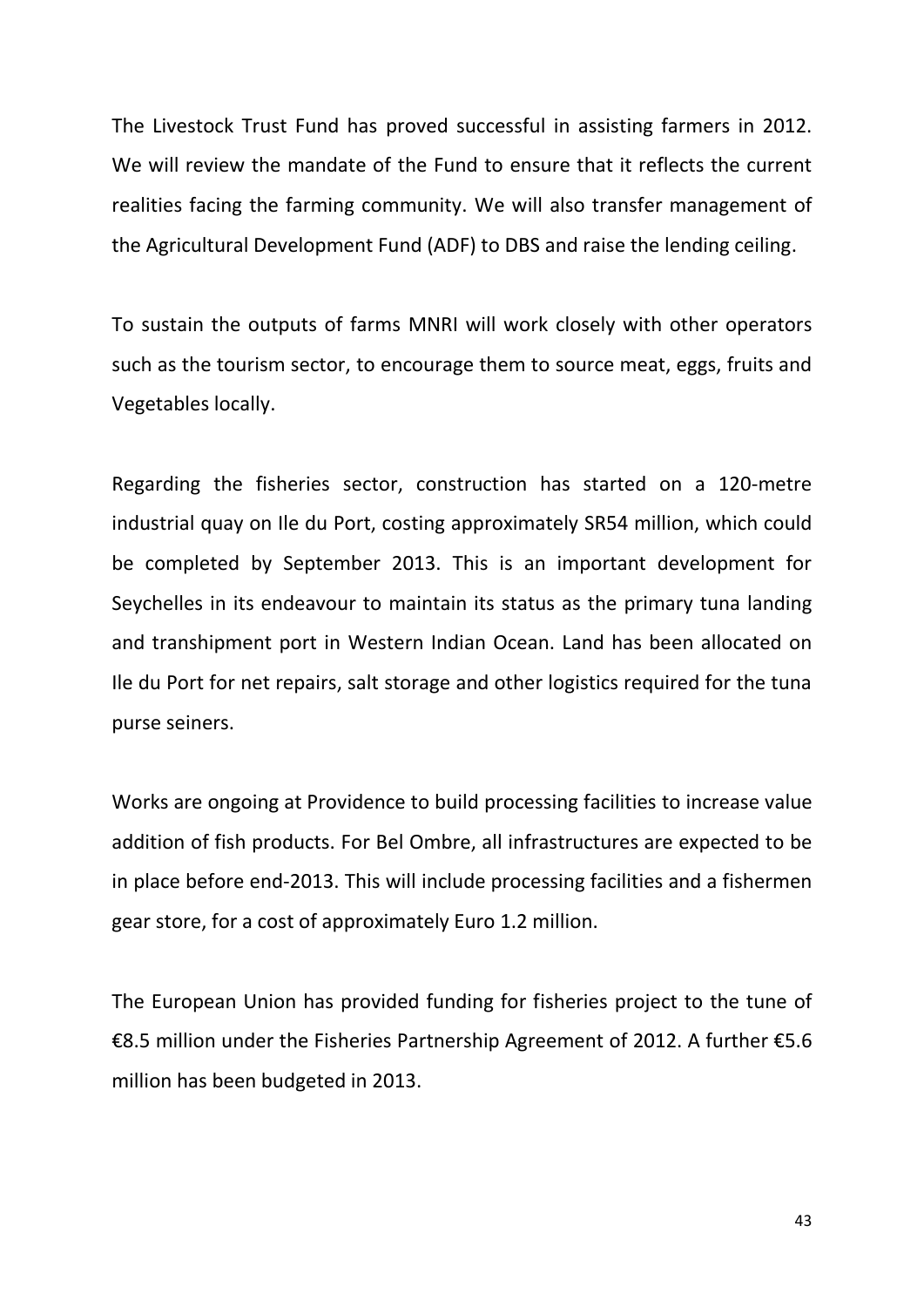In 2013, the priorities are to improve facilities in districts, including building of fish markets, gear stores, and improving landing and storage facilities, clearing of passes, access channel and installation and servicing of navigational aids.

#### **21. Policies to Improve Consumer Welfare**

Mr Speaker, to improve consumer welfare Government is reviewing the different existing policies. For example, the Fair Trading Commission is drafting a Competition Policy to ensure that provisions under various laws relating to competition are harmonized.

As part of Government's continued effort to lower the cost of living and to provide broader choices to consumers, we reduced trades tax on this year on certain items including imported juice. Given the planned VAT exemptions on certain basic items on which GST apply today, we will have to amend the trades tax rates on certain imported meat, fruit and vegetable products to ensure that an adequate level of protection is maintained for local products without increasing prices.

## **22. Investment in Renewable Energy is critical for Growth and Prosperity**

Mr. Speaker, the promotion of renewable energy has become a must rather than an option. Besides the fact that greenhouse gases are destructive, the constant increase in the cost of conventional energy will constrain growth. With this in mind, Mr. Speaker, the promotion of renewable energy sources should be at the heart of all our economic strategies. Several programs and initiatives will be introduced in 2013.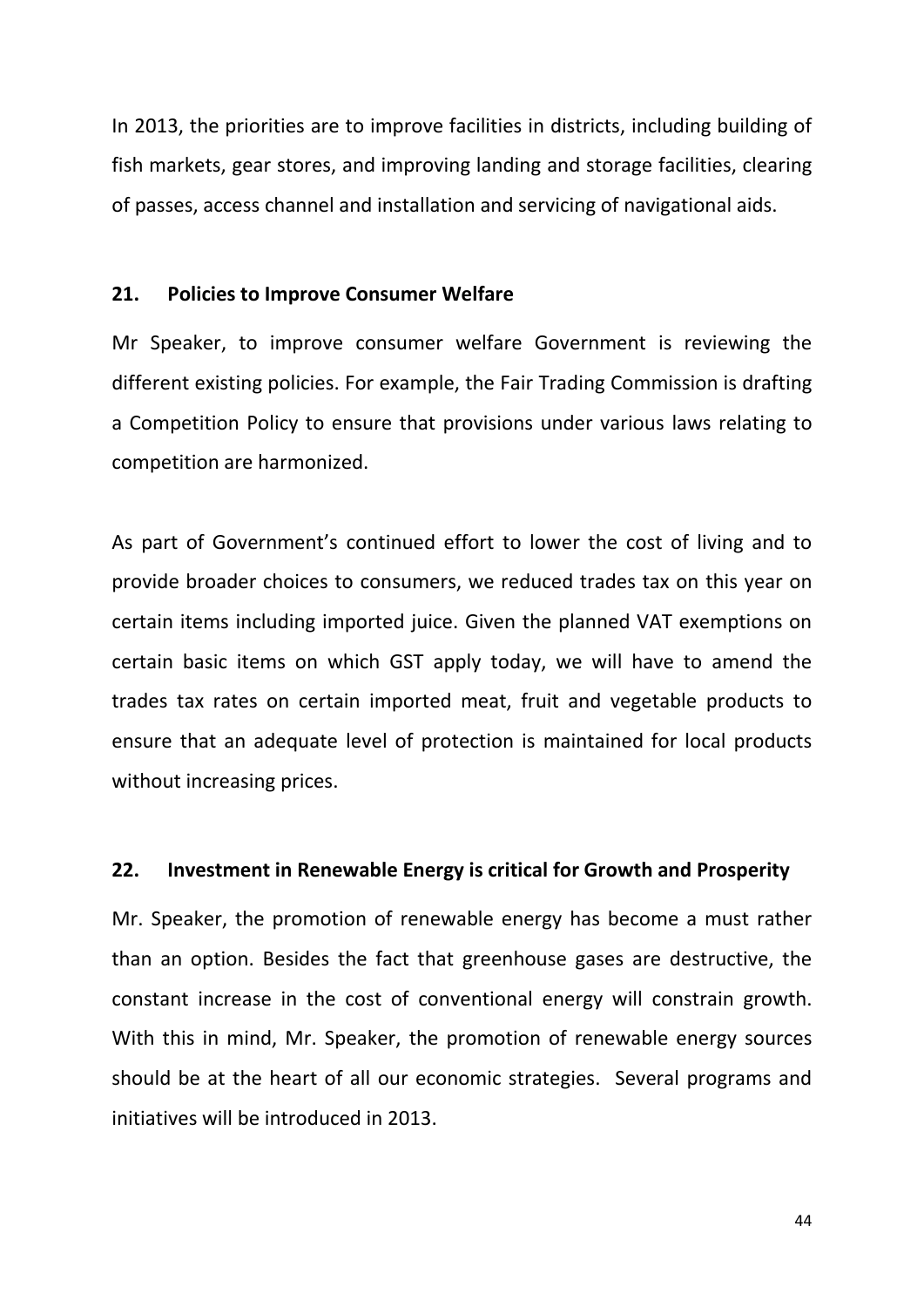In line with Government's strategy to promote renewable energy, and to increase our country's long term environmental sustainability, we will in early 2013 introduce an affordable energy efficiency funding mechanism for home appliances and equipment. This initiative, which will be implemented with the financial support of commercial banks and technical assistance of the International Finance Corporation (IFC), aims at encouraging the adoption of energy-efficient home appliances and equipment such as solar water heaters. Government will give incentives to encourage banks to participate in the scheme.

We will also give more incentives for energy efficient motor vehicles. In this regard trades tax on hybrid vehicles will decrease from 25% to 15% in 2013. Today Mr. Speaker, there is no excise tax, and no levy on hybrid vehicles.

#### **23. Financial Sector Policies**

Mr. Speaker, access to credit remains one of the most difficult challenges for doing business in Seychelles. In 2013, we expect the Hire Purchase and Leasing services to be launched with both laws due before National Assembly early next year. These would give alternatives to consumers and businesses and will compete directly with bank loans. As I have noted above, CBS will work closely with DICT to promote e-payment across our economy.

SIBA will continue to focus attention on more value-added products, such as those relating to securities/securities exchange, various Funds, trusts and foundations, international trade zone to mention a few, while remaining in strict adherence to international standards and best practices. These would be consolidated through the redefining of SIBA as an FSC.

45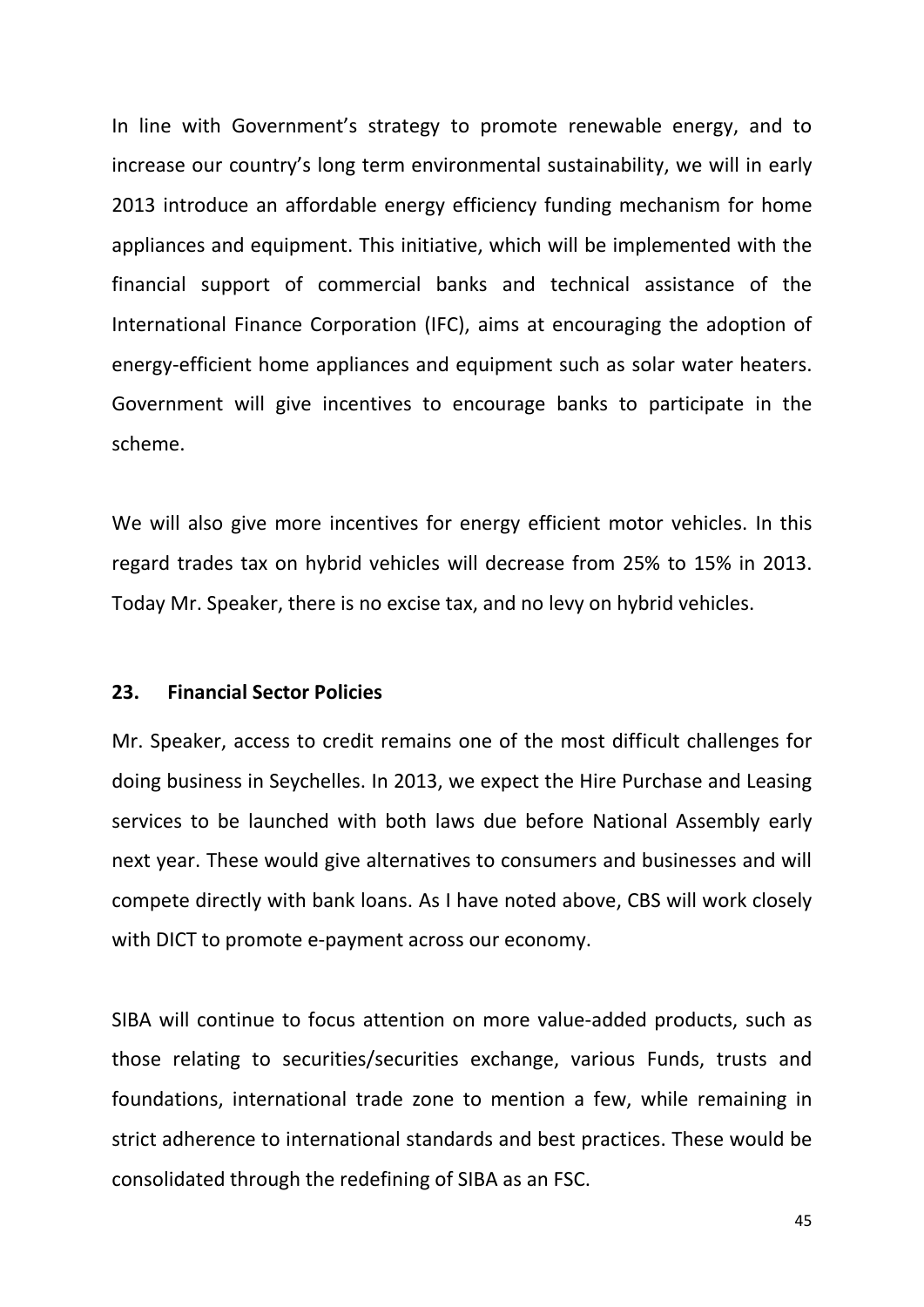SIBA and CBS will further explore the feasibility of introducing Islamic-based financial products, both bank and non-bank. There are many benefits that Islamic finance would bring for Seychelles, such more competition in both banking and non-banking sectors.

As I alluded to earlier, Government is exploring options for further privatization of Seychelles Savings Bank.

For strategic reasons, the Bank of Muscat International (BMI), the main partner in the BMI Offshore (BMIO) has decided to sell its 50% share in BMIO. BMIO was established jointly by BMI and Nouvobanq as an offshore bank in 2008. Nouvobanq has also proposed to Government to sell its stake in the bank. Several offers have been received for BMIO; a preferred bidder has been recommended by the bank's Board of Directors to the shareholders, and a final decision on the sale is expected before end-2012.

## **24. A New Strategy for Management of Public Enterprises**

Mr Speaker, Government will as from January 2013 transfer its participatory interests in 10 of the main State-owned commercial entities to the Société Seychelloise D'Investissement Limited (SSI). SSI is a company wholly owned by the Government of Seychelles established in 2008 and that already owns shares in 4 companies - IOT, Cassis Seychelles Company Ltd, 2020 Development (Seychelles) Ltd and Seychelles Cable Systems Company Ltd.

SSI will guide the strategies and oversee the performance and implementation of objectives of all commercial parastatals and agencies that it will own. It will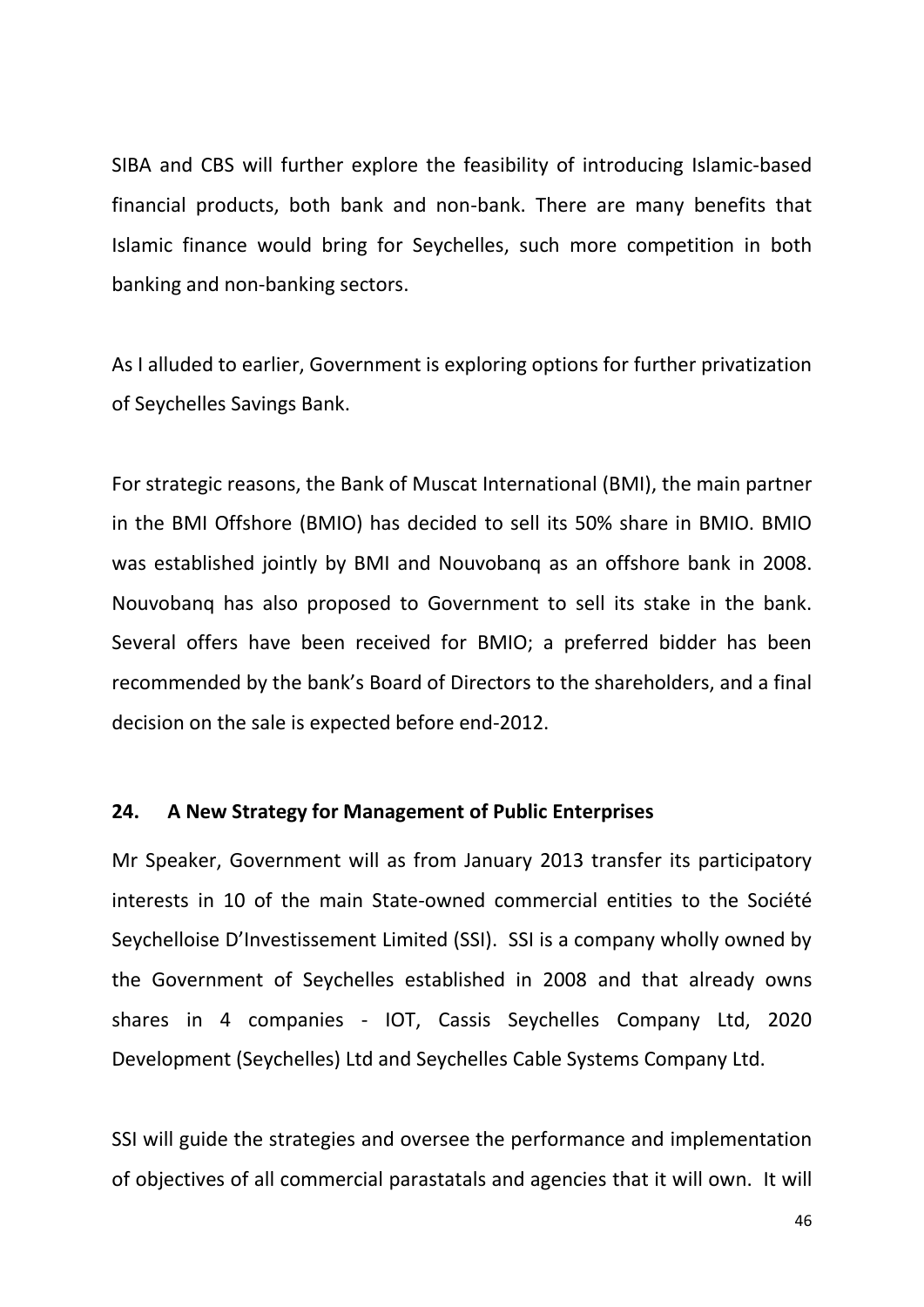adopt policies and business strategies similar to privately owned commercial/investment enterprises to ensure that it operates within a robust framework to achieve its goals. The SSI Board will report to a "Committée de Surveillance" chaired by the President of the Republic and comprising of the Vice President and the Minister for Finance as members.

## **25. Subsidies on Cooking Gas for households to be Eliminated**

Mr Speaker, as we would recall, in May this year SEYPEC removed the subsidy on LPG for commercial consumers. As a result of this measure, the company will collect SR10 million this year. To further strengthen its financial position, SEYPEC will, as from  $1<sup>st</sup>$  July 2013 begin removing the subsidy on LPG for domestic households by raising the price of LPG by SR7.5 per kilo to bring it to SR22.5 per kilo. This process of elimination of LPG subsidies will be completed in January 2014 when prices will be further adjusted to reflect the real cost of LPG.

## **26. SPTC fares to remain Unchanged in 2013**

Mr. Speaker, Government will continue to subsidize the cost of public transport provided by the SPTC in 2013. Based on the various costs incurred in providing its services SPTC would need to increase fares to SR8 if it is to operate without subsidy. However, recognizing that it cannot eliminate all subsidies in one go, Government has decided to grant SPTC a subsidy of SR33 million in 2013 to enable it to maintain bus fares at SR5.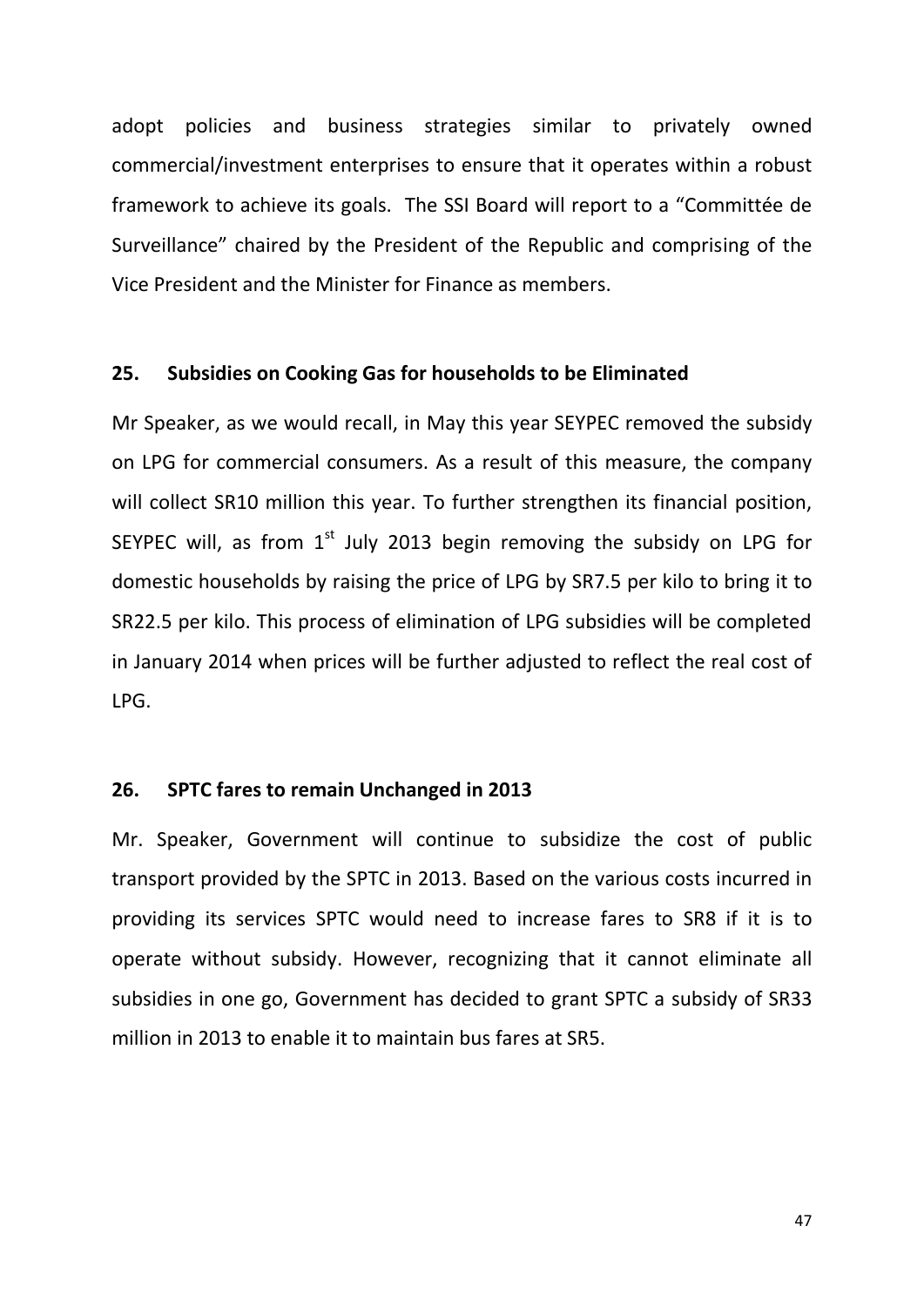#### **27. We need to reform the Structure of Utilities Tariffs**

Mr. Speaker, as with SEYPEC it is important for the long-term viability of the Public Utility Company (PUC) that the rate of utility tariffs paid by consumers reflect the cost of operations. In many countries tariffs are set to also cover investment costs. However, in Seychelles, we have thus far limited the tariffs to cover largely operational expenses. PUC's tariff structure unfortunately does not in all cases reflect that. As such major reforms are still needed to bring PUC's tariff structures in line with normal practices.

As a first step PUC will in January 2013 adopt a system of tariff indexation such that utility tariffs will be adjusted quarterly in line with movements in key variables that impact the cost of these services such as the exchange rate, international fuel prices, etc. Depending on the movements of these variables, tariffs could either increase or decrease. This will be followed by a gradual removal of cross-subsidization across the various client groups which will begin in July 2013 when PUC will start rebalancing the tariff structure. This rebalancing exercise will be completed gradually over a period of 7 years.

Mr. Speaker, as we have always done, our reforms do not leave behind those who are more vulnerable. To this end, this rebalancing exercise will be accompanied by the introduction of a social tariff.

#### **28. Seychelles Trading Company (STC) Prices to be Adjusted**

Mr. Speaker, Government has over the years used STC to anchor prices of basic commodities. However, exogenous events especially price increases on the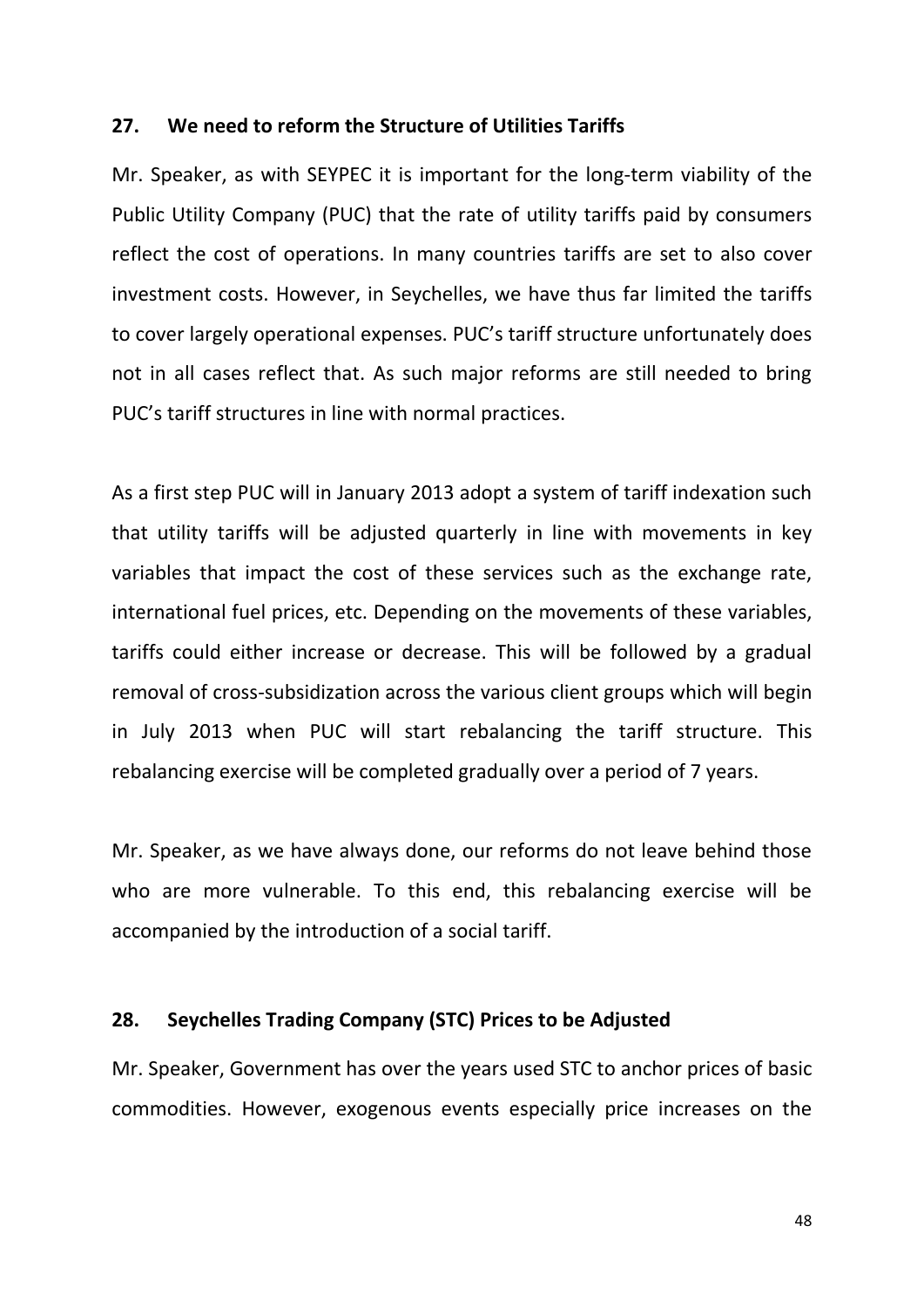international markets have exerted extreme pressure on STC's finances and if nothing is done this will result in trading losses in the coming months.

In light of this STC will in early 2013 adjust prices of a number of its products. Government has nonetheless requested STC to undertake a comprehensive review of its sourcing strategy with a view to accessing more affordable products which could in turn be passed on to the people.

As we announced earlier this year, Government has requested STC to also enter the market for importation of construction materials. By anchoring prices STC would help reduce construction prices in Seychelles.

# **29. We will Strengthen the Audit Capacity of the Seychelles Revenue Commission (SRC)**

Mr Speaker, an efficient tax administration is crucial for our socio-economic strategy. Our economy still depends largely on tax revenues to fund public projects and programmes.

SRC has faced many challenges in meeting its objectives due to, among other things, the fast evolving business environment. Rapid technological advances have rendered businesses more innovative in their accounting practices, and other new challenges are emerging. With such advances SRC has been unable to catch up with complex practices such as transfer pricing. Our tax authority will be taking several initiatives to beef up its capacity and enhance skills, knowledge and experience to keep pace with these new developments.

The SRC will shortly carry out a technical needs analysis to start a capacity building programme aimed at boosting the capability of its local workforce. We

49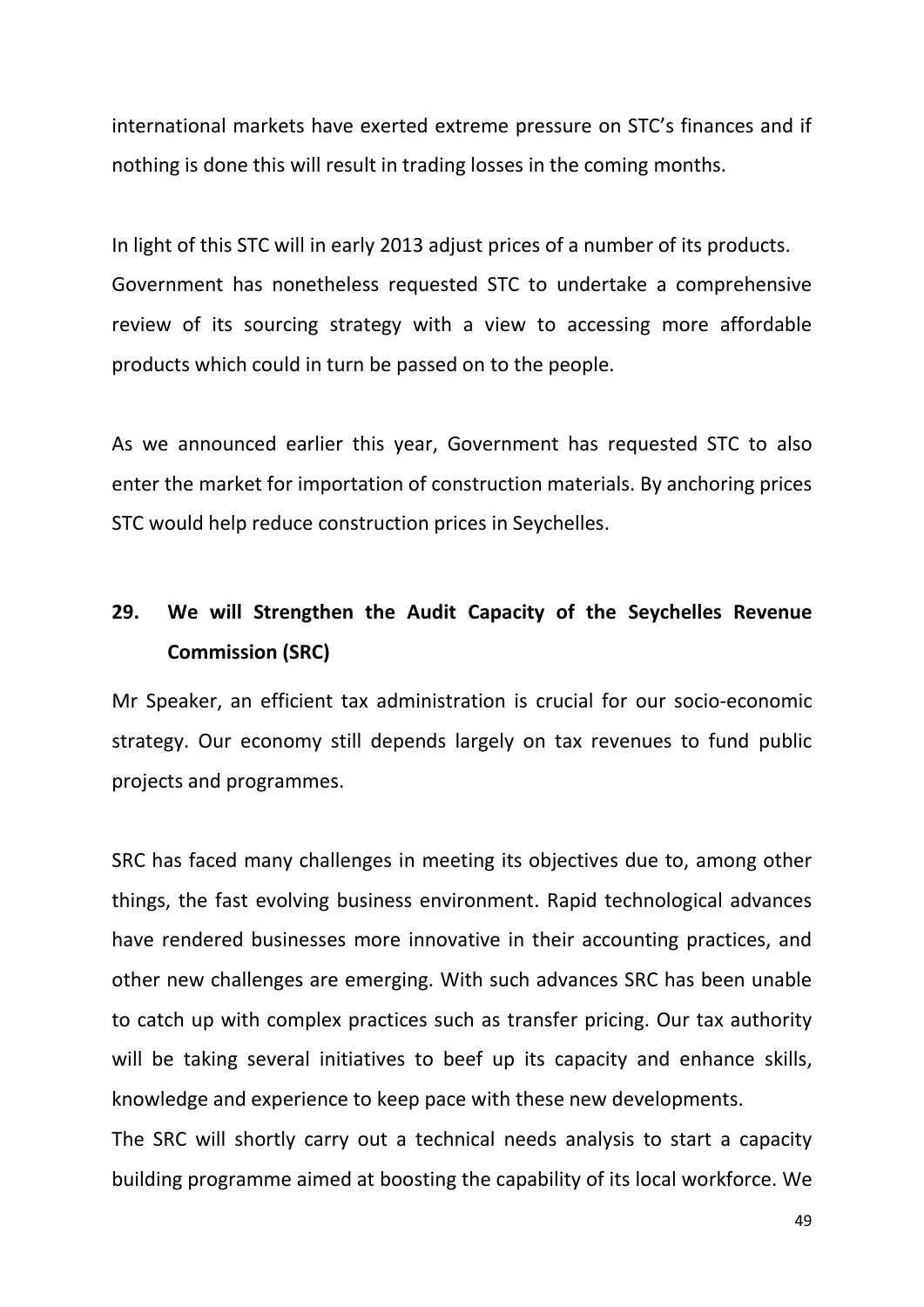will continue to encourage qualified Seychellois to consider a career within the SRC. Over the short-term, we will complement this initiative with recruitment of a limited number of foreign tax auditors and customs specialists. Nevertheless, Seychellois personnel will continue to lead and remain on the frontline.

Regarding Customs, significant progress has been achieved over the past two years, including (i) enactment of the new Customs Management Act, (ii) upgrading from Asycuda++ to Asycuda World (which will come into operation in the first quarter of 2013.); (iii) improvement in operations with new procedures; and (iv) increased cooperation with international bodies such as WCO, WTO, IMF and bilateral cooperation with foreign customs administration authorities.

Mr. Speaker despite these efforts by Customs, of late there has been major concerns expressed by the general public and the business community about the effectiveness of the Seychelles Customs. We want to tell those critics today that we have noted their concerns and will act to address those. Reforming of the Customs division will be accelerated in 2013 and will be one of the priorities of Government.

I recognize as Finance Minister that whilst these structures represent the foundations of a modern Customs administration, what matters most is how effective they are in delivering services at a level that the people expect. To this end, Mr. Speaker, we will focus our efforts on the operational aspects as well as strategic issues such as delivering the services with more efficiency and in line with international best practices.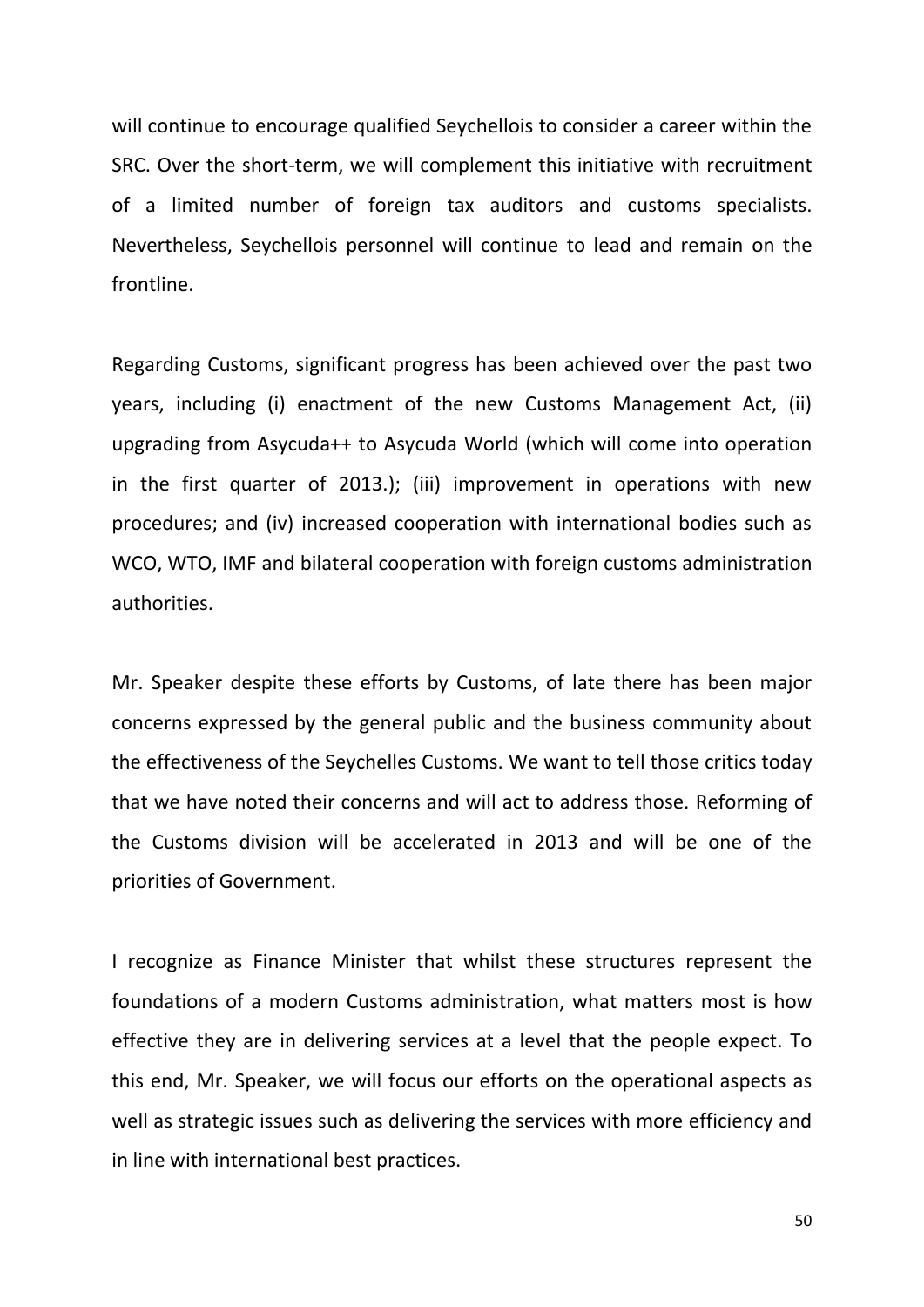#### **30. Trade Policy and our Integration to the World Economy**

Mr. Speaker, under the leadership of President James Michel Seychelles' reputation as a dynamic island state is today firmly recognized by the international community. 2013 will see a continuation of this. This is particularly true of Seychelles' campaign for a seat on the United Nations Security Council in 2017.

On the trade front we remain on track for accession to the WTO by 2014. The negotiation is entering an advanced stage and Seychelles has received support from numerous countries. As part of the ongoing accession process, during 2013 Government will continue to review and amend its laws and regulations to bring them in line with WTO standards.

At the regional level Government remains committed to explore, along with the private sector, opportunities for Seychelles' export and investment in the region through existing agreement with COMESA and its continued negotiations to enter the SADC Free Trade Area.

#### **31. New Measures to assist First Time Home Buyers**

Mr. Speaker, access to housing credit remains constrained by such factors as high interest rates and charges, and a general lack of interest by certain banks to give housing loans. Government will, beginning January 2013, implement certain measures to limit the charges that commercial banks charge on housing loans, and increase their lending to this sector.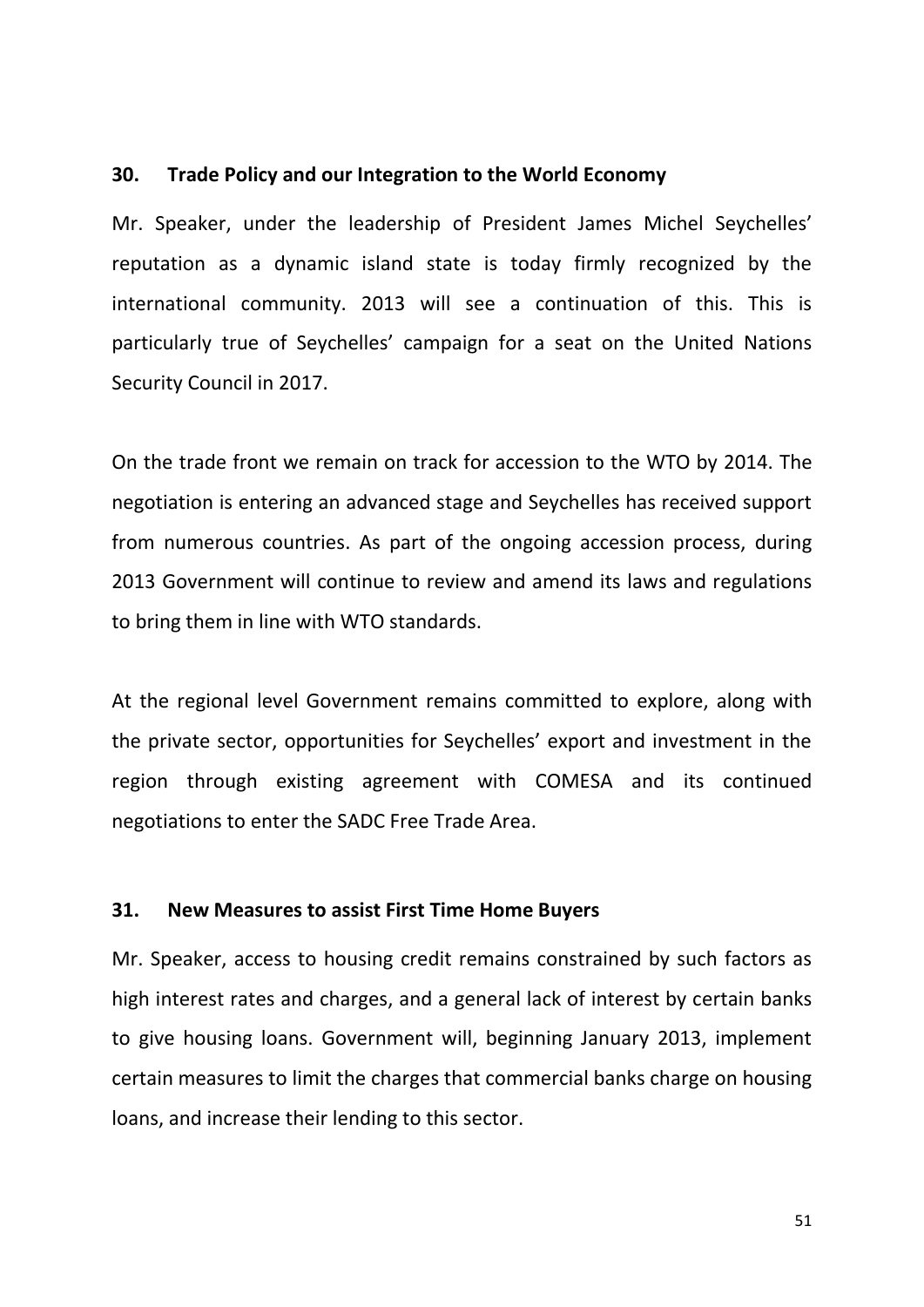Firstly, as provided for by the Financial Institutions Act, CBS will shortly issue Regulations that will limit the level of fees charged by banks on housing loans for residential housing and for first time buyers. As noted these Regulations should be in force by early 2013.

Secondly, Government-owned commercial banks will be required to invest a minimum share of their lending portfolio in any calendar year into housing loans.

## **32. Adjustment in Fees and Charges for Government Services**

Mr. Speaker, Government periodically finds it necessary to revise the fees and charges for its various services. These various services and the respective changes are presented in the Supplementary Note.

#### **33. We will implement a Salary increase in 2013**

Mr. Speaker, the Government recognizes that the situation out there is tough , for the average Seychellois family. The Seychellois people have made major sacrifices in recent years. However, our ability to give salary increases is constrained by the need to maintain fiscal sustainability, which in turn is critical to ensure the economic future and prosperity of future generations.

Government is constantly exploring possibilities to improve the wellbeing of the people through a better salary. In this regard, Mr. Speaker, we will implement a salary increase in 2013. However, due to budget constraints all salary increases including minimum wage will take effect on July 1, 2013.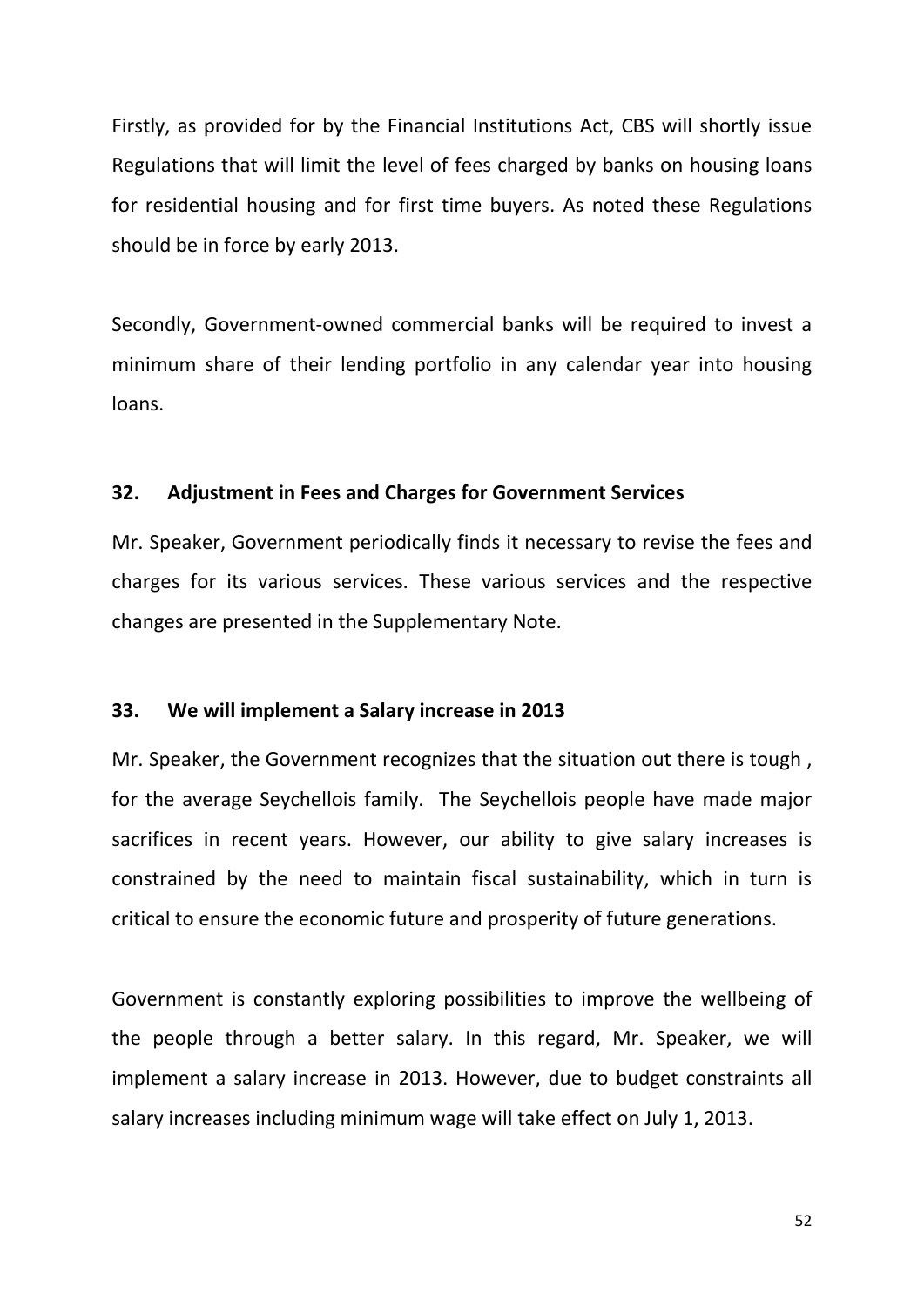The minimum wage will increase by 6%, which is marginally above the forecast inflation rate of 5%. The minimum wage level will increase from SR21.00 to SR22.25 per hour for all workers other than casual. The rate for casual workers will be raised from SR24.20 per hour to SR25.65 per hour.

## **Salary increase in Government**

Effective July 2013 the following wage increases will be implemented:

- Salaries of all employees from SG1 to SG6 will increase by 6%; and
- Salaries of all employees from SG7 onward will increase by 3%.

## **New Schemes of Service**

Several new schemes of service will be implemented in 2013 but in 2 phases, some beginning January whilst others in July. The following ministries, departments and budget agencies will implement their new schemes of service as of January 1, 2013:

- Department of Immigration & Civil Status Revised Scheme
- Department of Prisons Revised scheme
- $\bullet$  ALDEC
- Institute of Early Childhood
- Agency for Social Protection Processing & Regional Officers

New Schemes of service for the following common cadres across Government will also be implemented in January 2013.

- Stores and Assets Management Cadre
- Policy analysts Cadre
- Housing Officers Cadre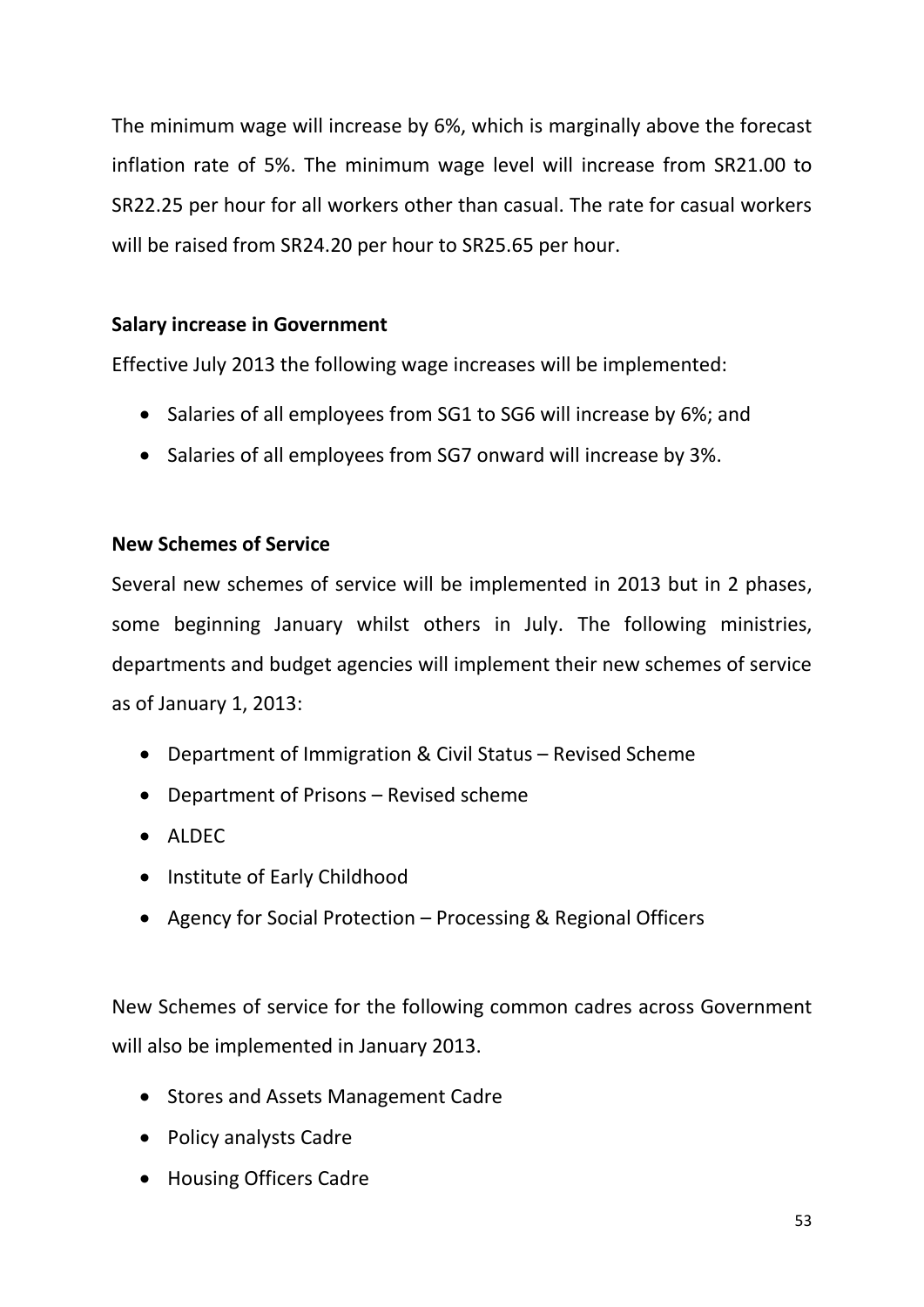The schemes for following common cadres will be implemented in July 2013:

- Psychologist Cadre
- Office Assistant Cadre
- Research and Project Cadre

The Seychelles Revenue Commission will also implement their new scheme of service as of July 2013, and will be aligned to the wage grid.

## **Benefits and Approved Programmes of the Agency of Social Protection**

As from January, 2013 the following adjustments in benefits will be implemented:

|                              | From  | To    |
|------------------------------|-------|-------|
|                              | (SR)  | (SR)  |
| Orphan Benefit               | 1,280 | 1,360 |
| <b>Invalidity Benefit</b>    | 2,440 | 2,580 |
| Injury Benefit               | 2,120 | 2,250 |
| Survivor (widows) Benefit    | 2,120 | 2,250 |
| Sickness Benefit             | 2,120 | 2,250 |
| <b>Maternity Benefit</b>     | 2,120 | 2,250 |
| Retirement Benefits paid ASP | 2,550 | 2,750 |
| Retirement Benefits paid SPF | 2,550 | 2,750 |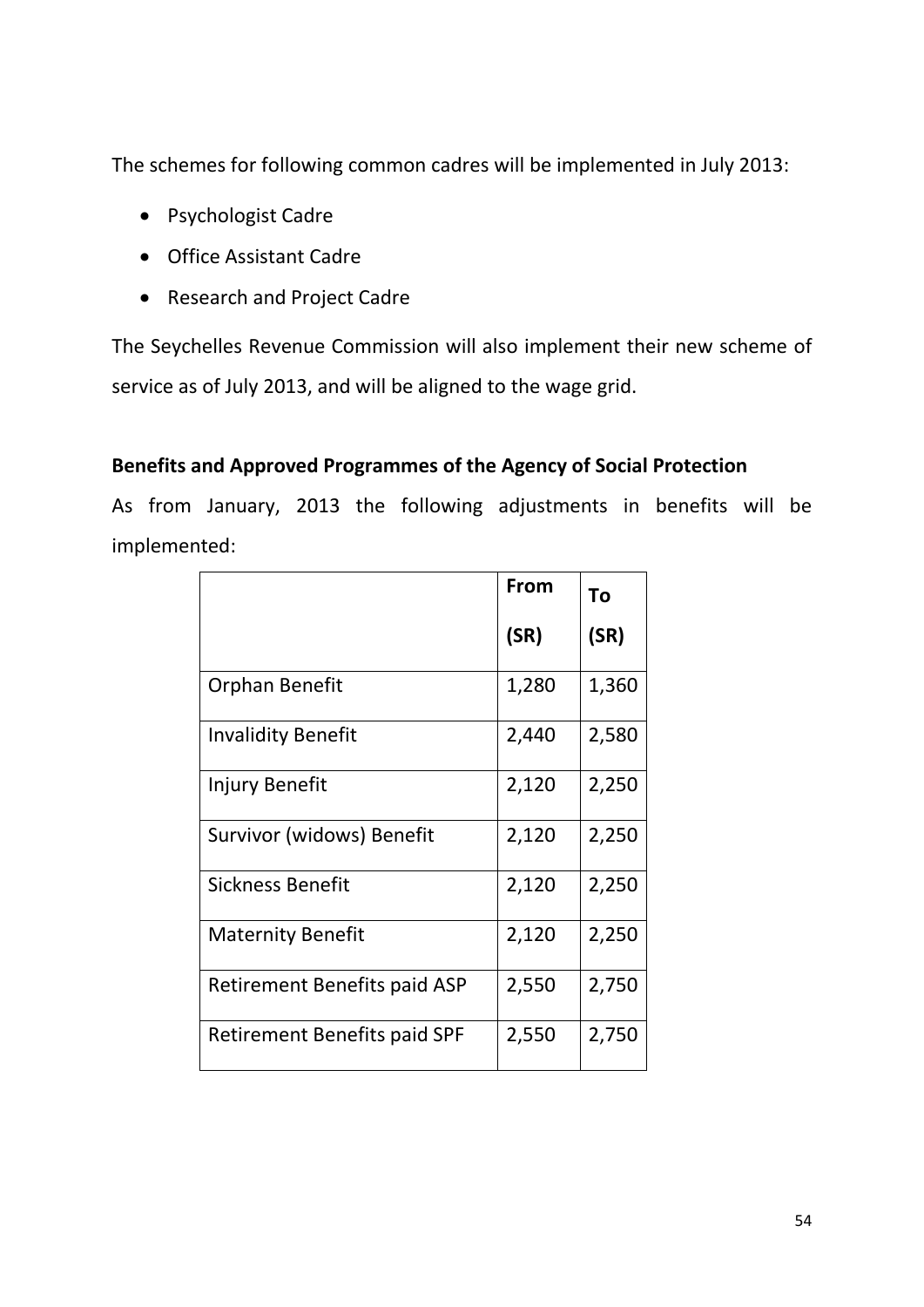Benefits of Home Carers will increase by 6% per month in line with minimum wage. And as with the case for minimum wage Home Carer benefits will thus also increase as from July 2013.

## **34. Conclusion**

Mr. Speaker, in 2012 we realised further achievements in key areas like human development, improved investment climate, e-Government, good governance and anti-corruption to name a few. These achievements will put us on a strong footing to remain resilient against harsh global economic conditions in 2013 and over the medium term.Under the leadership of President James Michel our country has shown that it can lead the way in promoting peace and harmony in Seychelles and beyond.

In 2013 we are likely to face the reality of yet another challenging year. This budget puts us in a strong position to face these challenges through a continuation of macro-economic stability that will safeguard the wellbeing of our people, especially the more vulnerable groups, which remain a key priority of this Government.

Mr. Speaker the policies and measures announced in this budget will strengthen the foundations for accelerating economic growth in 2013 and beyond. They provide the conditions for the private sector to drive our economy into the future through an improved investment climate. We have also sought to improve the conditions of our people through a salary increase, improved welfare benefits, and more investment in health, education and infrastructure.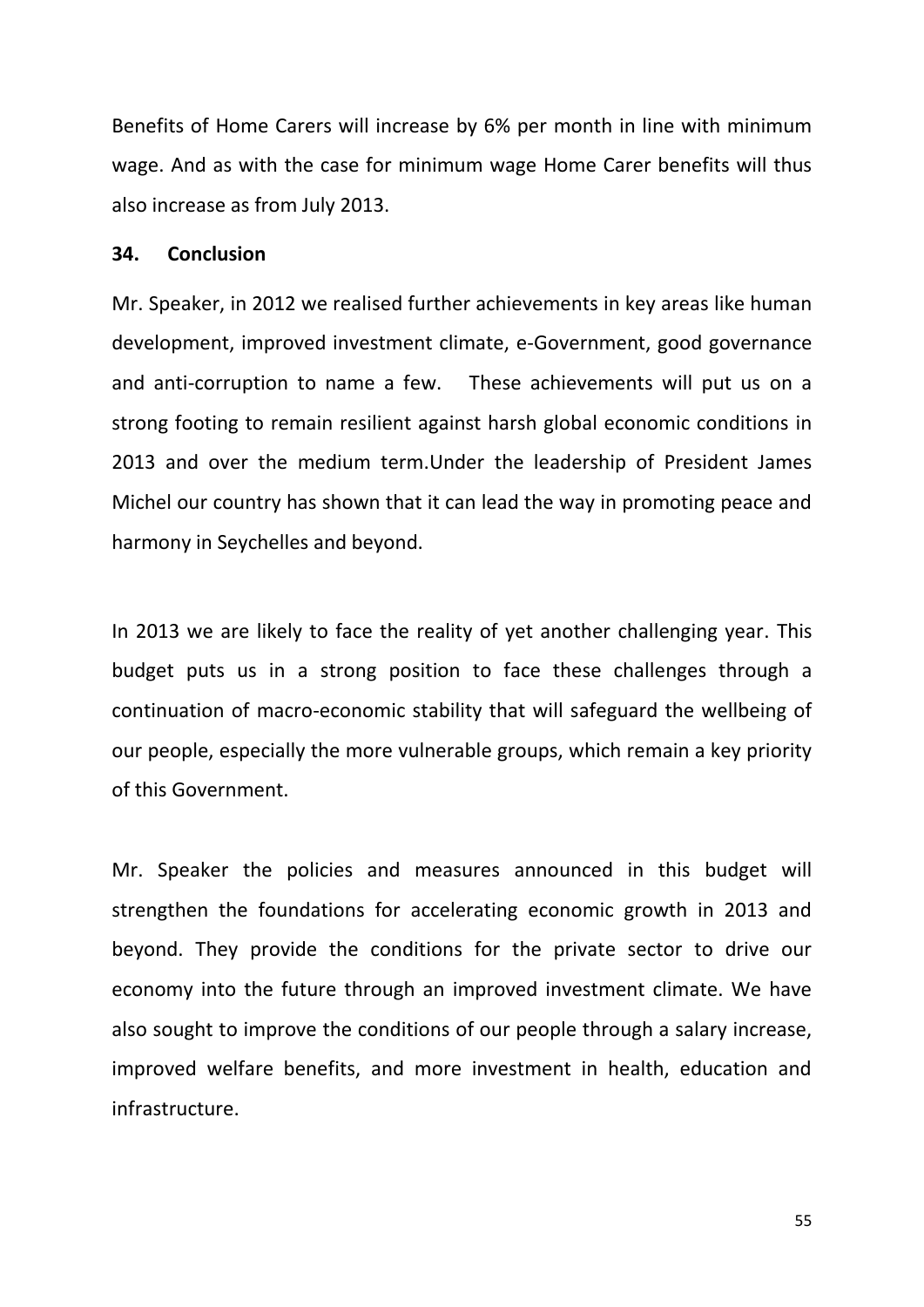Mr. Speaker, one of the keys to prosperity is improved productivity. More salaries and more welfare benefits are not the answer to a better future. Better working conditions could be achieved through more productive attitudes in our workplaces. I thus appeal to all Ministries and Government agencies to become more efficient in delivery of services; for the private sector to be more innovative and efficient in their operations; and for all workers to become more productive, creative and responsible in their workplaces. These attitudes, Mr. Speaker, are what we should adopt in the new Seychelles.

Before I conclude, I would like to thank President Michel for his guidance and support for the Seychellois people. I want to also acknowledge the support and guidance of Vice-President Faure who during his tenure as Finance Minister has led our reform program with vigour and determination. I also want to thank my colleague ministers and their technical teams for their contributions.

I want to particularly recognize the efforts and dedication of the staff of the Ministry of Finance, Trade and Investment, who have shown great professionalism in delivering their duties.

Mr. Speaker the private sector and civil society have throughout 2012 continued to make important contributions to the development of our country and for this I want to acknowledge their efforts.

I want to recognize the support and contributions of all our international counterparts, including multilateral organizations, and development as well as our bilateral partners.

56